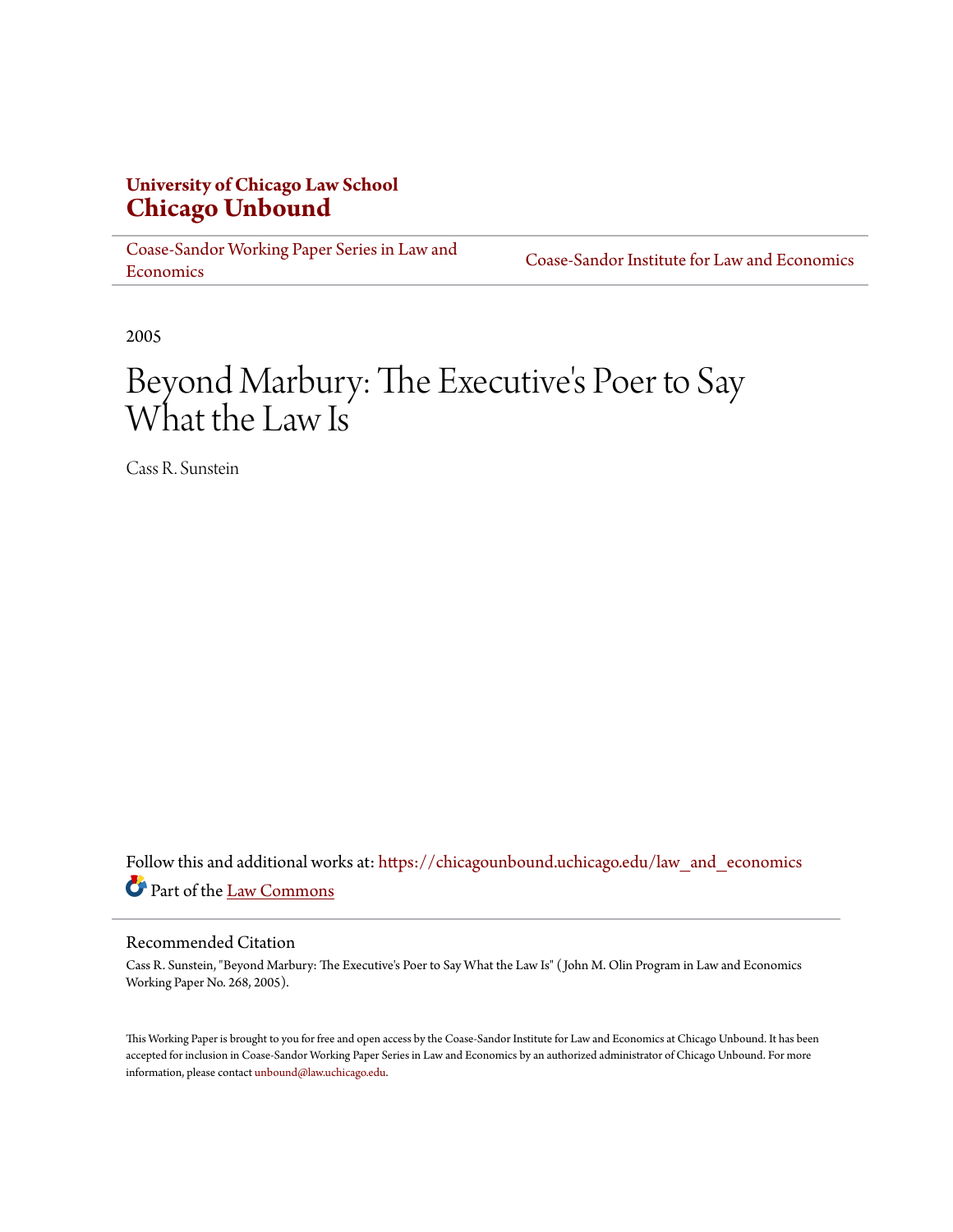# CHICAGO

## **JOHN M. OLIN LAW & ECONOMICS WORKING PAPER NO. 268 (2D SERIES)**



# Beyond Marbury: The Executive's Power to Say What the Law Is

*Cass R. Sunstein*

## **THE LAW SCHOOL THE UNIVERSITY OF CHICAGO**

November 2005

This paper can be downloaded without charge at: The Chicago Working Paper Series Index: http://www.law.uchicago.edu/Lawecon/index.html and at the Social Science Research Network Electronic Paper Collection: http://ssrn.com/abstract\_id=839444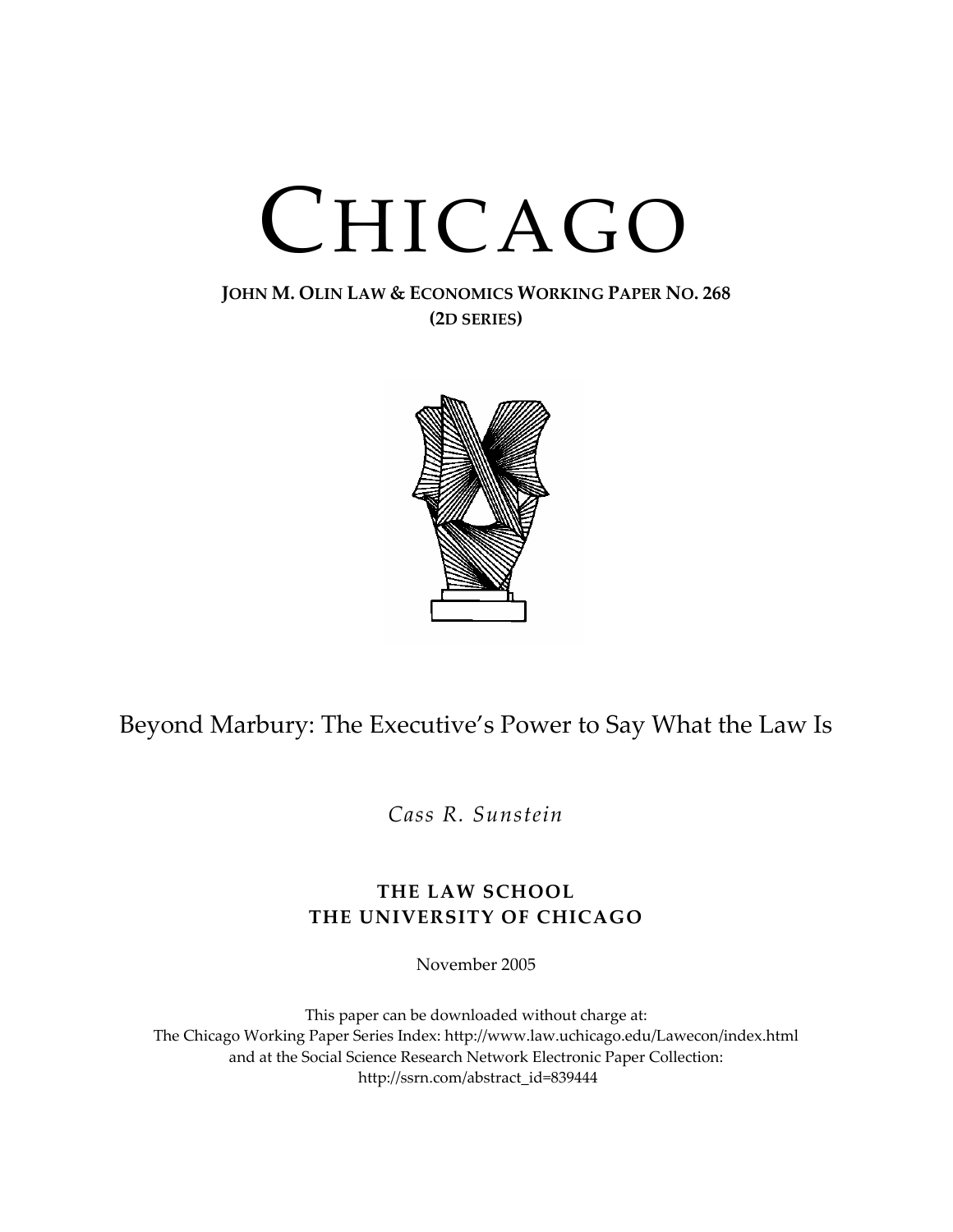

#### JOINT CENTER AEI-BROOKINGS JOINT CENTER FOR REGULATORY STUDIES

# **Beyond Marbury: The Executive's Power to Say What the Law Is**

**Cass R. Sunstein\***

**Working Paper 05-21 October 2005** 

This paper can be downloaded free of charge from the Social Science Research Network at: http://ssrn.com/abstract=839444

Forthcoming in the *Yale Law Journal*

<sup>\*</sup> The author is Karl N. Llewellyn Distinguished Service Professor, Law School and Department of Political Science, University of Chicago. For valuable help, he is grateful to Adrian Vermeule for many discussions, to Robert Hahn for valuable comments, and to participants in superb legal theory workshops at New York University, the University of Chicago Law School, and Yale Law School. Excellent research assistance was provided by Blake Roberts, Andres Sawicki, Cristina I. Miller-Ojeda, Anne Pogue, and Ken Merber.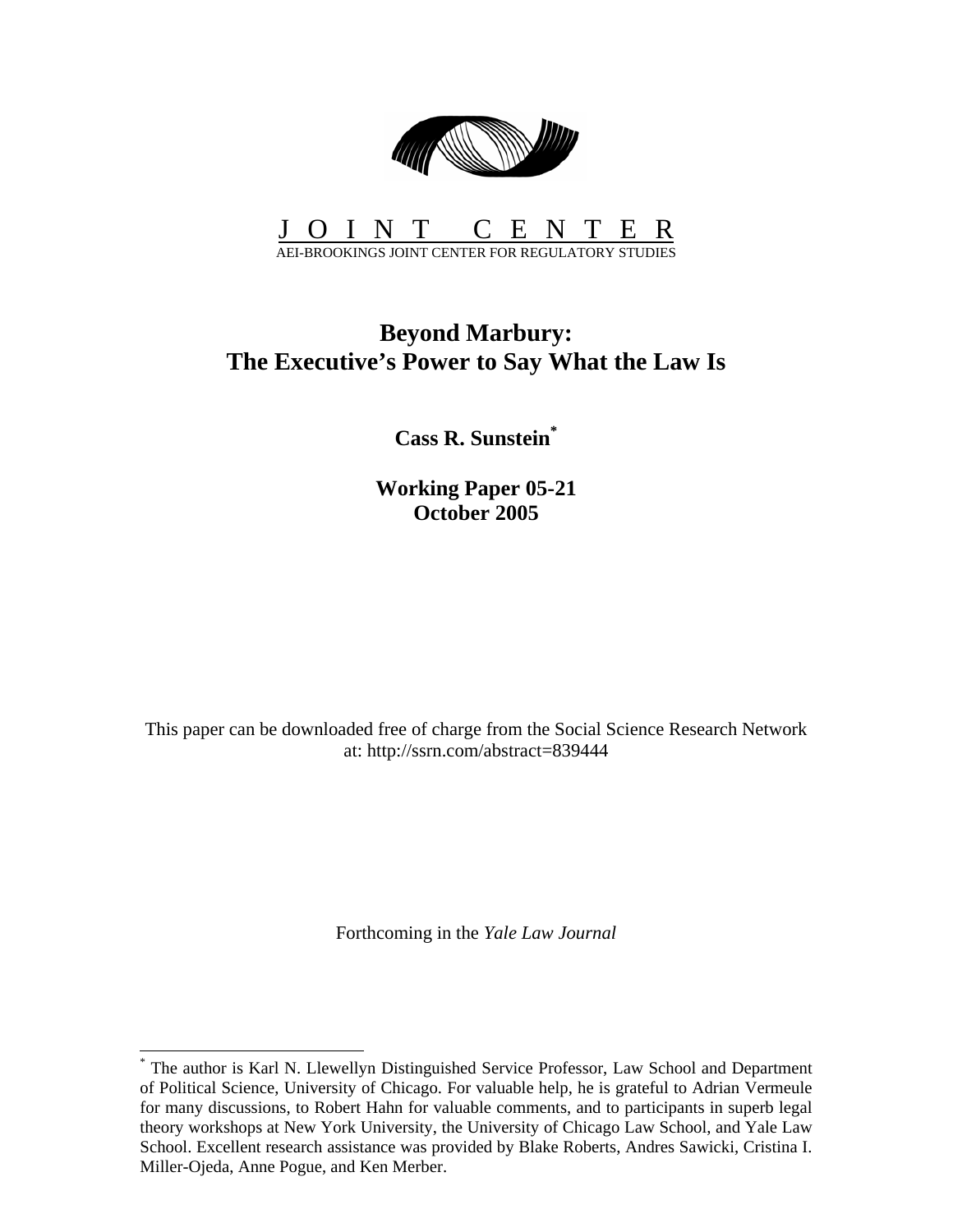

# J O I N T C E N T E R

AEI-BROOKINGS JOINT CENTER FOR REGULATORY STUDIES

In order to promote public understanding of the impact of regulations on consumers, business, and government, the American Enterprise Institute and the Brookings Institution established the AEI-Brookings Joint Center for Regulatory Studies. The Joint Center's primary purpose is to hold lawmakers and regulators more accountable by providing thoughtful, objective analysis of relevant laws and regulations. Over the past three decades, AEI and Brookings have generated an impressive body of research on regulation. The Joint Center builds on this solid foundation, evaluating the economic impact of laws and regulations and offering constructive suggestions for reforms to enhance productivity and welfare. The views expressed in Joint Center publications are those of the authors and do not necessarily reflect the views of the Joint Center.

ROBERT W. HAHN Executive Director

ROBERT E. LITAN **Director** 

### **COUNCIL OF ACADEMIC ADVISERS**

KENNETH J. ARROW Stanford University

PAUL L. JOSKOW Massachusetts Institute of Technology

GILBERT S. OMENN University of Michigan  MAUREEN L. CROPPER University of Maryland

 DONALD KENNEDY Stanford University

 PETER PASSELL Milken Institute

 PHILIP K. HOWARD Common Good

 ROGER G. NOLL Stanford University

 RICHARD SCHMALENSEE Massachusetts Institute of Technology

ROBERT N. STAVINS Harvard University

 CASS R. SUNSTEIN University of Chicago

 W. KIP VISCUSI Harvard University

All AEI-Brookings Joint Center publications can be found at www.aei-brookings.org © 2005 by the author. All rights reserved.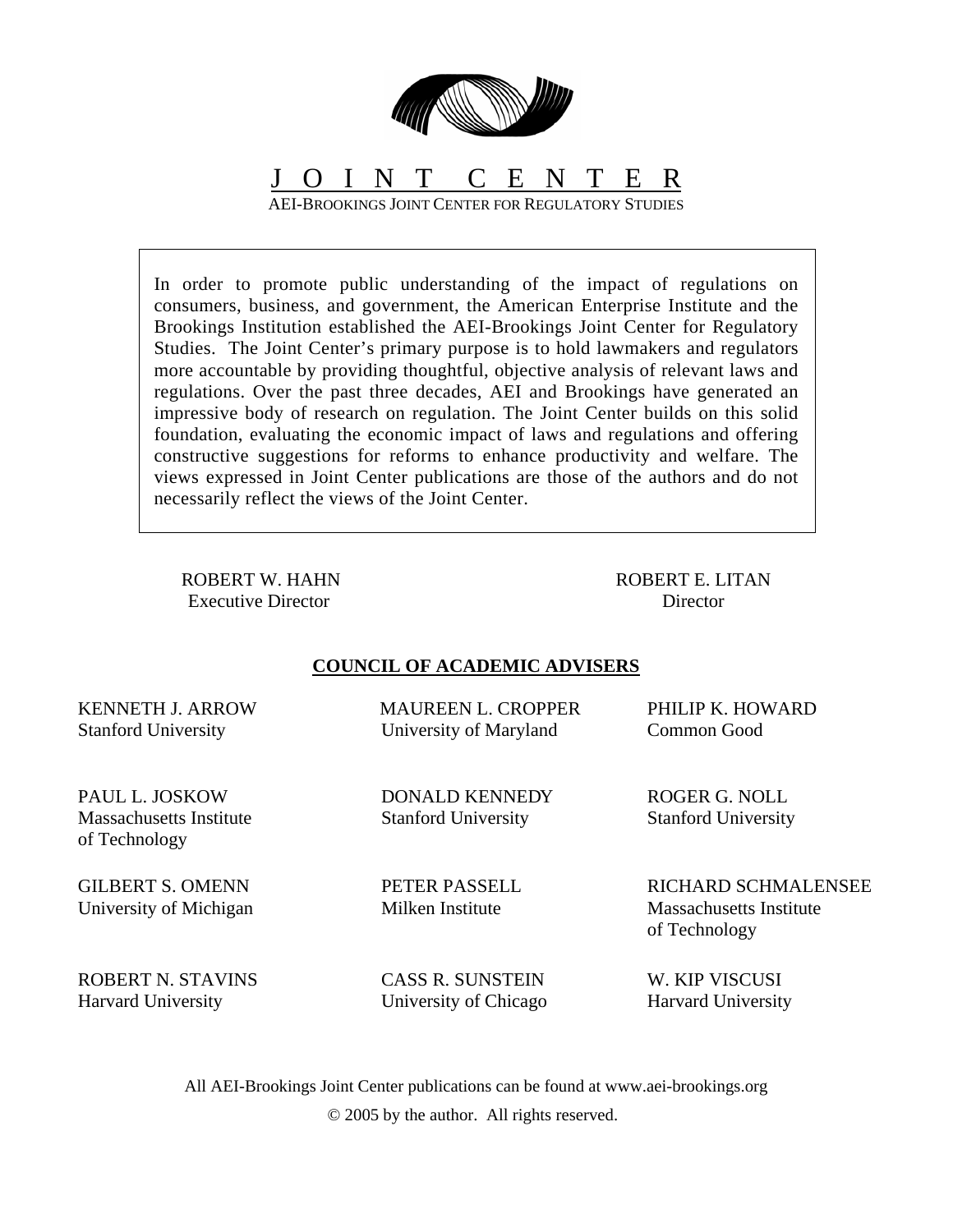#### **Executive Summary**

Under *Marbury v. Madison*, it is "emphatically the province and duty of the judicial department to say what the law is." But as a matter of actual practice, statements about "what the law is" are often made by the executive department, not the judiciary. In the last quarter-century, the Supreme Court has legitimated the executive's power of interpretation, above all in *Chevron v. Natural Resources Defense Council*, the most-cited case in modern public law. Chevron reflects a salutary appreciation of the fact that the executive is in the best position to make the judgments of policy and principle on which resolution of statutory ambiguities often depends. But the theory that underlies Chevron remains poorly understood, and in the last two decades, significant efforts have been made to limit the executive's interpretive authority. In general, these efforts should be resisted. The principal qualification involves certain sensitive issues, most importantly those involving constitutional rights. When such matters are involved, Congress should be required to speak unambiguously; executive interpretation of statutory ambiguities is not sufficient.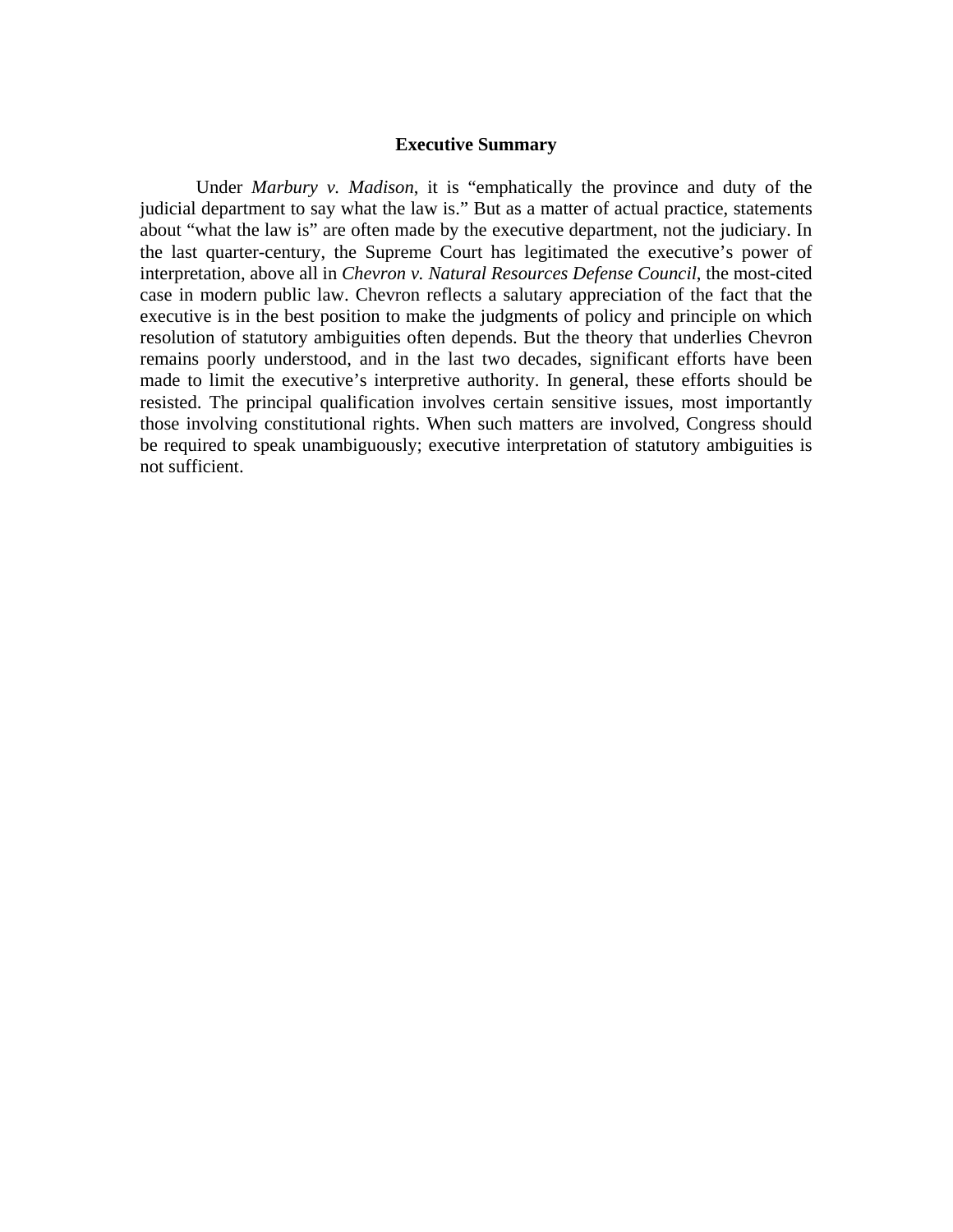# 1

#### **Beyond** *Marbury***: The Executive's Power To Say What the Law Is**

Cass R. Sunstein

#### **1. Introduction**

Consider the following cases:

- a. Under the administration of President Jimmy Carter, the Department of the Interior adopted a broad definition of what it meant to "harm" a member of an endangered species.<sup>1</sup> The governing statute made it unlawful to "take" a member of an endangered species, and it defined "take" to include "harass, harm, pursue, hunt, shoot, wound, kill, trap, capture, or collect."<sup>2</sup> The Interior Department interpreted "harm" to include "significant habitat modification or degradation where it actually kills or injures wildlife by significantly impairing essential behavioral functions, including breeding, feeding, or sheltering."<sup>3</sup> The interpretation was challenged as inconsistent with the statute. A majority of the Supreme Court rejected a challenge to the Carter-era regulation,<sup>4</sup> over a dissenting opinion by Justice Scalia, joined by Chief Justice Rehnquist and Justice Thomas.<sup>5</sup>
- b. Under the administration of President George W. Bush, the Environmental Protection Agency (EPA) rejected a petition to issue regulations to control the emission of greenhouse gases from motor vehicles.<sup>6</sup> The underlying statute required the agency to regulate emissions of air pollutants from motor vehicles if, in his judgment, those emissions "may reasonably be anticipated to endanger public health or welfare."<sup>7</sup> The EPA concluded that it lacked statutory authority over greenhouse gases and that even if it had such authority, it would use its discretion and refuse to exercise it. Environmental

<u>.</u>

<sup>&</sup>lt;sup>1</sup> See Babbitt v. Sweet Home Chapter of Communities for a Great Oregon, 515 U.S. 687 (1995).

<sup>&</sup>lt;sup>2</sup> 16 U.S.C. § 1532 (1992).

 $3$  50 C.F.R. § 17.3 (1994).

<sup>4</sup> 515 U.S. at 708.

<sup>&</sup>lt;sup>5</sup> 515 U.S. at 714.

 $6$  Massachusetts v. EPA, 415 F.3d 50 (DC Cir 2005).

 $7$  42 U.S.C. § 7521(a)(1) (2000)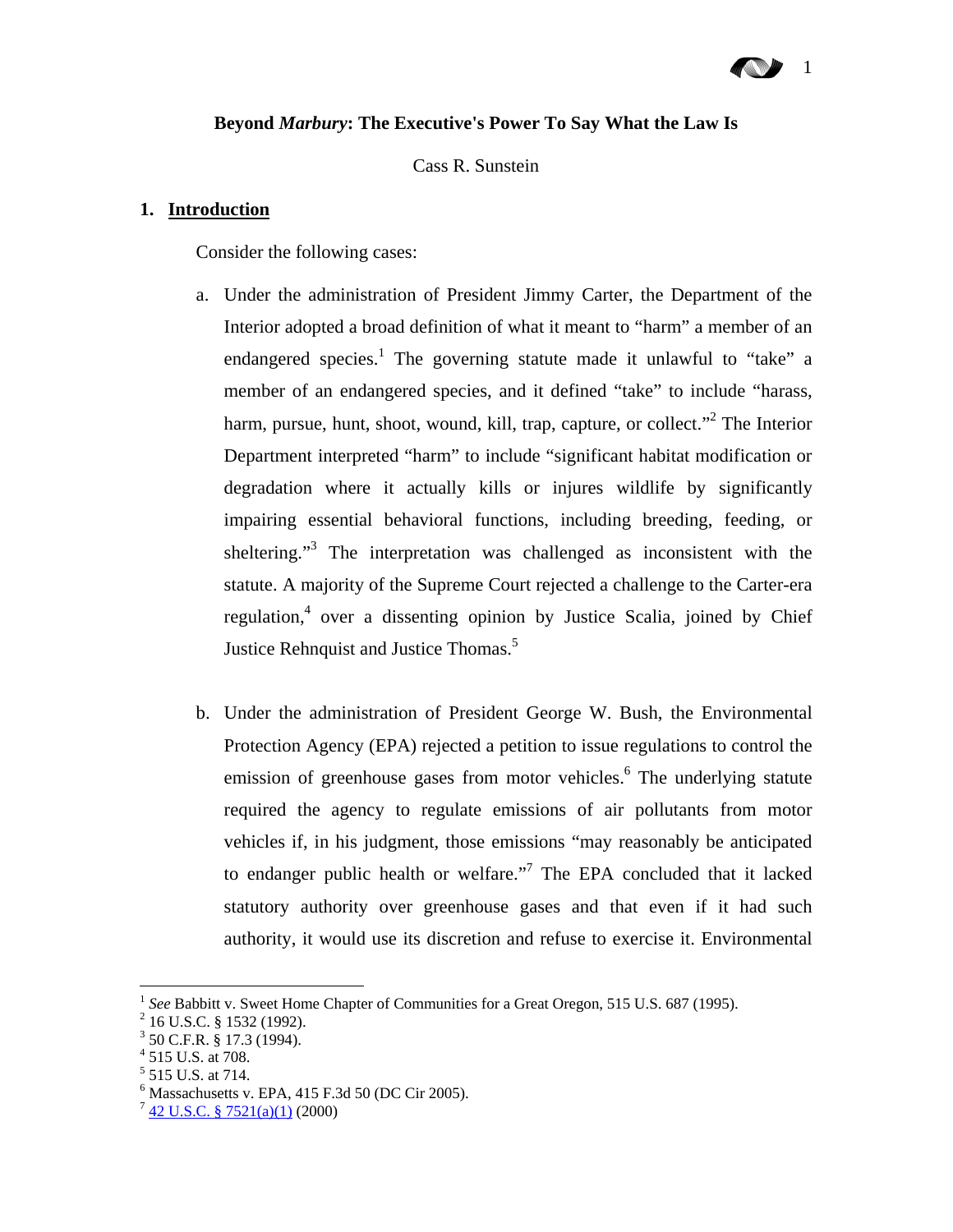groups and others challenged the EPA's decision as inconsistent with the underlying statute. The D.C Circuit rejected the challenge. Judge Randolph wrote the opinion for the court, refusing to resolve the question of statutory authority, but concluding that the EPA had properly exercised its discretion. Judge Tatel dissented, emphasizing that the EPA had taken an unlawfully "constricted view" of its statutory authority<sup>8</sup> and that the agency had exercised its discretion unlawfully.<sup>9</sup>

c. Under the administration of President Bill Clinton, the Food and Drug Administration (FDA) asserted authority over tobacco and tobacco products.<sup>10</sup> The governing statute allows the FDA to regulate "drugs" and "devices," and it defines "drugs" to include "articles (other than food) intended to affect the structure or any function of the human body."<sup>11</sup> In the FDA's view, nicotine qualifies as a "drug." Tobacco companies challenged the FDA's assertion of jurisdiction. The Supreme Court agreed, ruling that Congress had not authorized the FDA to control tobacco and tobacco products and that the agency's initiative under President Clinton was therefore unlawful.<sup>12</sup> Justice Breyer wrote a dissenting opinion, joined by Justices Stevens, Souter, and Ginsburg. $^{13}$ 

My major goal here is to vindicate the law-interpreting authority of the executive branch. This authority, I suggest, is indispensable to the healthy operation of modern government. Indeed, the executive's law-interpreting authority is a natural and proper outgrowth of one of the most important legal developments of the twentieth century: the shift from regulation through common law courts to regulation through administrative agencies. In the modern era, statutory interpretation must often be undertaken, at least in the first instance, by the President, the Department of Defense, the Environmental

 $8415$  F.3d at 62 (Tatel, J., dissenting).

<sup>&</sup>lt;sup>9</sup> *Id.* <sup>10</sup> FDA v. *Brown & Williamson*, 529 U.S. 120 (2000). <sup>11</sup> 21 U.S.C. § 321(g)(1)(c) (1996).

<sup>12</sup> *See Brown & Williamson*, 529 U.S. at 161. 13 *Id.*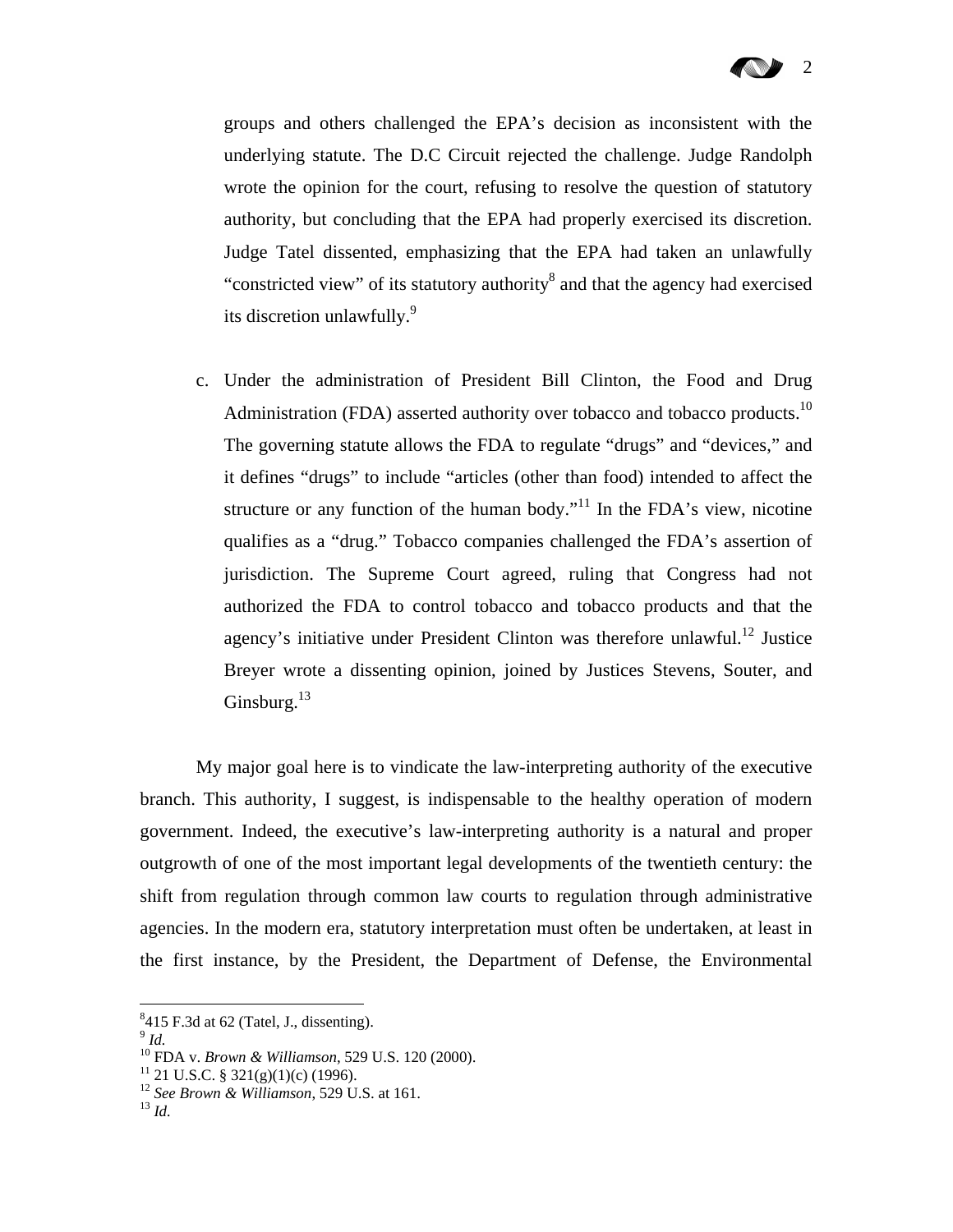Protection Agency, the Federal Communications Commission, the Securities and Exchange Commission, the Federal Trade Commission, the National Labor Relations Board, the Department of Homeland Security, and countless other institutions within the executive branch.<sup>14</sup> Because the resolution of statutory ambiguities often calls for assessments of both policy and principle, the key judgments are legitimately made by executive officers, not courts.

In the three cases above, the relevant statutes were ambiguous, and statutory interpretation was inevitably driven by some combination of political values and assessments of disputed facts. In the first two, federal courts were correct to defer to the executive; the Supreme Court should have deferred in the third as well. It should be no surprise that when federal judges disagreed with one another in all three cases, the disagreement operated along unmistakably political lines — splitting the stereotypically liberal judges from the stereotypically conservative ones. There is no reason to believe that in cases of this kind, the meaning of federal law should be settled by the inclinations and predispositions of federal judges. The outcome should instead depend on the commitments and beliefs of those who operate under the President.

The recognition of the executive's interpretive power fits well with the institutional judgments that are embodied in the post-New Deal willingness to embrace presidential authority, including the countless forms of administrative power that are exercised under the President. I shall suggest that recognition of the executive's interpretive power has the same relationship to the last half of the twentieth century what *Erie Railroad Co. v. Tompkins*<sup>15</sup> had to the first: an institutional shift in interpretive power brought about by a realistic understanding of what interpretation involves. In short, *Chevron* is our *Erie*. When courts resolve genuine ambiguities, they cannot appeal to any

1

<sup>&</sup>lt;sup>14</sup> Throughout I shall treat the so-called independent agencies (such as the Federal Trade Commission, the Federal Communications Commission, and the National Labor Relations Board) as within the executive branch, even though the heads of such agencies are not at-will employees of the President. *See* Elena Kagan, *Presidential Administration*, 114 HARV. L. REV. 2245. The key point is that the independent agencies are subject to a range of presidential controls, so that their own judgments line up fairly well with those of the President. *See* Peter L. Strauss, The Place of Agencies in Government: Separation of Powers and the Fourth Branch, 84 COLUM. L. REV. 573 (1984). It is controversial to see independent agencies as part of the executive branch, *see id.*, but I believe that the analysis would be qualified, rather than fundamentally different, if independent agencies were not so seen. Thus I shall use the terms "agencies" and "executive branch" interchangeably, though readers should be aware that some agencies are not always thought to be within that branch.

<sup>&</sup>lt;sup>15</sup> 304 U.S. 64 (1938).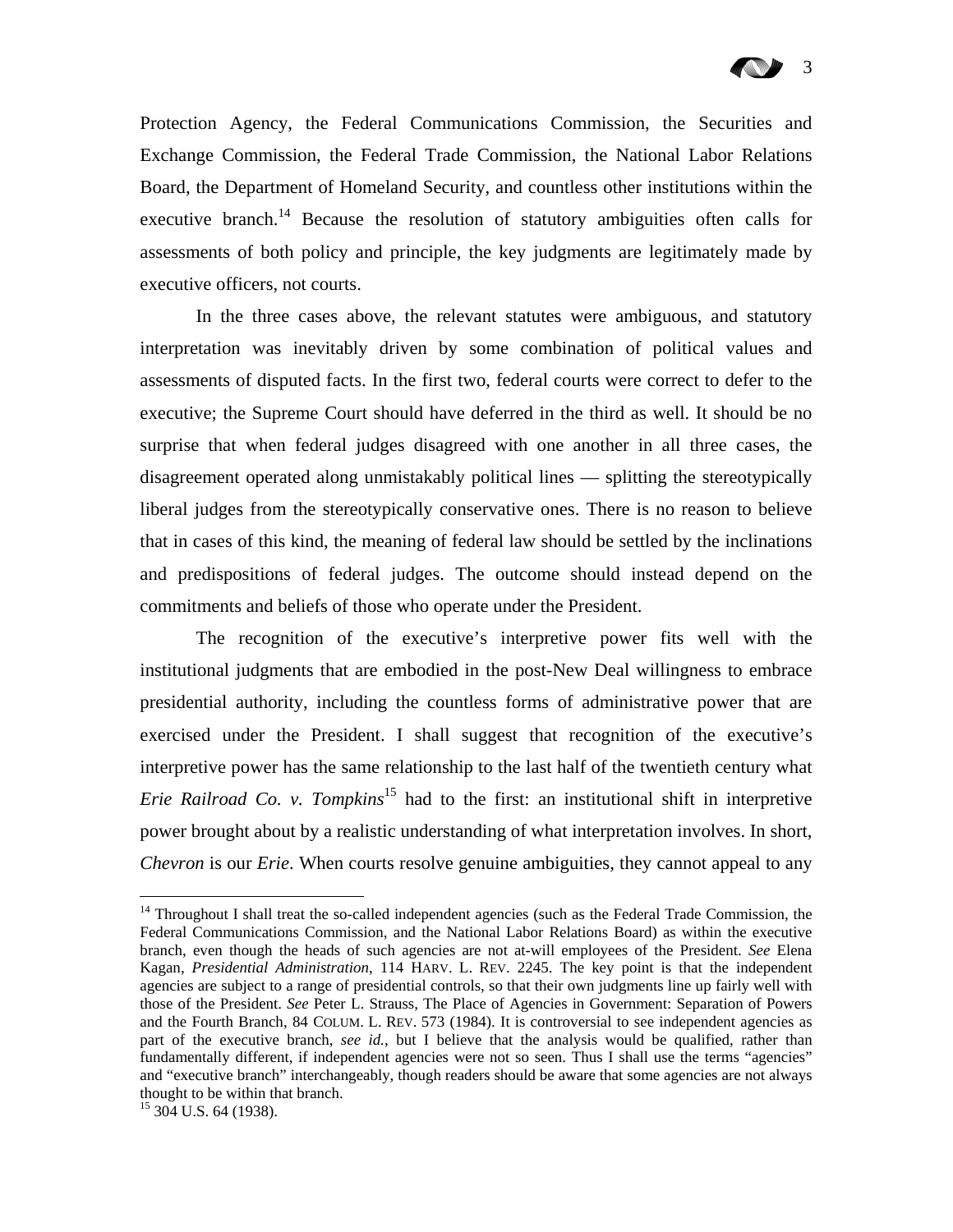"brooding omnipresence in the sky"<sup>16</sup>; often they must rely on policy judgments of their own. The meaning of statutory law should not depend on the policymaking discretion of the judiciary.

#### **2.** *Marbury***, Counter-***Marbury***, and the New Deal**

The grant of interpretive authority to the executive stems above all from a belief that when statutory interpretation calls for political judgments, those judgments should be made by those with a high degree of political accountability. If Congress has not settled a particular question, the settlement should be made by responsive officials, rather than by judges. The executive's interpretive authority also rests on an understanding that the resolution of ambiguities often requires specialized competence; here too the executive should be preferred to the judiciary. Of course these claims must be qualified in various ways.<sup>17</sup> But they provide the right foundation for the allocation of interpretive authority. To see why, it is necessary to explore *Chevron* itself.

#### **What** *Chevron* **Said**

The Administrative Procedure  $Act^{18}$  (APA), the basic charter governing administrative agencies, was enacted in 1946. The governing provision of the APA says that the "reviewing court shall decide all relevant questions of law, [and] interpret statutory provisions."<sup>19</sup> At first glance, this provision appears to reassert the understanding, signaled by *Marbury v. Madison*, 20 that questions of statutory interpretation must be resolved by courts, not the executive.<sup>21</sup> Many post-APA decisions seemed to embrace this understanding.<sup>22</sup> But there were important contrary indications, in

<sup>&</sup>lt;sup>16</sup> Southern Pac. Co. v. Jensen, 244 U.S. 205, 222 (1917) (Holmes, J., dissenting).

<sup>&</sup>lt;sup>17</sup> See the discussion of nondelegation canons, below.

<sup>&</sup>lt;sup>18</sup> 5 U.S.C. § § 551-559, 701-706 (2000 & Supp. II 2002)<br><sup>19</sup> *Id.* § 706 (2000).

<sup>&</sup>lt;sup>20</sup> 5 U.S. 137 (1803).<br><sup>21</sup> *See John F. Duffy, Administrative Common Law in Judicial Review, 77 Tex. L. Rev. 113 (1998).* 

<sup>&</sup>lt;sup>22</sup> See, e.g., NLRB v. Hearst Publications, 322 U.S. 111 (1944); FEC v. Democratic Senatorial Campaign Comm., 454 U.S. 27, 32 (1981); NLRB v. Insurance Agents, 361 U.S. 477, 499 (1960); NLRB v. Highland Park Mfg. Co., 341 U.S. 322 (1951); Office Employees Intl. Union v. NLRB, 353 U.S. 313 (1957). For recognition of the ambiguity of the cases, see *Pittston Stevedoring Corp. v. Dellaventura*, 544 F.2d 35 (2d Cir. 1976).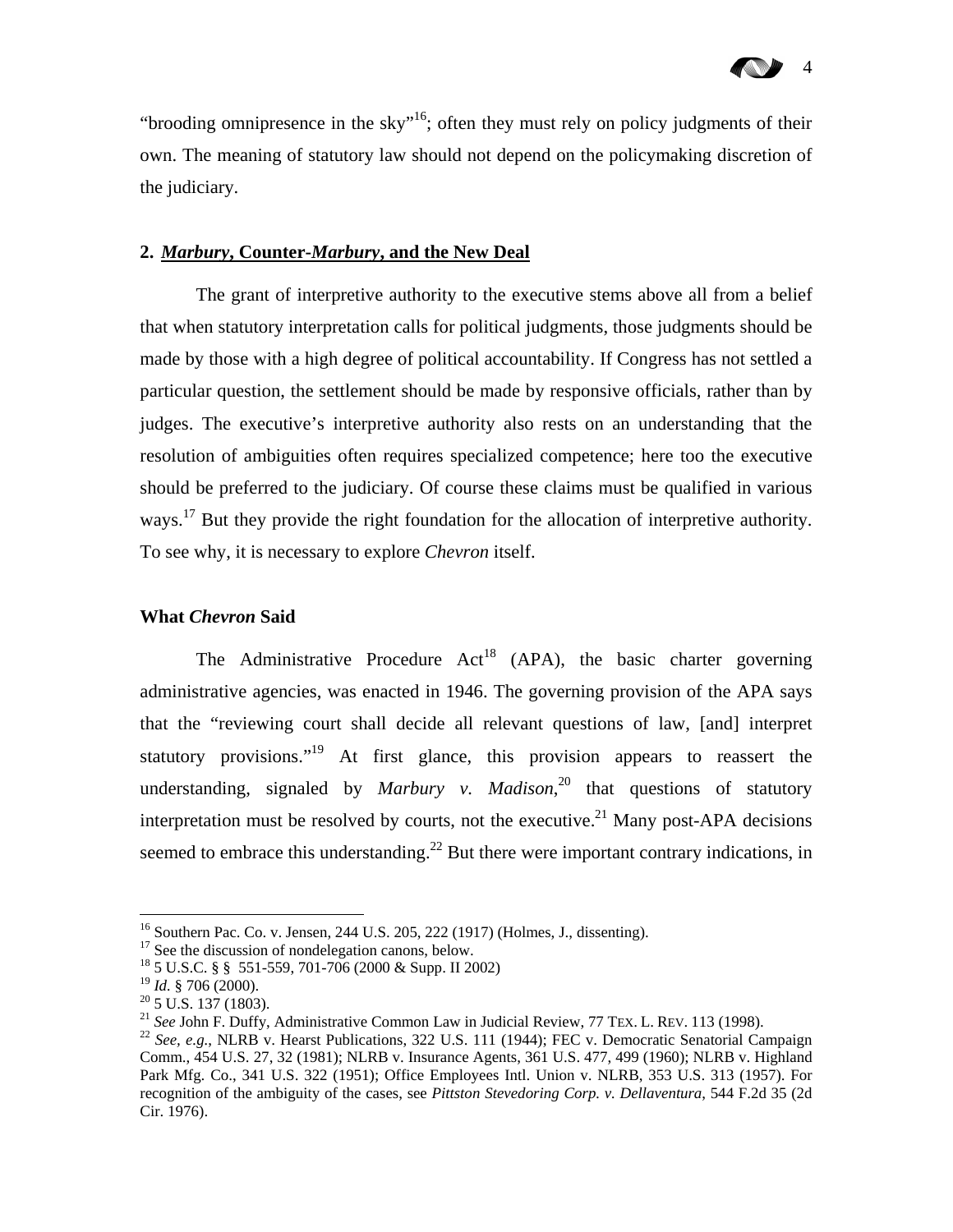## 5

which courts suggested that agency interpretations would be upheld so long as they were rational. $^{23}$ 

The law remained complex and confused until 1984, when the Court decided *Chevron*. 24 The Court's ruling is difficult to understand without a sense of the context. The case involved an ambitious effort by the EPA to increase private flexibility under the Clean Air Act, $^{25}$  in a way that presaged the substitution of economic incentives for command-and-control regulation.<sup>26</sup> The initiative was part of the Reagan Administration's general effort to reduce regulatory burdens on the private sector.<sup>27</sup> More particularly, the EPA redefined "stationary source"<sup>28</sup> under the Act so as to include an entire factory, rather than each pollution-emitting unit within the plant. Responding to a lower court invalidation of the new definition,<sup>29</sup> the Supreme Court created a novel twostep inquiry for assessing agency decisions. The first inquiry is whether Congress has directly decided the precise question at issue.<sup>30</sup> If not, the second inquiry is whether the agency's decision is "permissible," which is to say reasonable.<sup>31</sup> In the court's view, Congress had not forbidden a plant-wide definition of "source," and hence the EPA could supply whatever (reasonable) definition it chose. Thus an inquiry into the two relevant "steps" validated the EPA's decision.<sup>32</sup>

Strikingly, the Court did not discuss the language or history of the APA. But it did note that Congress sometimes explicitly delegates law-interpreting power to agencies.<sup>33</sup> In the face of an explicit delegation of that power, courts would certainly defer. No one doubts that Congress has the constitutional power to say that some statutory terms ("source," for example, or "take"<sup>34</sup>) may be defined by the executive.<sup>35</sup> But the Court

<sup>23</sup> *See* Gray v. Powell, 314 U.S. 402, 411 (1941); Udall v. Tallman, 380 U.S. 1, 16 (1965). Ford Motor Co. v. NLRB, 441 U.S. 488 (1979); Ford Motor Credit Co. v. Milhollin, 440 U.S. 555, 565 (1980).<br><sup>24</sup> 467 U.S. 837 (1984).

<sup>25 42</sup> U.S.C. § 7401 et seq (2000).

<sup>&</sup>lt;sup>26</sup> *See* A, DENNY ELLERMAN ET AL., MARKETS FOR CLEAN AIR (2000).<br><sup>27</sup> *See, e.g.*, Executive Order 12291.<br><sup>28</sup> 42 U.S.C. § 7502(c).

<sup>29</sup> NRDC v. Gorsuch, 685 F.2d 718 (D.C. Cir. 1982).

 $\frac{30}{31}$  467 U.S. at 842–43.

<sup>&</sup>lt;sup>32</sup> *Id.* <sup>33</sup> 467 U.S. at 844.

 $34$  Babbitt v. Sweet Home Chapter of Communities for a Great Oregon, 515 U.S. 687 (1995).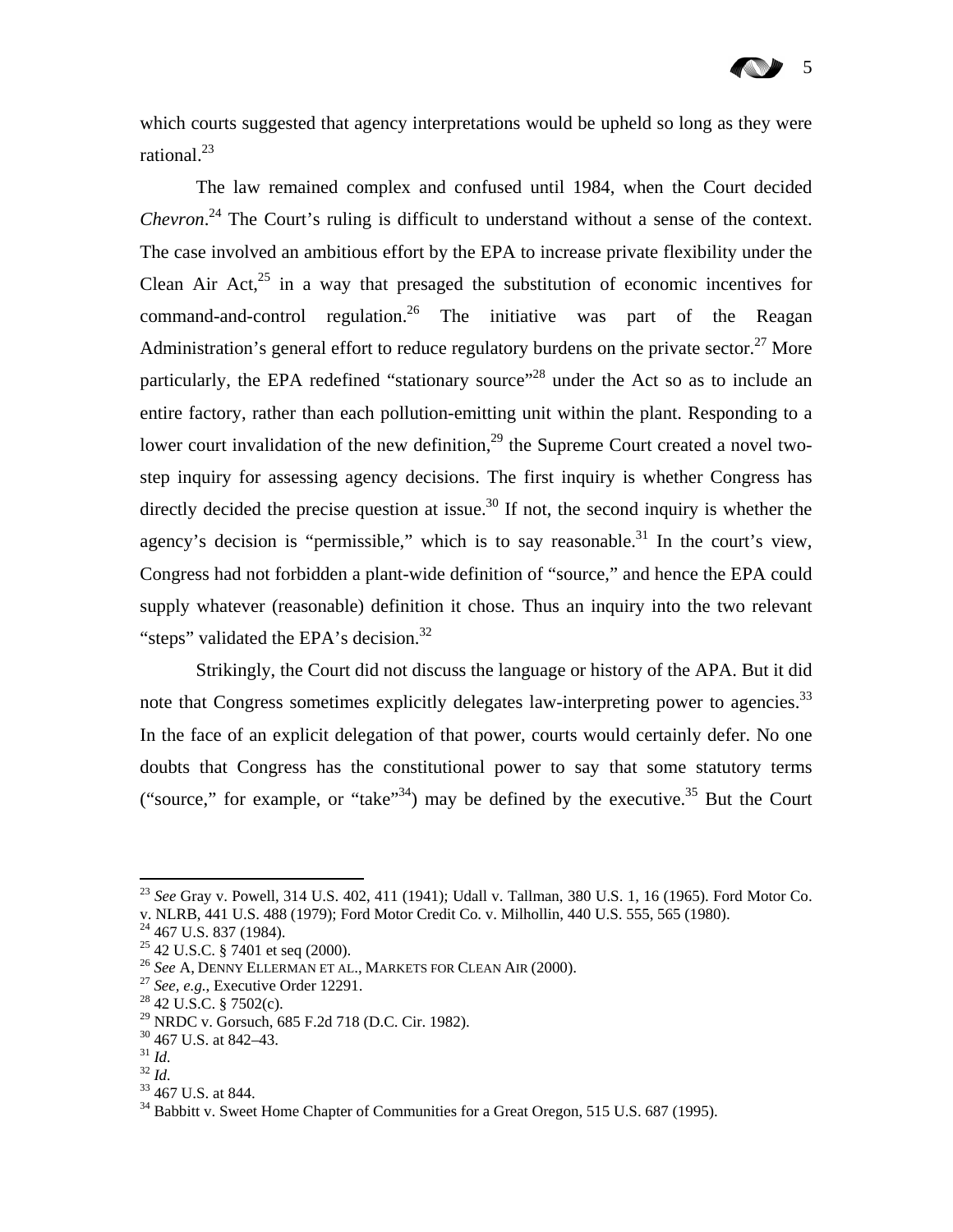

could not, and did not, contend that the relevant provision of the Clean Air Act contained any explicit delegation. Hence the Court added that "sometimes the legislative delegation to an agency on a particular question is implicit rather than explicit.<sup>356</sup> An implicit delegation would give rise to deference as well. The Clean Air Act does give the EPA the power to issue regulations; in granting that power, perhaps the Act is best taken to say that the agency is implicitly entrusted with the interpretation of statutory terms. The Court referred to this possibility, noting that Congress might have wanted the agency to strike the relevant balance with the belief "that those with great expertise and charged with responsibility for administering the provision would be in a better position to do so."<sup>37</sup> But lacking any evidence on the question, the Court did not insist that Congress in fact so thought. It did not say that the power to issue regulations is best taken to signal a delegation of law-interpreting power. On the contrary, it said that Congress's particular intention "matters not."<sup>38</sup>

Instead the Court referred to two pragmatic points: judges lack expertise and they are not politically accountable. In interpreting law, the agency may "properly rely upon the incumbent administration's views of wise policy to inform its judgments. While agencies are not directly accountable to the people, the Chief Executive is.<sup>39</sup> The Court was alert to the fact that it was reviewing a decision made by the Reagan Administration, altering an interpretation by the Carter Administration; and to say the least, the Reagan Administration had a self-conscious program for reorienting the administrative state. Some of that program would inevitably be undertaken through fresh interpretations of statutory terms. In the Court's view, that was not objectionable. It would be appropriate for agencies operating under the Chief Executive, rather than judges, to resolve "competing interests which Congress itself either inadvertently did not resolve, or intentionally left to be resolved in light of everyday realities. $140$ 

- 
- 39 *Id.* 40 *Id*.

 $35$  In extreme cases, the power to interpret statutory terms might be taken to raise nondelegation problems; but those problems are not an issue in the ordinary cases of explicit delegation to define terms. On nondelegation issues and *Chevron*, see *infra*.<br><sup>36</sup> *Chevron*, 467 U.S. at 844.<br><sup>37</sup> 467 U.S. at 865.

<sup>38</sup> *Id.*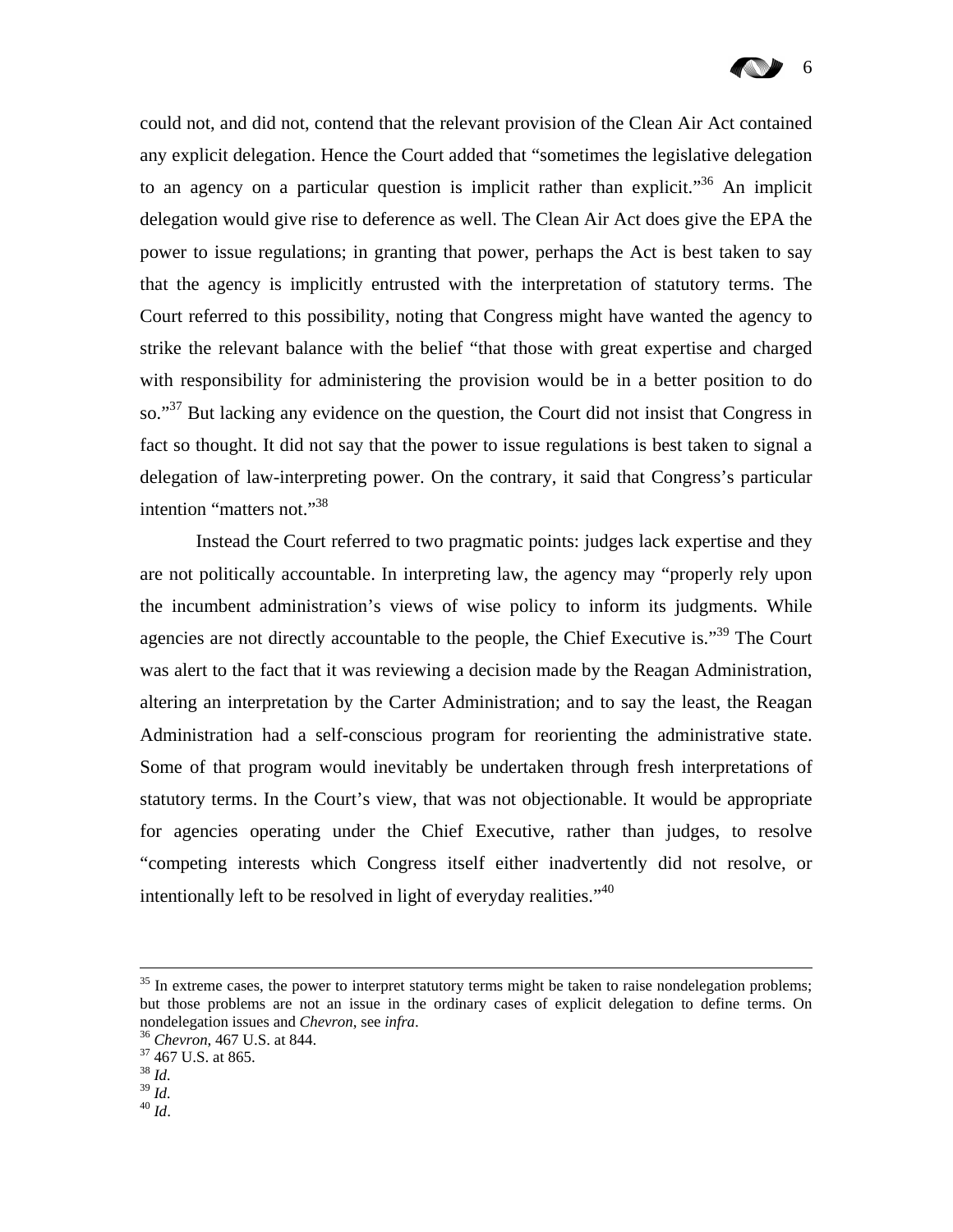

What is most striking about this passage is the suggestion that resolution of statutory ambiguities requires a judgment about resolving "competing interests." This is a candid recognition that assessments of policy are sometimes indispensable to statutory interpretation. Of course we can imagine cases in which courts resolve ambiguities through the standard sources — by, for example, using dictionaries, consulting statutory structure, deploying canons of construction, or relying on legislative history if that technique is thought to be legitimate.<sup>41</sup> Under *Chevron* Step One, the executive will lose if the standard sources show that the agency is wrong.<sup>42</sup> But sometimes those sources will leave gaps; *Chevron* itself is such a case, and there are many others. If the Court's analysis is accepted on this point, its deference principle seems inescapable.

#### *Chevron***'s Fiction: Delegation, Realism, and Institutional Competence**

#### *Fictions*

In the years since *Chevron*, a consensus has developed on an important proposition, one that now provides the foundation for *Chevron* itself: *The executive's*  law-interpreting power turns on congressional will.<sup>43</sup> If Congress wanted to repudiate *Chevron*, it could do precisely that. Before *Chevron*, some courts appeared to understand that the deference question was for congressional resolution; they approached the deference question on a statute-by-statute basis, asking whether the relevant statute should be taken to include an implicit delegation.<sup>44</sup> In *Chevron*, the Court replaced that case-by-case inquiry with a simple rule, to the effect that delegations of rulemaking power implicitly include the power to interpret ambiguities.<sup>45</sup> But as Justices Breyer and Scalia have independently emphasized,  $46$  this is a legal fiction; usually the legislature has not expressly conferred that power at all. The view that the executive may "say what the law is" results not from any reading of any statutory text, but from a heavily pragmatic

<sup>&</sup>lt;sup>41</sup> See Stephen Breyer, *On the Uses of Legislative History*, 65 So. CAL. L. REV. 845 (1992).

<sup>&</sup>lt;sup>42</sup> See, e.g., MCI Telecom. Corp. v. AT&T Co., 512 U.S. 218 (1994).<br><sup>43</sup> See, e.g., United States v. Mead Corp., 533 U.S. 218, 227–231 (2001).<br><sup>44</sup> Antonin Scalia, *Judicial Deference to Agency Interpretations of Law*, 1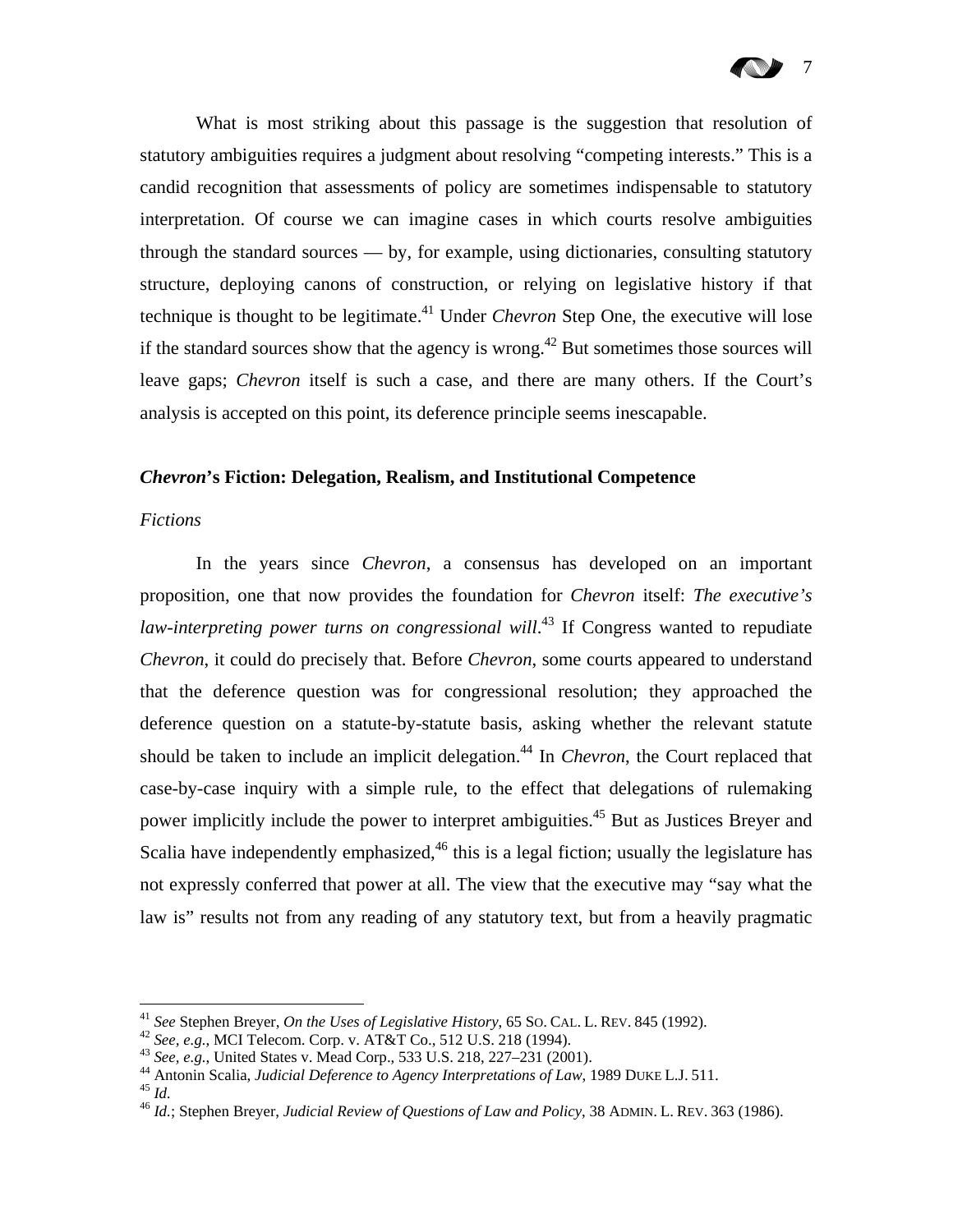construction of (nonexistent) congressional instructions. Any judgment about those instructions is inevitably an ascription; it is not a matter of finding something.

In terms of the standard sources of law, *Chevron*'s fiction is not at all easy to defend. As noted, the text of the APA appears to contemplate independent review of judgments of law. The history supports the text. For example, Representative Walter, Chairman of the House Subcommittee on Administrative Law and author of the House Committee Report on the bill, plainly said that the provision "requires courts to determine independently all relevant questions of law, including the interpretation of constitutional or statutory provisions."<sup>47</sup> Hence the only possible justification for deference is that certain grants of authority, in organic statutes, implicitly contain interpretive power as well.<sup>48</sup> But this argument also runs into difficulty. At the time the APA was enacted, the bulk of important agency business was done via adjudication,<sup>49</sup> and if Congress wanted courts to defer to interpretations that were produced through adjudication, someone would almost certainly have said so at some point in the extensive debates.<sup>50</sup> The claim that agency adjudicators (or rulemakers) have interpretive authority is certainly weakened by the absence of any contemporaneous suggestions to that effect in Congress itself.

Perhaps subsequent grants of adjudicative or rulemaking power, as for example in the Clean Air Act or the Endangered Species Act, are best taken to confer interpretive power on the executive. But if this is so, the question must be explored on a case-by-case basis, and it is likely that courts will be unable to find any clear expression of congressional will — and hence we are back in the world of fictions.

To say that *Chevron* rests on a fiction, and one that does not clearly track congressional instructions, is to acknowledge that the judicial judgment on the deference question involves judicial policymaking — subject to legislative override, to be sure, but not rooted in actual legislative judgments. I suggest that the Court's allocation of interpretive power to the executive should be seen as an outgrowth of two closely related

1

<sup>&</sup>lt;sup>47</sup> 92 Cong. Rec. 5654 (1946) (statement of Rep. Walter), reprinted in APA Legislative History, (Sen. Doc). <sup>48</sup> *See* Scalia, *supra* note.

<sup>49</sup> *See* Nathanson; STEPHEN BREYER ET AL., ADMINISTRATIVE LAW AND REGULATORY POLICY (5th ed. 2001).

<sup>50</sup> For relevant discussion, see Duffy, *supra* note. Note also the Attorney General's Manual, relied on by Justice Scalia, supra note, is supportive of the deference principle. But in this context in particular, the Attorney General's Manual is unreliable, stating as it does the views of the executive branch, which would naturally be inclined in favor of deference to its own views. *See* Duffy, *supra* note.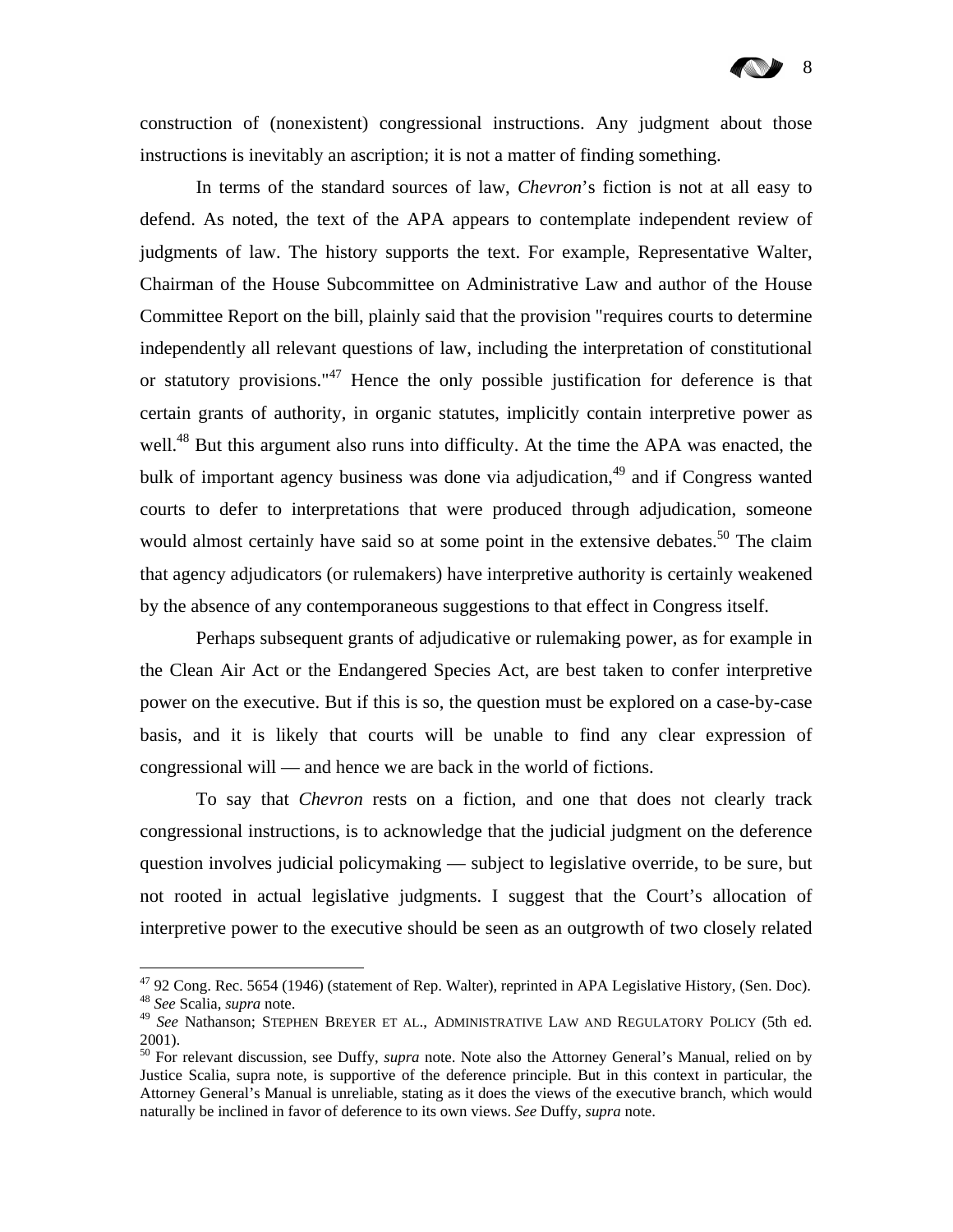developments. The first is the legal realist attack on the autonomy of legal reasoning. The second is the twentieth century shift from regulation through common law courts to regulation through executive agencies.

#### *Realists and realism*

The legal realists saw the interpretation of statutory ambiguities as necessarily involving judgments of policy and principle.<sup>51</sup> They insisted that when courts understand statutes to mean one thing rather than another, they are inevitably using judgments of their own, at least in genuinely hard cases. In the realist view, judicial judgments often hide behind standard interpretive devices, such as legislative intent and canons of construction, and these did not in fact motivate courts.

In a famous article, for example, Max Radin attacked the standard tools as largely unhelpful. Canons of construction often have little "foundation in logic and in ordinary habits of speech."<sup>52</sup> In his view, "A legislative intent, undiscoverable in fact, irrelevant if it were discovered, . . . is a queerly amorphous piece of slag. Are we really reduced to such shifts that we must fashion monsters and endow them with imaginations in order to understand statutes?"<sup>53</sup> Nor is it helpful to rely on purpose, which can be characterized in multiple different ways.<sup>54</sup> In the end, a judge must be "impelled to make his selection . . . by those psychical elements which him the kind of person that he is. That this is pure subjectivism and therefore an unfortunate situation is beside the point."<sup>55</sup> Radin said that a key question was inevitably: "Will the inclusion of this particular determinate in the statutory determinable lead to a desirable result? What is desirable will be what is just, what is proper, what satisfies the social emotions of the judge, what fits into the ideal scheme of society which he entertains."<sup>56</sup>

Radin's argument was characteristic of the general period in which courts were being displaced by regulatory agencies. A specialist in administrative law, Ernst Freund

<sup>&</sup>lt;sup>51</sup> See Karl Llewellyn, Some Realism About Realism, 44 HARV. L. REV. 1222 (1931).

<sup>&</sup>lt;sup>52</sup> *Id.* at 874.<br>
<sup>53</sup> Max Radin, *Statutory Interpretation*, 43 HARV. L. REV. 863, 870–72 (1930).<br>
<sup>54</sup> *Id.* at 876-77.<br>
<sup>55</sup> *Id.* at 881.<br>
<sup>56</sup> Radin, *supra* note, 884.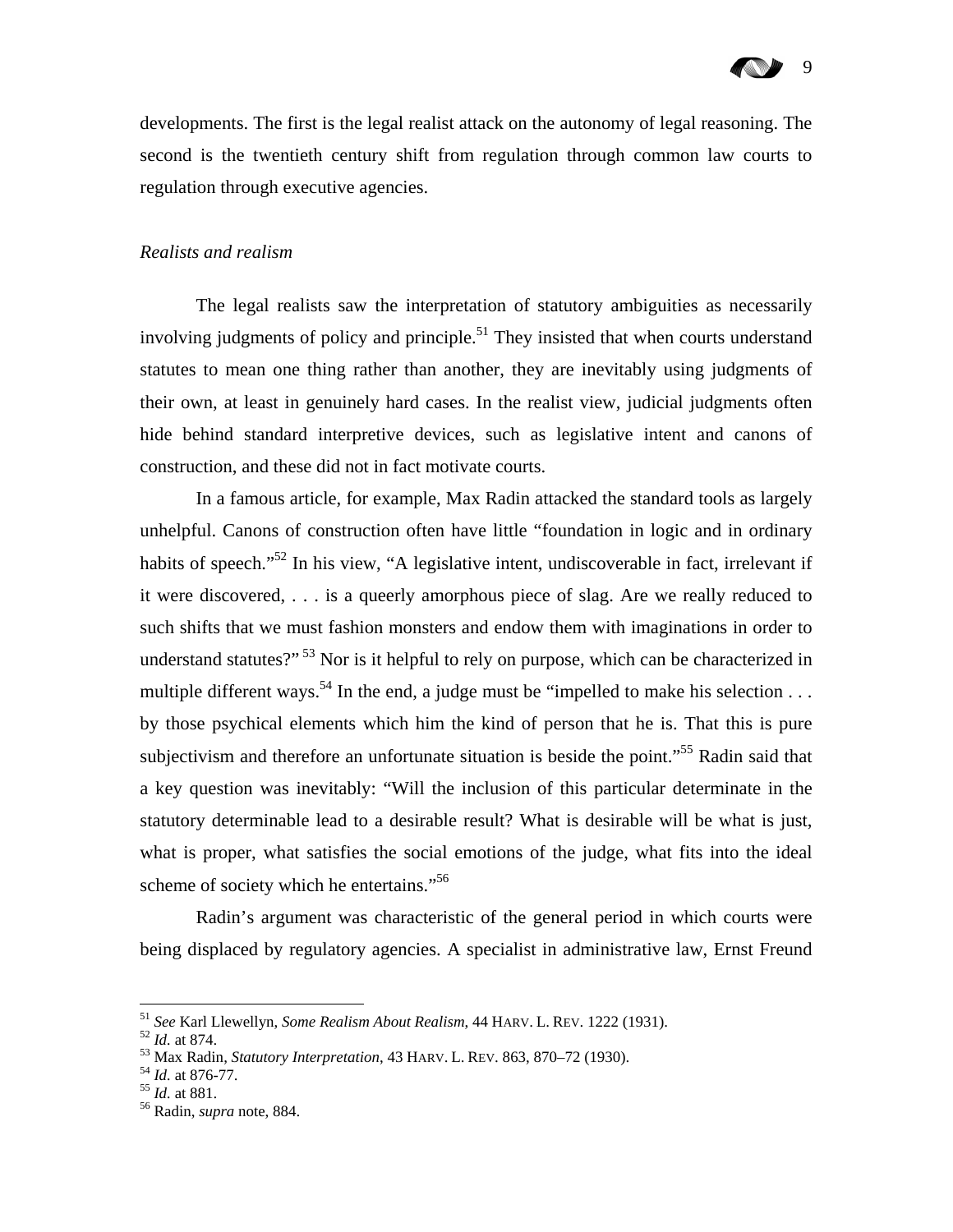saw that for some statutes, "executive interpretation is an important factor."<sup>57</sup> Freund noted, with evident concern, that "in view of the inevitable ambiguities of language, a power of interpretation is a controlling factor in the effect of legislative instruments, and makes the courts that exercise it a rival with the legislature in the development of written law."<sup>58</sup> After surveying the various sources of interpretation, Freund said that "in cases" of genuine ambiguity courts should use the power of interpretation consciously and deliberately to promote sound law and sound principles of legislation."<sup>59</sup> Freund added:

"That object is far more important than a painstaking fidelity to the supposed legislative intent. This intent is in reality often a fiction, and the legislature is fully aware that any but the most explicit language is subject to the judicial power of interpretation. That power might, therefore, as well be frankly and vigorously used as a legitimate instrument of legal development and of balancing legislative inadvertence by judicial deliberation."60

For his part, Karl Llewellyn contended that the standard sources of interpretation, above all the canons of construction, were a fraud, masking judgments that were really based on other grounds.<sup>61</sup> He asked courts to "strive to make sense *as a whole* out of our law *as a* whole."<sup>62</sup> In his view, statutory meaning should be derived from "the good sense" of the situation and a simple construction of the available language to achieve that sense, by tenable means, out of the statutory language."<sup>63</sup>

Radin, Llewellyn, and Freund undoubtedly overstated their arguments. Canons of construction, for example, can discipline judicial (or executive) interpretation,<sup>64</sup> and it may well be better to rely on them than on a judge's general sense of what is best. But

<sup>57</sup> *Id.* at 211. 58 Ernst Freund, *Interpretation of Statutes*, 65 U. PA L. REV. 207, 208 (1917).

<sup>&</sup>lt;sup>60</sup> *Id.* 61 *Id.* 61 *Id.* 61 *Id.* 61 *Id.* 61 *Ileraly on the Theory of Appellate Decision and the Rules of Canons about How 61 Karl N. Llewellyn, Remarks on the Theory of Appellate Decision and the Rules of Canon Statutes Are to be Construed*, 3 VAND. L. REV. 395, 399 (1950) (emphasis in original).<br><sup>62</sup> *Id.* at 399 (emphasis in original).<br><sup>63</sup> *Id.* at 401.<br><sup>64</sup> *See* ANTONIN SCALIA, A MATTER OF INTERPRETATION (1997).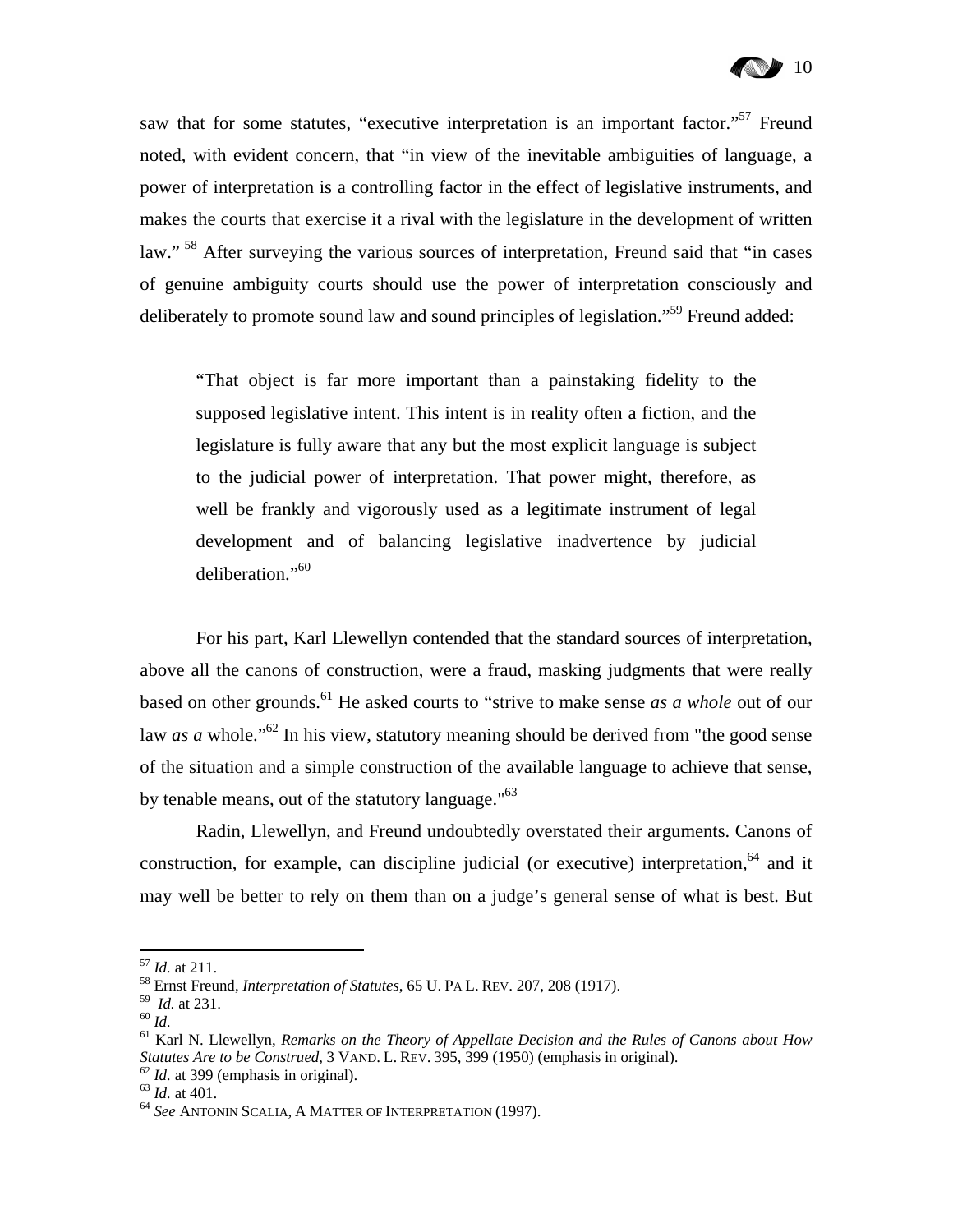

suppose that the realists were broadly right to suggest that in the face of genuine ambiguity, courts are often making judgments of policy,  $65$  and that they should candidly acknowledge that fact and try to "promote sound law and sound principles of legislation." Suppose that in hard cases, the search for "legislative intent" is often a fraud, and that when courts speak for that intent, they are often speaking for their own preferred views.<sup>66</sup> (I will offer evidence for that proposition below.<sup>67</sup>) If Radin, Llewellyn, and Freund are indeed right, then there seems to be little reason to think that courts, rather the executive, should be making those judgments. The President himself should be in a better position to make the relevant judgments, simply because of his comparatively greater accountability. And if specialized knowledge is required, executive agencies have large advantages over generalist judges. Return to the question in *Chevron* itself. In the abstract, it is difficult to know whether a plantwide definition of source will help or hurt the environment; and the economic gains, if any, from the increased flexibility are not easily assessed by federal judges. Consider also strong evidence that for hard statutory questions within the Supreme Court, policy arguments of one or another sort often play a central role, even in a period in which "textualism" has seemed on the ascendancy.<sup>68</sup>

We can even bring the realist view of interpretation in close contact with Ronald Dworkin's account of law as "integrity."69 Of course Dworkin is no realist; his own view of adjudication places a large emphasis on the constraints imposed by the existing legal materials.<sup>70</sup> Nonetheless, his account strongly supports the argument for executive interpretation. Dworkin contends that interpretation, including statutory interpretation, $71$ requires a judgment about "fit" with existing materials and also about "justification" of those materials; his conception of law as integrity requires judges to put existing materials in their "best constructive light."<sup>72</sup> Where "fit" leaves more than one possibility,

<sup>&</sup>lt;sup>65</sup> See Jane Schacter, *The Confounding Common Law Originalism in Recent Supreme Court Statutory*<br>Interpretation: Implications for the Legislative History Debate and Beyond, 51 STAN. L. REV. 1 (1998).

<sup>&</sup>lt;sup>66</sup> Not incidentally, the question of deference to executive interpretations itself seems to fall in this category; it is hard to tease out, from the existing legal materials, an authoritative legislative judgment on that question, and hence it is necessary, as we have seen, to speak in terms of legal fictions.<br>
<sup>67</sup> See infra Part IV.<br>
<sup>68</sup> SeeSchacter, *supra* note 65.<br>
<sup>69</sup> See RONALD DWORKIN, LAW'S EMPIRE (1985).<br>
<sup>70</sup> See id.<br>
<sup>7</sup>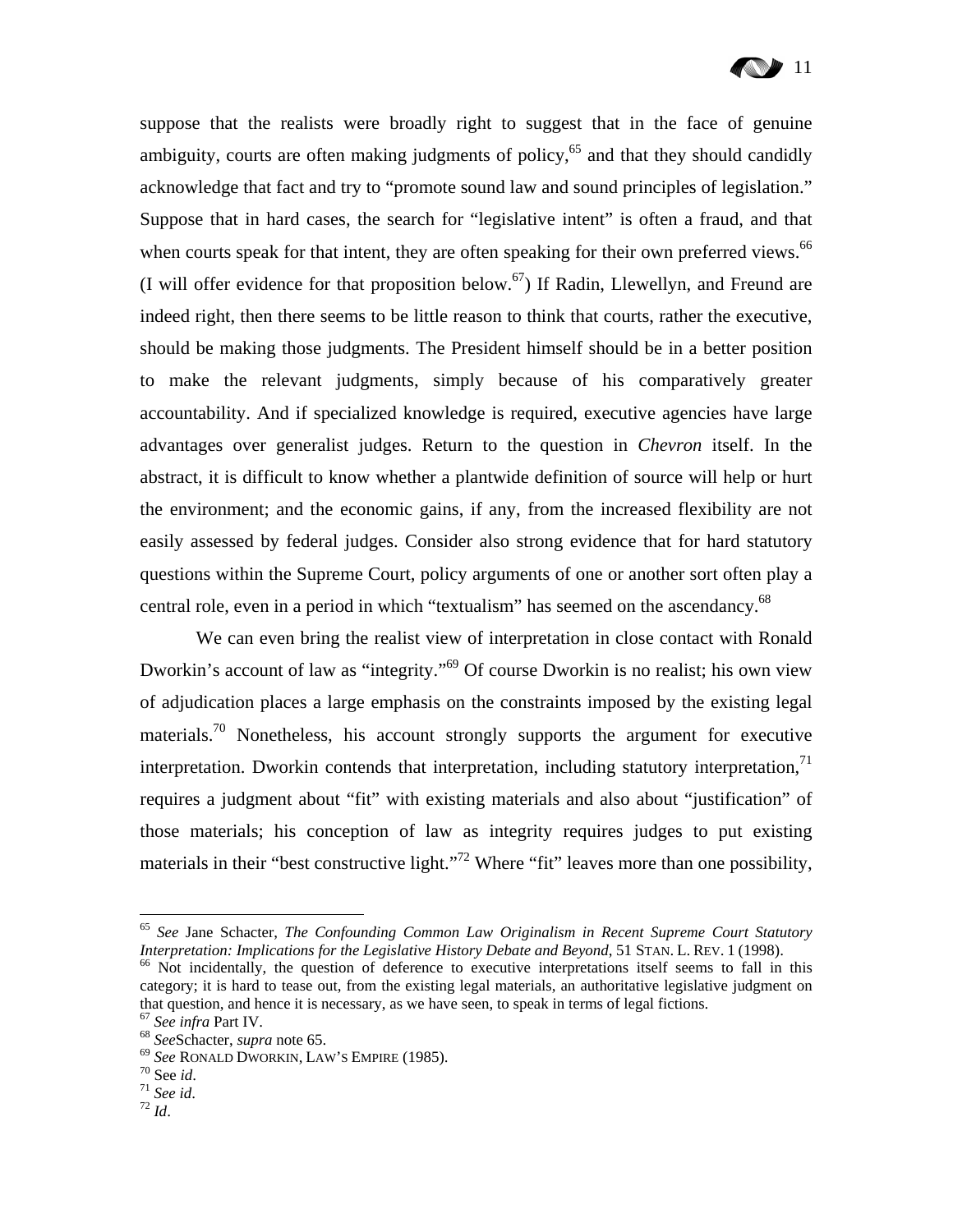judges have a degree of discretion. Everyone should agree that the executive, no less than the judiciary, has a duty of "fit"; many of the hard cases arise when the key question is which interpretation puts the law in its best constructive light.

But – and here is a question Dworkin does not ask -- why should *courts* be entrusted with the duty to carry out that task? In modern government, courts are often less capable on that count than is the executive, precisely because of its comparatively greater expertise and accountability. In deciding how to understand the Endangered Species Act, the Food and Drug Act, and the Clean Air Act, it would be puzzling to suggest that courts are in a particularly good position to identify the "best constructive light."

#### *The New Deal and beyond*

These points are easily linked with the post-New Deal transfer of effective lawmaking power from common law courts to federal bureaucracies. For much of the nation's history, the basic rules of regulation were elaborated by common law courts, using the principles of tort, contract, and property to set out the ground rules for social and economic relationships. In the early part of the twentieth century, some of those rules were taken to have constitutional status, so as to forbid legislative adjustments.<sup>73</sup> In a wholesale attack on the adequacy of the common law,  $^{74}$  the New Deal saw the rise and legitimation of a vast array of new agencies, including the National Labor Relations Board, the Securities and Exchange Commission, the Social Security Administration, the Federal Deposit Insurance Corporation, an expanded Federal Trade Commission, an expanded Food and Drug Administration, and more.<sup>75</sup> Many of the agencies were necessarily in the business of interpreting ambiguous statutory provisions; indeed, interpretation was a central part of their job. And there is a close link between the realists' emphasis on the policy-driven nature of interpretation and the New Deal's enthusiasm for expert administrators.<sup>76</sup>

The *Marbury* principle, calling for independent judicial judgments about law, came under intense pressure as a result. After Roosevelt's triumph in the Supreme Court

<sup>&</sup>lt;sup>73</sup> See Cass R. Sunstein, *Lochner's Legacy*, 87 COLUM. L. REV. 873 (1987).<br><sup>74</sup> See Cass R. Sunstein, *Constitutionalism After the New Deal*, 101 HARV. L. REV. 421 (1987).<br><sup>75</sup> See BREYER, *supra* note, at 29.<br><sup>76</sup> See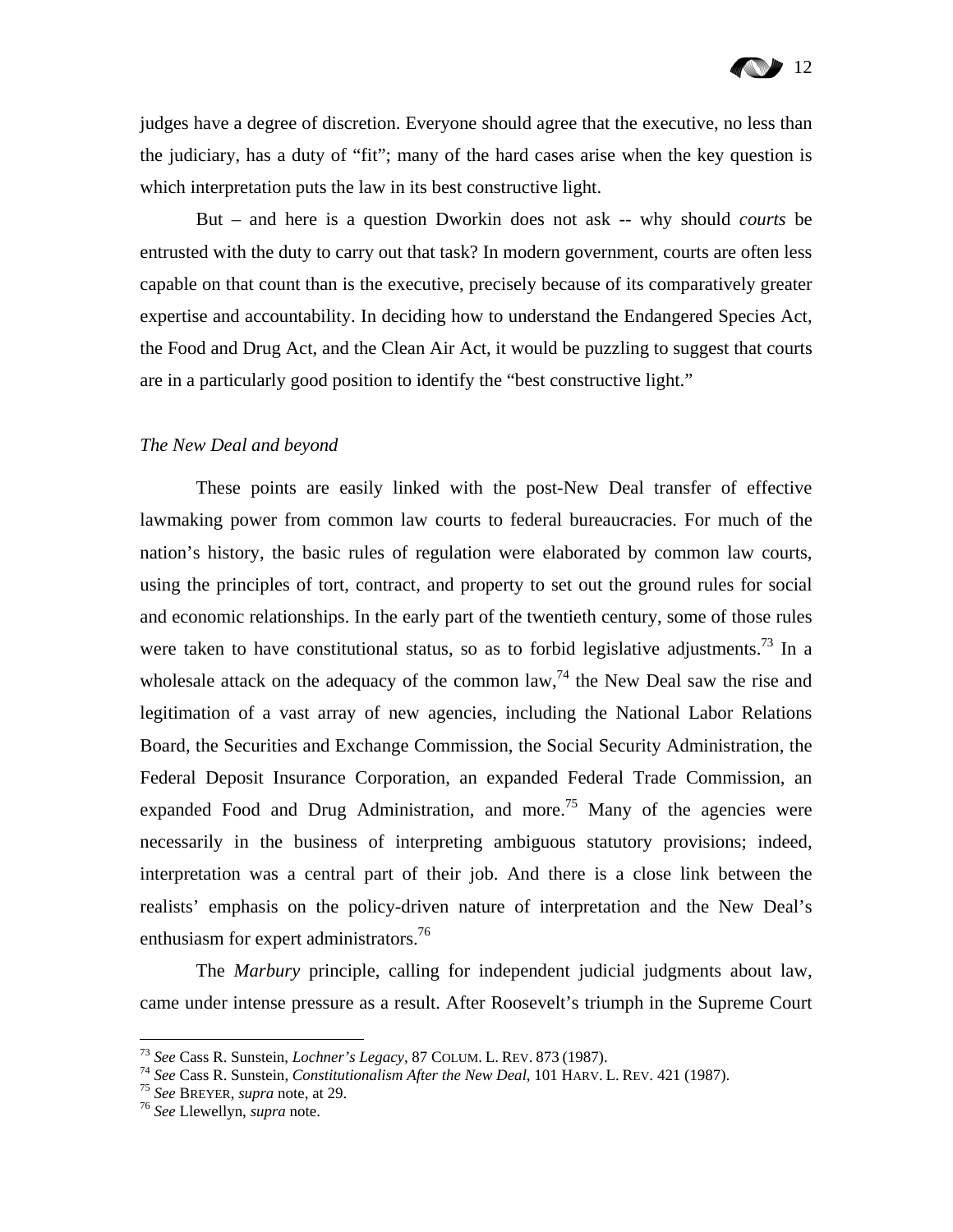## 13

in the late 1930s, courts started to signal that the executive would have considerable lawinterpreting power. A strong and representative statement came in 1941, when the Court upheld a controversial interpretation by the Department of the Interior:

"Although we have here no dispute as to the evidentiary facts, that does not permit a court to substitute its judgment for that of the Director. *It is not the province of a court to absorb the administrative functions to such an extent that the executive or legislative agencies become mere factfinding bodies deprived of the advantages of prompt and definite action*."77

Two features of this passage are especially noteworthy. The first is the suggestion that "administrative functions" include judgments of law. The second is the emphasis on the need for "prompt and definite action" — an emphasis that is understandable on the heels of Roosevelt's effort to take bold action in the face of the Great Depression.<sup>78</sup>

Or consider this passage, written in the same year, from the Attorney General's Committee on Administrative Procedure<sup>79</sup>:

"Even on questions of law [independent judicial] judgment seems not to be compelled. The question of statutory interpretation might be approached by the court de novo and given the answer which the court thinks to be the 'right interpretation.' Or the court might approach it, somewhat as a question of fact, to ascertain, not the 'right interpretation,' but only whether the administrative interpretation has substantial support. Certain standards of interpretation guide in that direction. Thus, where the statute is reasonably susceptible of more than one interpretation, the court may accept that of the administrative body. Again, the administrative interpretation is to be given weight — not merely as the opinion of some men or even of a lower tribunal, but as the opinion of the body especially

1

 $77$  Gray v. Powell, 314 U.S. 402, 412 (1941).

<sup>&</sup>lt;sup>78</sup> For an overview, see CASS R. SUNSTEIN, THE SECOND BILL OF RIGHTS (2004).<br><sup>79</sup> S. DOC. NO. 8, 77th Cong., 1st Sess. 90-91 (1941).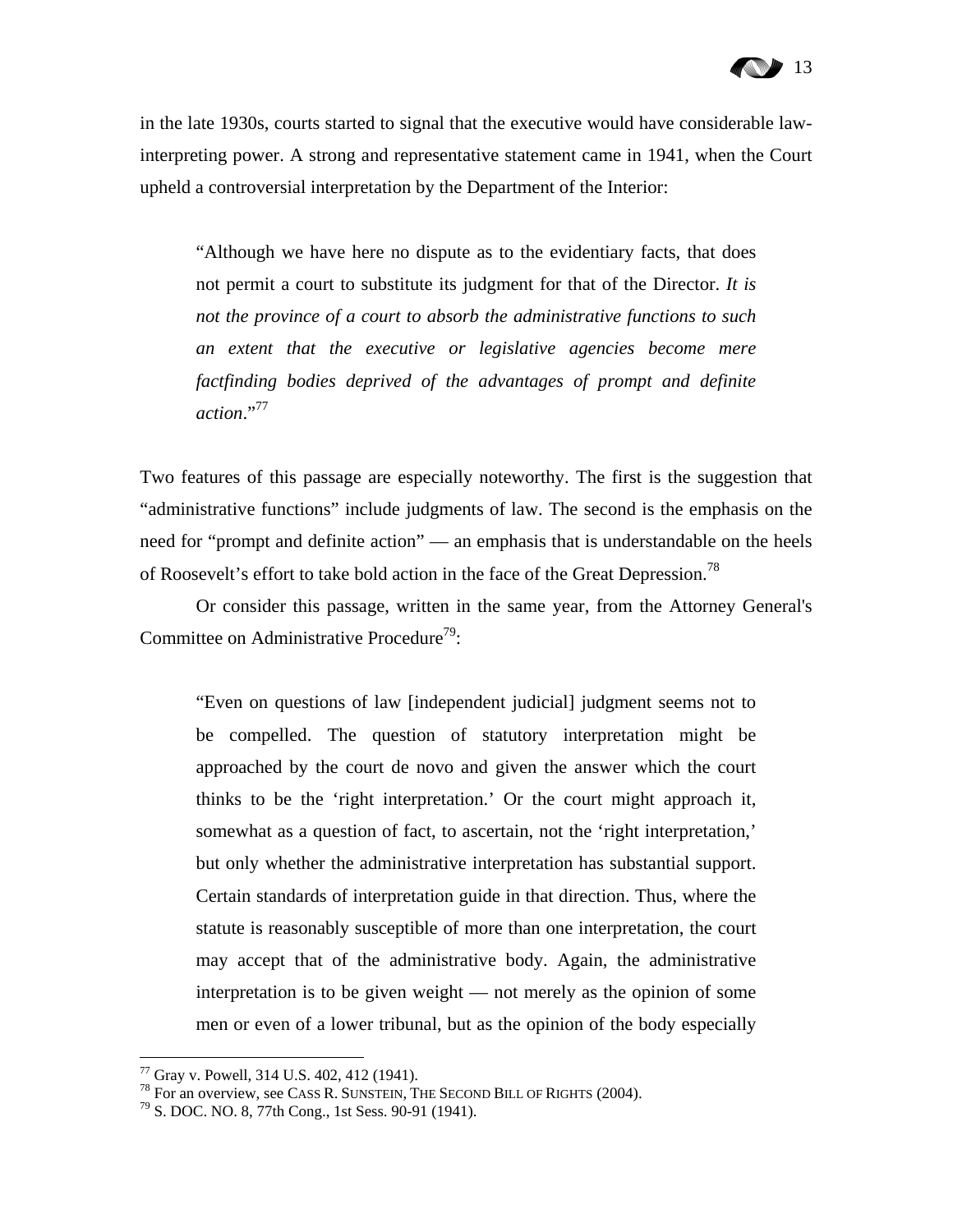

familiar with the problems dealt with by the statute and burdened with the duty of enforcing it. This may be legislation that deals with complex matters calling for expert knowledge and judgment."

It is in this light that a recognition of the executive's law-interpreting power can be understood as a natural outgrowth of the twentieth-century shift from judicial to executive branch lawmaking.<sup>80</sup> The replacement has been spurred by dual commitments to specialized competence and democratic accountability — and also by an understanding of the need for frequent shifts in policy over time, with new understandings of fact and with new values as well. For banking, telecommunications, foreign relations, and environmental protection — among many other areas — changing circumstances often require agencies to adapt old provisions to unanticipated problems. And if interpretation of unclear terms cannot operate without some judgments of the interpreter's own, then the argument for executive interpretation seems overwhelming.

#### *Vacillations and counterarguments*

 $\overline{a}$ 

The period between 1940 and 1984 offered a mixed picture on the deference question. In a number of cases, the Court seemed to indicate that it would take a firm hand.<sup>81</sup> The rise of the "hard look doctrine" in the 1970s, spurred by judicial distrust of agency discretion, could not easily coexist with deference to agency interpretations of law.<sup>82</sup> A key development was the new administration of President Reagan, which in relevant ways replicated that of President Roosevelt.<sup>83</sup> In both cases, the executive branch was attempting to reorient the law in significant respects, with large-scale rethinking of the approach offered by its predecessor. It should come as no surprise that in the same period that the President was attempting such rethinking, the Supreme Court firmly

 $^{80}$  An illuminating study is Price Fishback and Shawn Kantor, A Prelude to the Welfare State: THE ORIGINS OF WORKERS' COMPENSATION (1999). *See also* JERRY MASHAW, DUE PROCESS IN THE ADMINISTRATIVE STATE (1983), for a valuable discussion in the context of social security disability determinations.<br><sup>81</sup> The most important of these cases is *Citizens to Preserve Overton Park v. Volpe*, 401 U.S. 402 (1971).

<sup>&</sup>lt;sup>82</sup> See Harold Leventhal, *Environmental Decisionmaking and the Role of the Courts*, 122 U. PA. L. REV. 509 (1974).

<sup>83</sup> *See* Matthew SPITZER & LINDA COHEN, SOLVING THE CHEVRON PUZZLE, 57 LAW AND CONTEMP. PROBS. 65 (1994).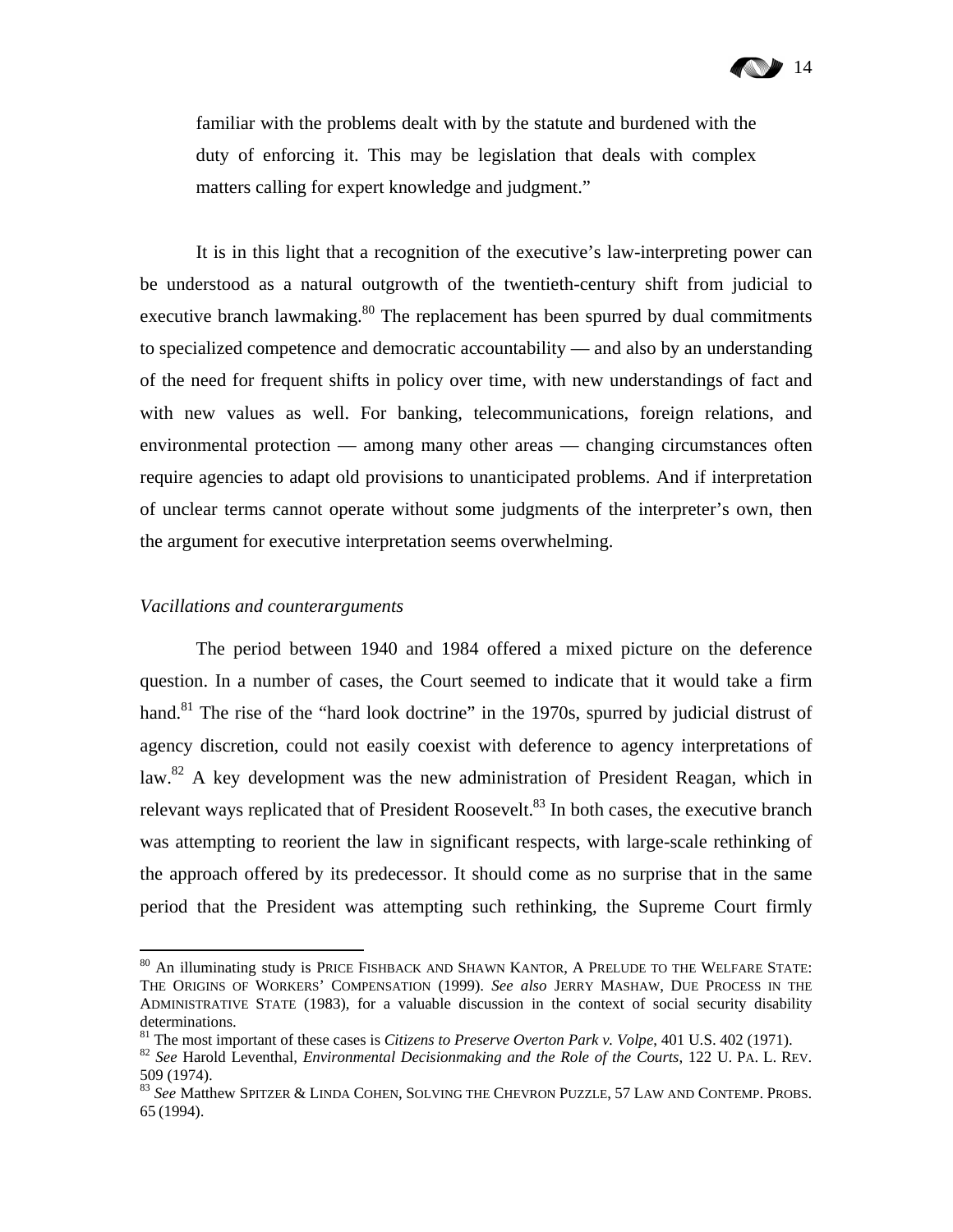

endorsed the law-interpreting power of the executive branch. At the time the Court itself may have had limited ambitions for its decision,<sup>84</sup> but *Chevron* was soon viewed as a kind of revolution, a counter-*Marbury* for the modern era<sup>85</sup> — or even as a *McCulloch v* Maryland,<sup>86</sup> granting the executive broad discretion to choose its own preferred means to promote statutory ends.

We can now summarize the discussion in order to venture a simple account of *Chevron*'s understanding of (implicit, fictional) legislative instructions. *First*, interpretation of statutes often calls for technical expertise, and here the executive has conspicuous advantages over the courts. *Second*, interpretation of statutes often calls for political accountability, and the executive has conspicuous advantages on that count as well. *Third*, the executive administers laws that apply over extended periods and across heterogeneous contexts. Changes in both facts and values argue strongly for considerable executive power in interpretation. Courts are far too cumbersome and too decentralized to do enough "updating," or to adapt statutes to diverse domains. *Fourth*, it is often important to permit the modern state to act promptly and decisively. Deference to executive interpretations promotes that goal far better than a strong judicial role, and for two different reasons. It reduces the likelihood that judicial disagreement will result in time-consuming remands to the agency for further proceedings. $87$  More subtly, it combats the risk that different lower courts will disagree about the appropriate interpretation of statutes — and thus works to counteract the balkinization of federal law. $88$  These ideas help to account for *Chevron*'s legal fiction, which is that Congress has delegated lawinterpreting power to the executive.

Of course there are plausible counterarguments. The foundations of *Chevron*, understood in the terms I have sketched, are intensely pragmatic, and a challenge might be mounted on pragmatic grounds. Suppose that we believe that executive agencies do

1

<sup>84</sup> *See* Robert Percival, *Environmental Law in the Supreme Court: Highlights from the Marshall Papers*, 23 ENVTL. L. REP. 10,606, 10,613 (1993). 85 *See, e.g.*, Kenneth Starr, *Judicial Review in the Post-*Chevron *Era*, 3 YALE J. REG. 283 (1986); Richard

Pierce, Chevron *and its Aftermath: Judicial Review of Agency Interpretations of Statutory Provisions*, 41 VAND. L. REV. 301 (1988).<br><sup>86</sup> 17 U.S. 316 (1819); *see Duffy, supra* note.<br><sup>87</sup> See JERRY MASHAW & DAVID HARFST, THE STRUGGLE FOR AUTO SAFETY (1990).<br><sup>88</sup> See Peter Strauss, *One Hundred Fifty Cases Per Year: Some Implica* 

*Resources for Judicial Review of Agency Action*, 87 COLUM. L. REV. 1093, 1105–16 (1987).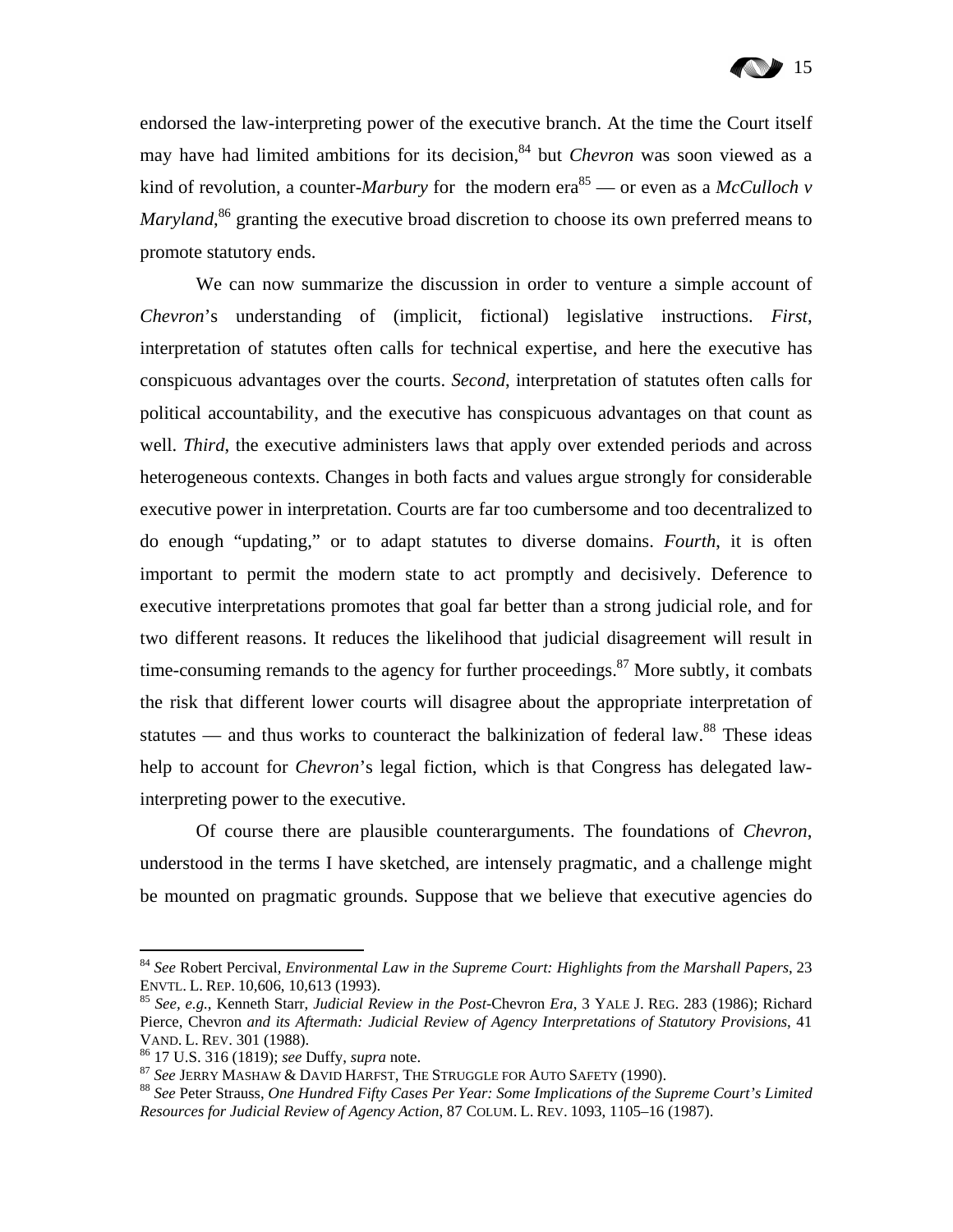not usually deploy technical expertise in a way that is properly disciplined by political accountability. Suppose we think that such agencies are largely controlled by wellorganized private groups hoping to redistribute wealth or opportunities in their favor.<sup>89</sup> If claims of agency "capture" are valid, deference to the executive might seem perverse. And if agencies are thought to be systematically biased, then the argument for independent judicial judgments on questions of law will seem much stronger.<sup>90</sup>

We can easily imagine a parallel world, perhaps not so very different from our own, in which there is a high risk of unreliable or biased interpretations from the executive branch; perhaps courts can be trusted by comparison. In that parallel world, *Chevron* would be written very differently, and independent judicial interpretation would be the norm. And if some agencies are different from others, perhaps a single deference rule makes no sense. It might be tempting to distinguish between those decisions, and those agencies, that are attributable to the views of high-level officials or those with technical expertise, and those decisions that involve low-visibility judgments that do not require, or do not benefit from, such expertise. Perhaps the rule of deference should, and does, reflect an understanding of contextual differences.

There is a further point. Political accountability and technical expertise are both important, but they might not march hand-in-hand. Perhaps politically accountable actors are not much interested in technical expertise; often they have agendas of their own.<sup>91</sup> If the displacement of common law courts by regulatory agencies is seen as an effort to ensure that judgments are made by specialists rather than generalists, then a strong judicial hand might, on occasion, be necessary to vindicate specialization against politics.

Few institutional judgments can be defended in the abstract. If agencies are systematically biased, independent judicial review of legal judgments is certainly easier to defend. In practice, *Chevron* is not uniformly applied, and courts trust some agencies more than others; but it would be extremely difficult to alter the formal doctrine in a way that recognized such differences. Notwithstanding the counterarguments, the general argument for judicial deference to executive interpretations of law remains sound; it rests

<sup>89</sup> See, e.g., Sam Peltzman, Toward a More General Theory of Regulation, 19 J Law and Econ 211 (1976); for a good collection, see Chicago Studies in Regulation (George Stigler ed. 1988).

<sup>90</sup> *Cf.* Cynthia R. Farina, *Statutory Interpretation and the Balance of Power in the Administrative State*, 89 COLUM. L. REV. 452 (1989).

 $91$  For a controversial account, see Chris Mooney, The Republican War on Science (2005).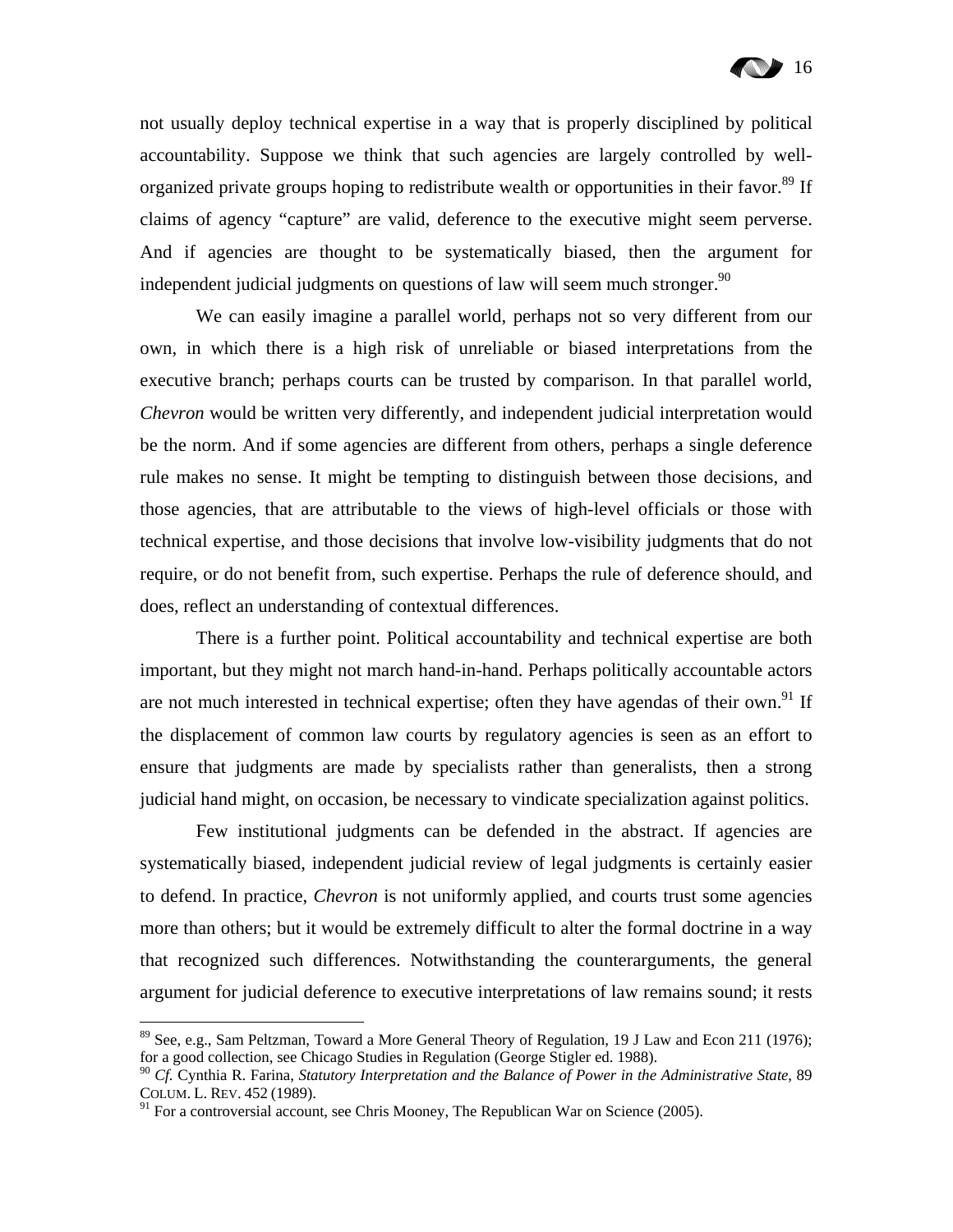

on the undeniable claim that specialized competence is often highly relevant and that political accountability plays a legitimate role in the choice of one or another approach. If the executive's judgment ignores relevant facts, then the proper approach is not to abandon *Chevron*, but to invalidate that judgment under Chevron Step 2 or as unlawfully arbitrary.92 A central goal of *Chevron* is to ensure that within the realm of reasonableness, the key judgments are made by policymaking officials, not by those with strictly legal competence. Of course those officials are fallible; but in a democratic society, that goal is worth pursuing.

#### **3. Does** *Chevron* **Matter?**

Does *Chevron* matter? At first glance, we would predict, with some confidence, that the decision would produce a significant increase in judicial validations of regulations. Giving the benefit of the doubt to agencies, courts would be expected to uphold agency action that would be struck down if courts were interpreting the law on their own. But a skeptic, or a dedicated realist, might believe that the judicial rules governing deference would not have much of an effect, and that judicial policy preferences would in the end turn out to be determinative.

#### **Schuck and Elliott**

An early study attempts to measure the effect of *Chevron* by examining affirmance rates in different periods. Schuck and Elliott find a statistically significant increase in validation rates in the immediate aftermath of *Chevron*. In particular, they find an increase in affirmance rates from 71% in the pre-*Chevron* year of 1984 to 81% in the post-*Chevron* year of  $1985$ .<sup>93</sup> They also find a dramatic decrease in judicial remands on the ground that agencies erred on the law.<sup>94</sup> The combination of a higher rate of affirmance with a lower rate of remands for errors of law strongly suggests that *Chevron* had a significant impact. $95$ 

 $92$  See Motor Vehicle Manufacturers' Assn. V. State Farm, 463 US 29 (1983).

<sup>93</sup> Peter Schuck & E. Donald Elliott, *To the* Chevron *Station: An Empirical Study of Federal Administrative Law*, 42 DUKE L.J. 984 (1989).

<sup>94</sup> *Id.* at 1032-33.

<sup>95</sup> *Id.* at 1034.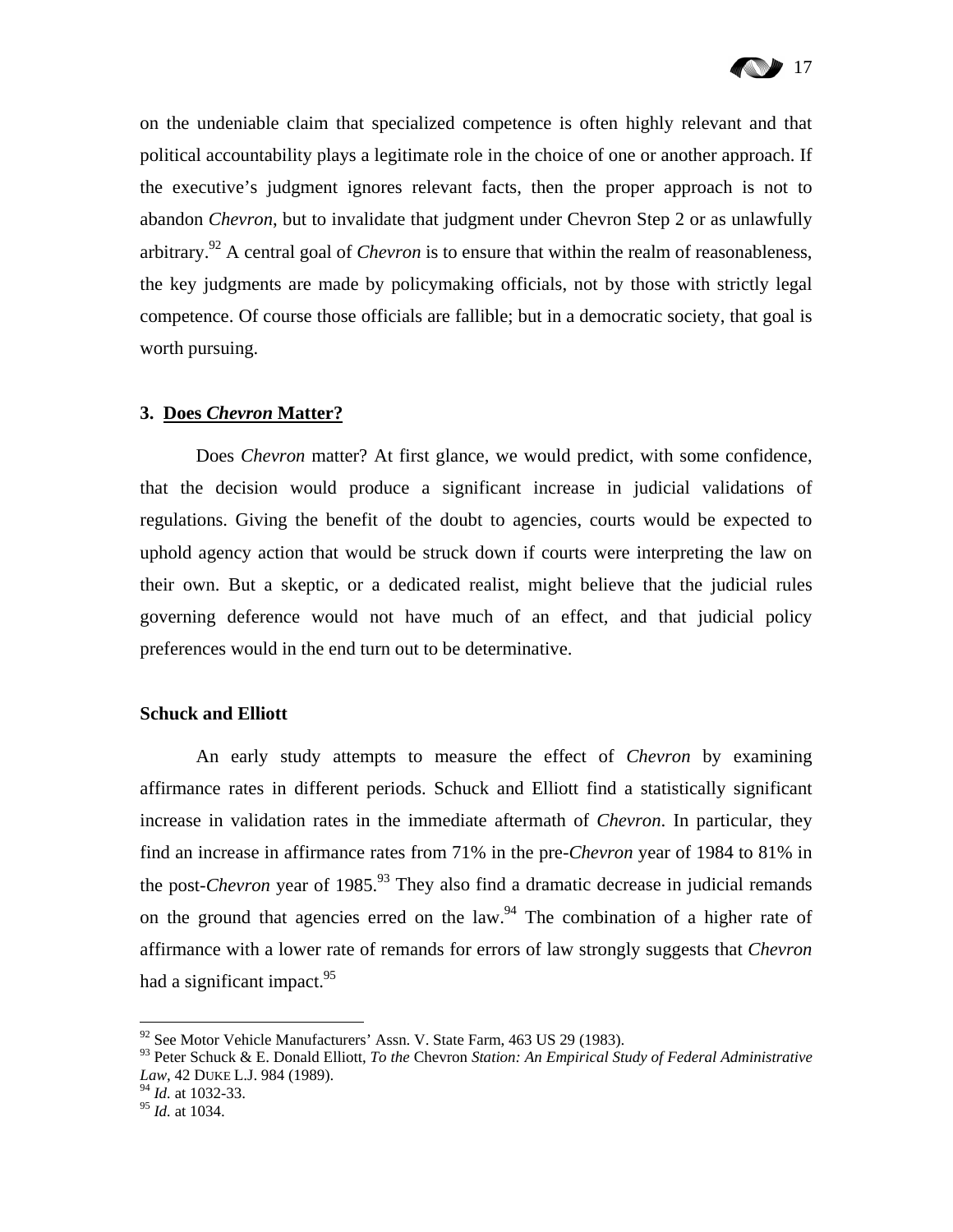

We must be careful, however, with findings of this sort. First, it might well be expected that panel composition would matter as much as or more than *Chevron* itself. We might hypothesize, for example, that a panel of three Republican appointees would uphold agency action under President Reagan, whatever the formal doctrine — and that a panel of three Democratic appointees would be far less likely to do so, even with a strong deference signal from the Supreme Court.<sup>96</sup> A realist perspective on the application of *Chevron* would speculate that the formal deference rules could be dwarfed by political inclinations. A shift in the direction of greater deference might suggest, not that the deference rule matters, but that Republican appointees are deferring to a Republican president. This point matters because Schuck and Elliott did not control for panel composition. Perhaps the higher deference rates, in 1985, were a product of a greater percentage of Republican appointees, rather than *Chevron* itself. I will return to this point below.

Second, litigants should be expected to adjust their behavior to a post-*Chevron* world. Suppose that *Chevron* does make it more difficult to convince a court that an agency violated the law. If this is so, then litigants will not bring the cases they would have brought, and their success rate will change accordingly. This possibility suggests a hypothesis: The rate of judicial validations of agency interpretations of law should remain fairly constant over time, as litigants adjust their claims to the prevailing deference principles. But there is a countervailing factor: After *Chevron*, agencies might be willing to defend interpretations that they would not have made in a pre-*Chevron* world. As a result of this factor too, it might be expected that the rate of validation will remain constant. The general point is that because the mix of cases will shift, the world cannot be held constant for a test of *Chevron*'s effect. Even without an increase in deference rates, *Chevron* might have had a large effect, simply because different cases are being litigated; the margin along which challenges occur might have shifted. A comparison between 1984 and 1985 helpfully concentrates attention on the year immediately after *Chevron*, when litigants may not have fully adjusted to the new regime. But it is hard to draw largescale inferences from the limited data.

<sup>96</sup> *See infra* Part.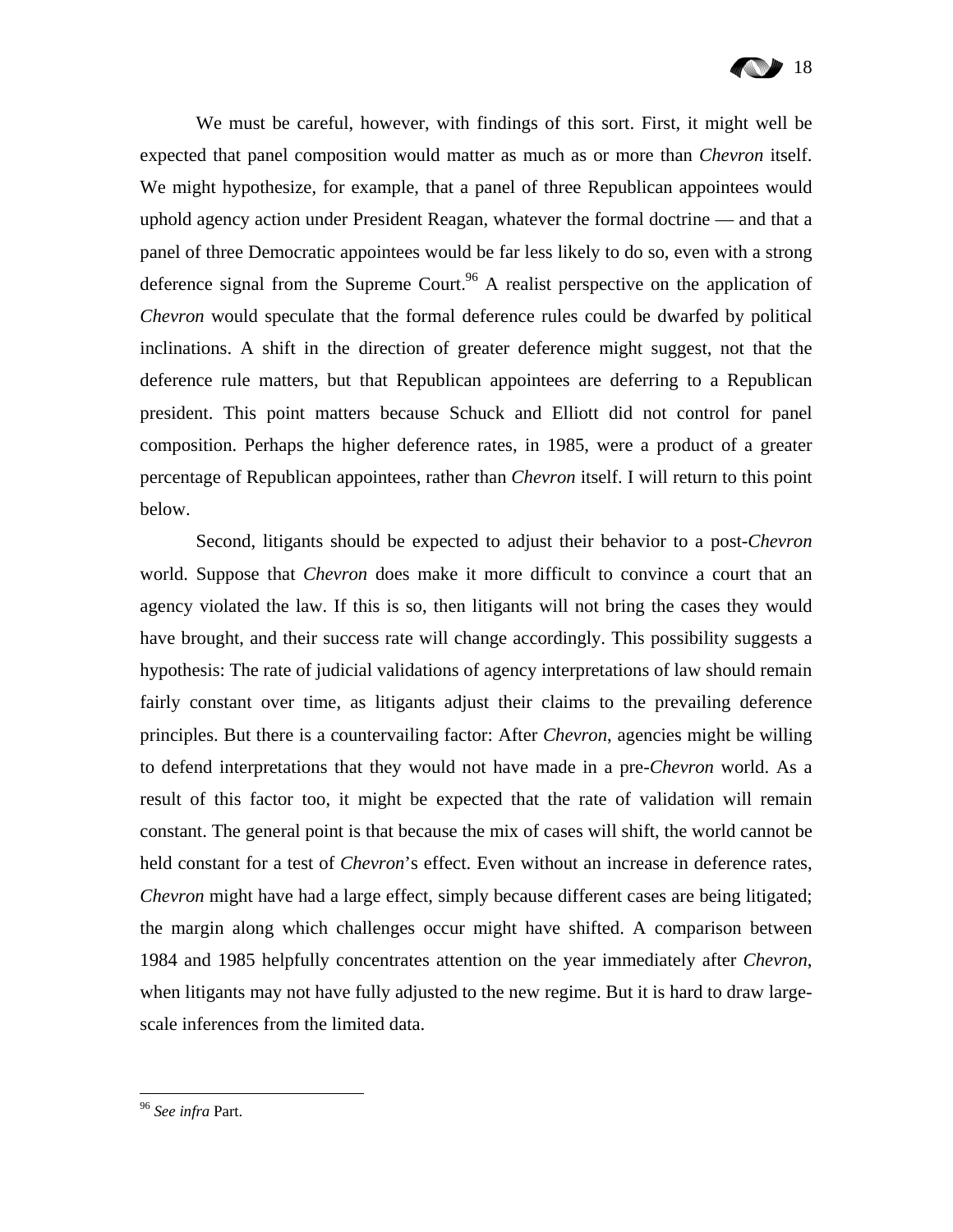

Schuck and Elliott are entirely aware of this general point, and hence they attempted to study federal appeals decisions for a two-month period in March and April 1988. Examining 151 cases, they found an affirmance rate of 75%, closer to the pre-*Chevron* year of 1984 than to the post-*Chevron* year of 1985.<sup>97</sup> Perhaps this figure suggests that *Chevron* had a less substantial effect than the 1985 data indicate. But it is hard to know how to evaluate the relevant numbers, reflecting as they might a shift in the nature of the cases that were reaching the courts of appeals.

#### **Merrill**

Thomas Merrill offers an interesting before-and-after picture of Supreme Court decisions involving deference to executive agencies.<sup>98</sup> In the three-year period before *Chevron*, the Court decided forty-five cases on the deference question, accepting the agency's view 75% of the time. In the seven-year period after *Chevron*, the Court decided ninety cases on that question, accepting the agency's view 70% of the time. Merrill concludes that *Chevron* did not produce an increase in the level of deference to agency decisions.

That conclusion does not, however, follow from his data.<sup>99</sup> Here as well, litigants on both sides might have adjusted their behavior in accordance with *Chevron*, and hence the world cannot be held constant between 1981 and 1990. Other variables might also account for the shift, including changes in the substantive areas with which the Supreme Court was confronted.

#### **Point Estimates v. Policy Space: A Glimpse from the Trenches**

E. Donald Elliott, a former General Counsel of the EPA, has offered an informal but illuminating account of the impact of *Chevron*, one that strongly supports the argument I have sketched on behalf of deference to the executive.<sup>100</sup> Elliott reports that

<sup>&</sup>lt;sup>97</sup> Schuck & Elliott, *supra* note, at 1040.<br><sup>98</sup> Thomas W. Merrill, *Judicial Deference to Executive Precedent*, 101 Yale L.J. 969 (1992).

<sup>&</sup>lt;sup>99</sup> See COHEN & SPITZER, LAW AND CONTEMP PROBLEMS, at 92.<br><sup>100</sup> E. Donald Elliott, Chevron *Matters: How the* Chevron *Doctrine Redefined the Roles of Congress*, *Courts and Agencies in Environmental Law*, 16 VILL. J. ENV. L. 1 (2005).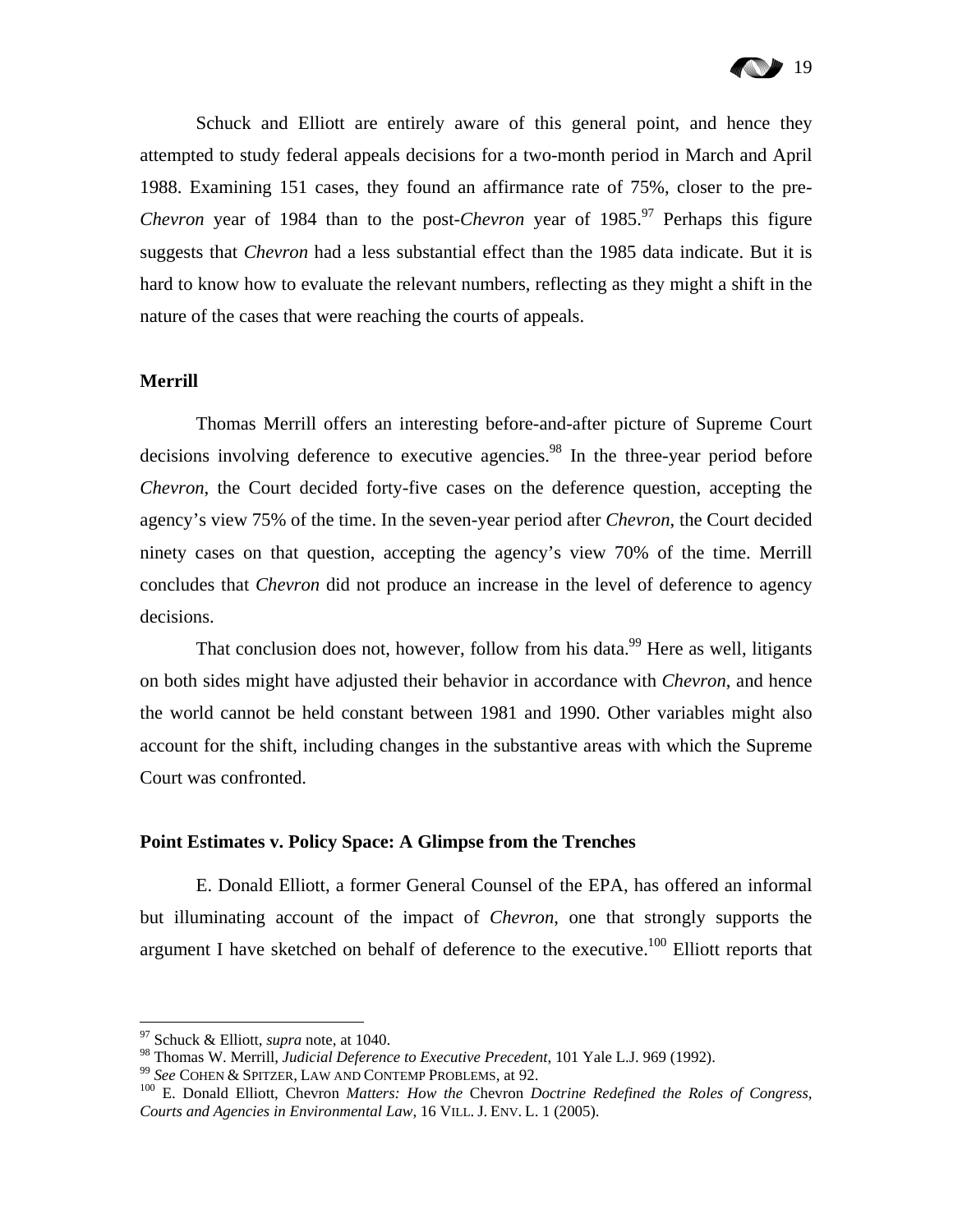*Chevron* "change[d] the way that we did business."<sup>101</sup> Before *Chevron*, the Office of Legal Counsel (OLC) within EPA usually assumed that a statute was "a prescriptive text having a single meaning, discoverable by specialized legal training and tools."<sup>102</sup> In Elliott's view, the single meaning approach created a special role for lawyers, one that "led to a great deal of implicit policy-making."103 But post-*Chevron*, lawyers within the EPA offered no single point estimate. Instead they "attempt[ed] to describe a permissible range of agency policy-making discretion that arises out of a statutory ambiguity."<sup>104</sup> The result is not a single meaning but a "policy space,"<sup>105</sup> containing a range of permissible interpretive discretion. It follows that the "agency's policy-makers, not its lawyers, should decide which of several different but legally defensible interpretations to adopt."<sup>106</sup>

In Elliott's account, "*Chevron* opened up and validated a policy-making dialogue within agencies about what interpretation the agency should adopt for policy reasons, rather than what interpretation the agency must adopt for legal reasons."<sup>107</sup> The result has been to "increase[] the weight given to the views of air pollution experts in the air program office relative to the lawyers."108 At the same time, there has been a shift from an emphasis on legal texts to an emphasis on consequences. "*Chevron* moved the debate from a sterile, backward-looking conversation about Congress' nebulous and fictive intent to a forward-looking, instrumental dialogue about what future effects the proposed policy is likely to have."109 In short, "*Chevron* is significant for reducing the relative power of lawyers within EPA and other agencies and for increasing the power of other professionals."<sup>110</sup>

This account strongly supports the general justification that I am attempting to offer here. The precise point of *Chevron* is to acknowledge that in the face of ambiguity, the key questions are not for those with legal training, but instead for other professionals. We do not know enough to know whether the shift that Elliott describes has also occurred

- $101$  *Id.* at 11.
- 
- 
- 102 *Id.* at 11.<br>
102 *Id.*<br>
104 *Id.*<br>
<sup>105</sup> *Id.* at 12.<br>
<sup>106</sup> *Id.* 107 *Id.*<br>
<sup>107</sup> *Id.* 108 *Id.*
- 
- 
- 
- <sup>109</sup> *Id*. at 13. 110 *Id.*
-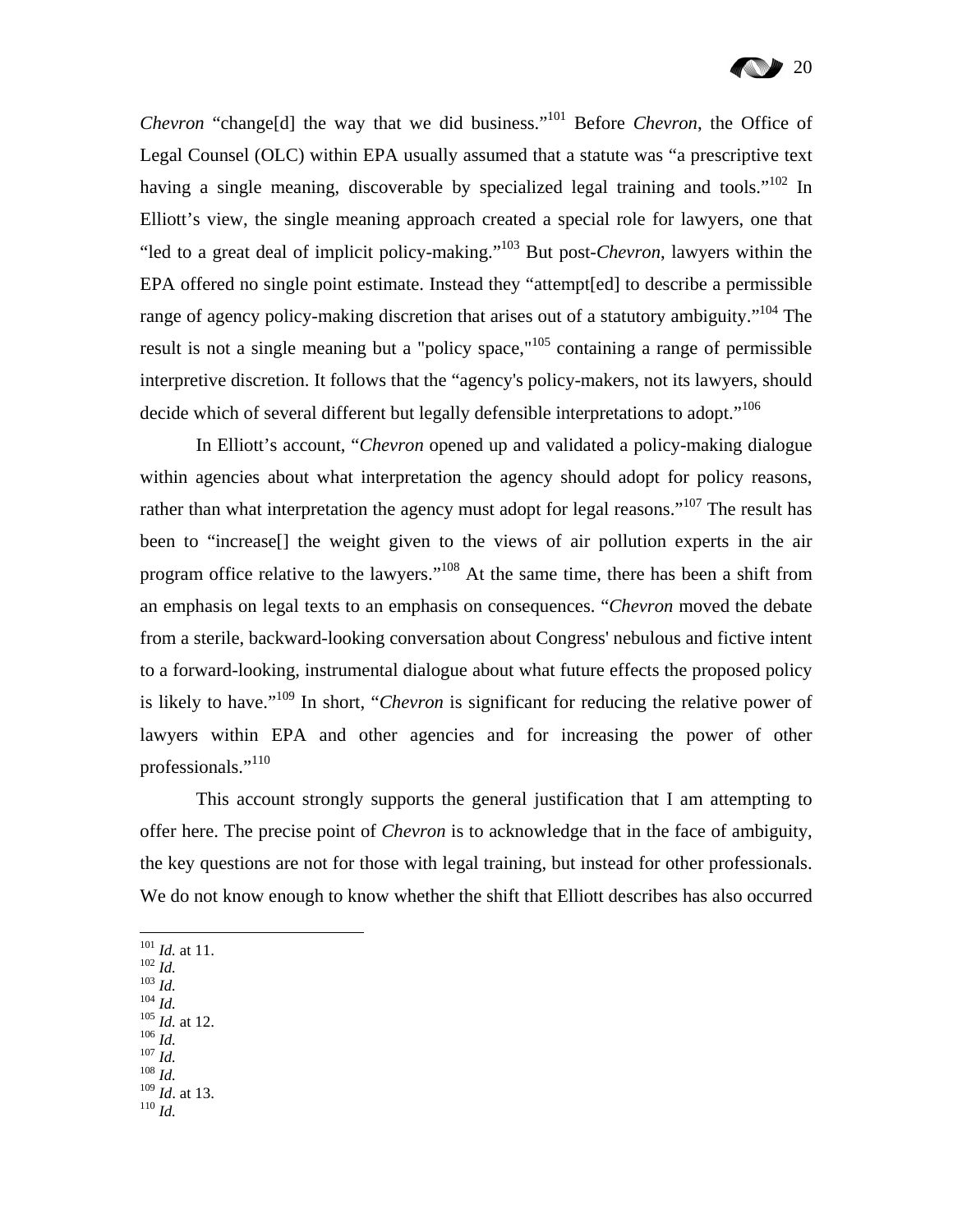within other agencies. But if the FCC is deciding whether or how to engage in deregulation, if the President is deciding how to implement an authorization to use force in response to the attacks of September  $11$ ,<sup>111</sup> and if the Department of the Interior is deciding on the reach of the Endangered Species Act, $^{112}$  there is every reason to think that the job of lawyers, and of reviewing courts, is to identify policy spaces, not to insist on point estimates.

#### **Republican and Democratic appointees, and beyond**

Let us return to data and explore the results of a study, conducted by Thomas Miles and me, of judicial behavior in *Chevron* cases.<sup>113</sup> The central goal of the study is to see whether political affiliation, or political convictions, play a role in judicial review of agency interpretations of law.

On the lower courts, the study involves all published court of appeals decisions between 1990 and the present, reviewing interpretations of law by the Environmental Protection Agency, the Federal Communications Commission, and the National Labor Relations Board. Decisions are generally coded as "liberal" if the agency decision is upheld against industry attack; decisions are also generally coded as liberal if the agency decision is invalidated as a result of an attack by a public interest group. Here are the principal findings:

1. Republican appointees show significantly more conservative voting patterns than Democratic appointees. The former provide "liberal" votes 49% of the time; the latter provide such votes  $60\%$  of the time.<sup>114</sup>

2. When Republican appointees sit only with Republican appointees, and when Democratic appointees sit only with Democratic appointees, the gap grows – to 28%. Republican appointees show far more conservative voting patterns (43% liberal votes)

<sup>&</sup>lt;sup>111</sup> See Cass R. Sunstein, Administrative Law Goes to War, 118 HARV. L. REV. 2663 (2005).

<sup>&</sup>lt;sup>112</sup> See Babbitt v. Sweet Home Chapter of Communities for a Great Oregon, 515 U.S. 687 (1995).<br><sup>113</sup> See Cass R. Sunstein and Thomas Miles, Do Judges Make Regulatory Policy? An Empirical Investigation of Chevron, U Chi L Rev (forthcoming 2006).

 $114$  Id.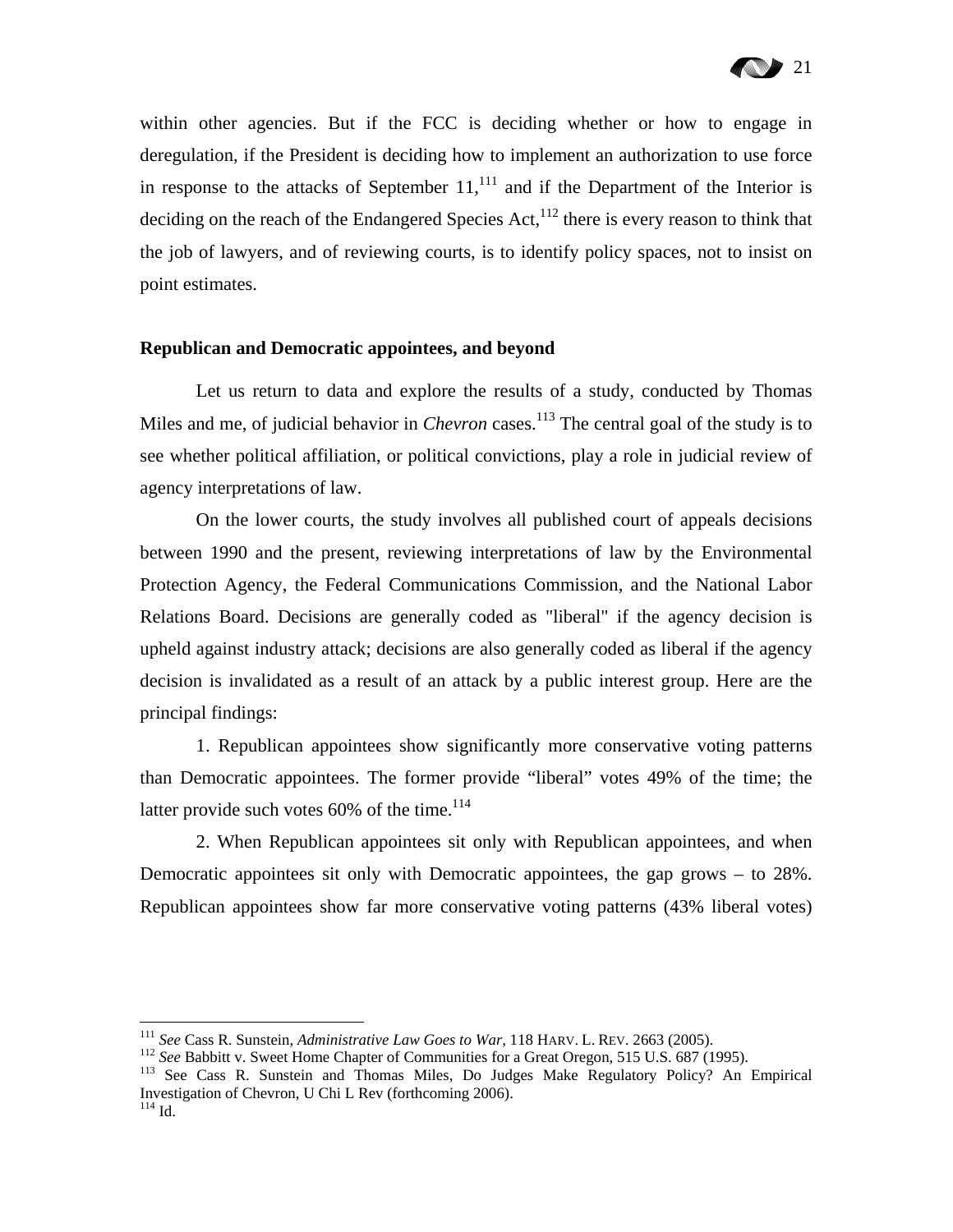when sitting only with other Republican appointees; the same is even more true for Democratic appointees on the liberal side  $(70\%$  liberal votes).<sup>115</sup>

3. Republican appointees are more likely to uphold the interpretations of Republican presidents than those of Democratic presidents. Democratic appointees are more likely to uphold the interpretations of Democratic presidents than those of Republican presidents.<sup>116</sup>

What about the Supreme Court? Here the study investigates the votes of the individual justices between 1990 and the present in all clear Chevron cases -- that is, in all cases in which the Court applies the Chevron framework. These are the main results:

1. Justices Scalia, Thomas, and Rehnquist show significantly higher deference rates under the Bush Administration than under the Clinton Administration. Justices Souter, Stevens, Breyer, and Ginsburg show higher deference rates under the Clinton Administration than under the Bush Administration.<sup>117</sup> (The change in the latter group is 13%, smaller than the 18% increase shown by the former group.)

2. If decisions are coded in political terms, Justices Scalia, Thomas, and Rehnquist show the most conservative voting patterns in *Chevron* cases, while Justices Stevens, Souter, Breyer, and Ginsburg show the most liberal.<sup>118</sup> This finding is noteworthy because *Chevron* requires courts to defer to agency interpretations of ambiguous statutes; for that reason, it might be anticipated to ensure that judicial votes, reviewing agency interpretations of law, do not fall along the expected ideological lines.

3. When a justice is voting to reverse an agency's decision under *Chevron*, what is the likelihood that the agency's decision will be liberal? For the Souter, Stevens, Breyer, and Ginsburg group, the likelihood is 33%; for the Rehnquist, Scalia, and Thomas group, the likelihood is  $62\%$ <sup>119</sup>

These findings present many questions, and this is not the space to explore them in detail.120 The most general conclusion is that even under *Chevron*, the political

 $\frac{1}{115}$  Id.

 $\frac{^{116}}{^{117}}$  Id.<br> $\frac{^{118}}{^{119}}$  Id.<br> $\frac{^{119}}{^{119}}$  Id.

<sup>&</sup>lt;sup>120</sup> See id. for detailed treatment.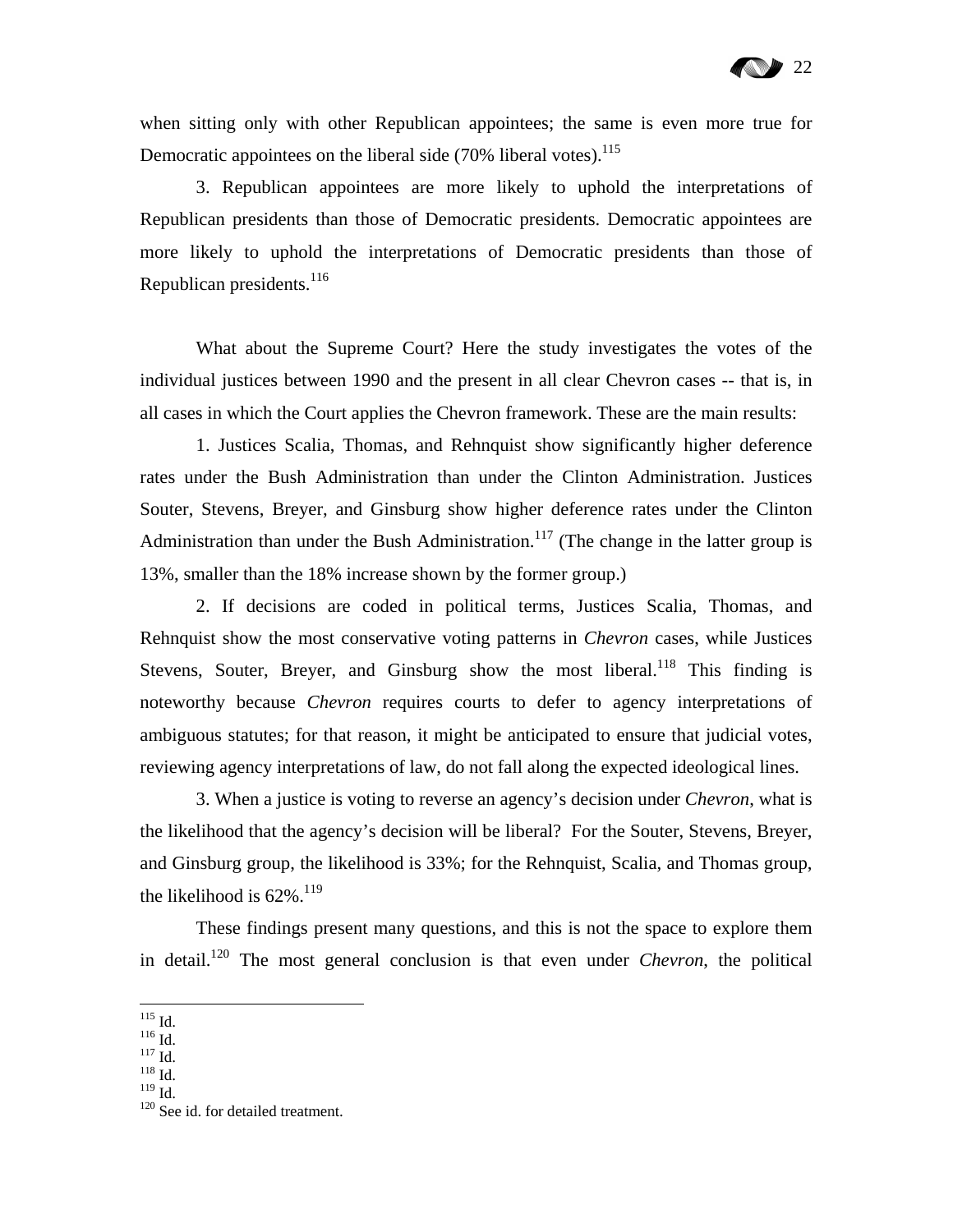

commitments of reviewing judges continue to play a significant role in the decision whether to uphold decisions by the executive branch. For courts of appeals, the difference between Republican and Democratic appointees is smaller than it is on the Supreme Court, which decides the hardest cases; but the difference remains substantial. At first glance, this evidence fortifies the argument for a strong reading of *Chevron*. There is no reason to think that where statutes are ambiguous, their meaning should depend on the composition of the panel that litigants draw.

#### **4. Marbury's Revenge?**

Since 1984, there have been serious attacks on the idea that the executive has the power to say what the law is. Many observers have feared that this idea ultimately compromises the rule of law, by allowing a combination of executive and adjudicatory authority in a way that eliminates an independent judicial check.<sup>121</sup> In the last twenty years, efforts to cabin the executive's power have taken several forms. I outline the principal efforts here and explain why they should be rejected. The underlying point is that those who seek an independent judicial check would, in reality, increase the likelihood that judgments of policy would be made by federal judges, not by Congress.

#### **Pure Questions of Law**

In one of the most important pre-*Chevron* cases, the Court seemed to distinguish between purely legal questions, to be resolved by judges, and applications of law to fact, for which deference would be appropriate.<sup>122</sup>

The key case was INS v. Cardoza-Fonseca.<sup>123</sup> At issue was a statutory provision permitting the Attorney General to deny asylum to an alien who wishes to stay in the United States "because of . . . a well-founded fear of persecution" in his home country. The INS interpreted "well-founded fear" to require persecution to be "more likely than not." On this view, a good-faith subjective belief, based on evidence, would not be enough; a 51% probability of persecution was necessary. The Court struck down the

<sup>&</sup>lt;sup>121</sup> See Farina, supra note; Breyer, supra note, is in the same spirit. <sup>122</sup> See NLRB v. Hearst Publications, 322 US 111 (1944). <sup>123</sup> 480 US 421 (1987).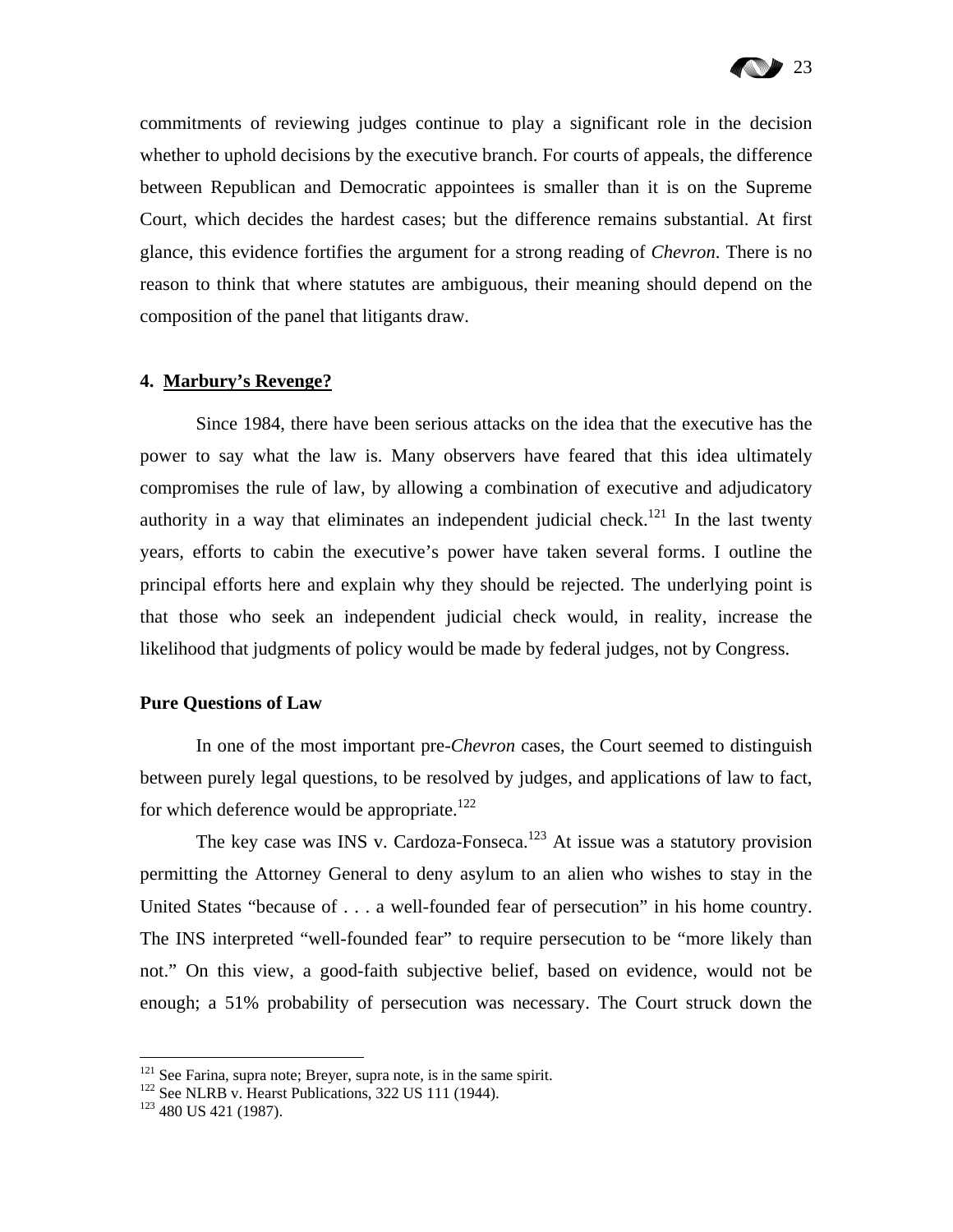agency's interpretation, emphasizing the text, structure, and history of the statute. But the Court added that the issue in the case involves "a pure question of statutory construction for the courts to decide."<sup>124</sup> That question "is, of course, quite different from the question of interpretation that arises in each case in which the agency is required to apply" a standard "to a particular set of facts."<sup>125</sup> In applying law to fact through case-by-case decisions, agencies would receive judicial respect. But the interpretive issue in Cardoza-Fonseca "is well within the province of the judiciary."<sup>126</sup>

Taken on its face, Cardoza-Fonseca seems to be an effort to restore the pre-*Chevron* status quo, by asserting the primacy of the judiciary on any "pure question of statutory construction." And in fact, Justice Scalia saw Justice Stevens' opinion in exactly that way. In his concurrence, he said that the Court's "discussion is flatly inconsistent" with the view that *Chevron* established "that courts must give effect to a reasonable agency interpretation of a statute unless that interpretation is inconsistent with a clearly expressed congressional intent."<sup>127</sup> On pure questions of law, no less than on mixed questions, Justice Scalia contended that deference was the appropriate approach.

On this count Justice Scalia was clearly correct. Suppose that the statute in Cardoza-Fonseca was genuinely ambiguous – that an investigation of the standard legal sources did not say whether Congress meant to forbid the INS from adopting a "more probable than not" standard. In that event, judicial deference would be appropriate, however "pure" the legal question. By hypothesis, the ambiguity is genuine, and hence a judgment of policy is involved (in a particularly sensitive area). The key point is that even when purely legal questions are raised, purely legal competence may not be enough to resolve them. *Chevron* itself is an example. The definition of "source" did not involve the application of law to fact, and nonetheless the Court deferred to the EPA's view.

Justice Scalia's concurrence has triumphed, in the sense that there is no separate category of cases involving purely legal questions. The distinction drawn in Cardoza-Fonseca has failed to appear in subsequent cases.

 $\frac{125}{126}$  Id at  $\frac{126}{127}$  Id at

 $^{124}$  Id at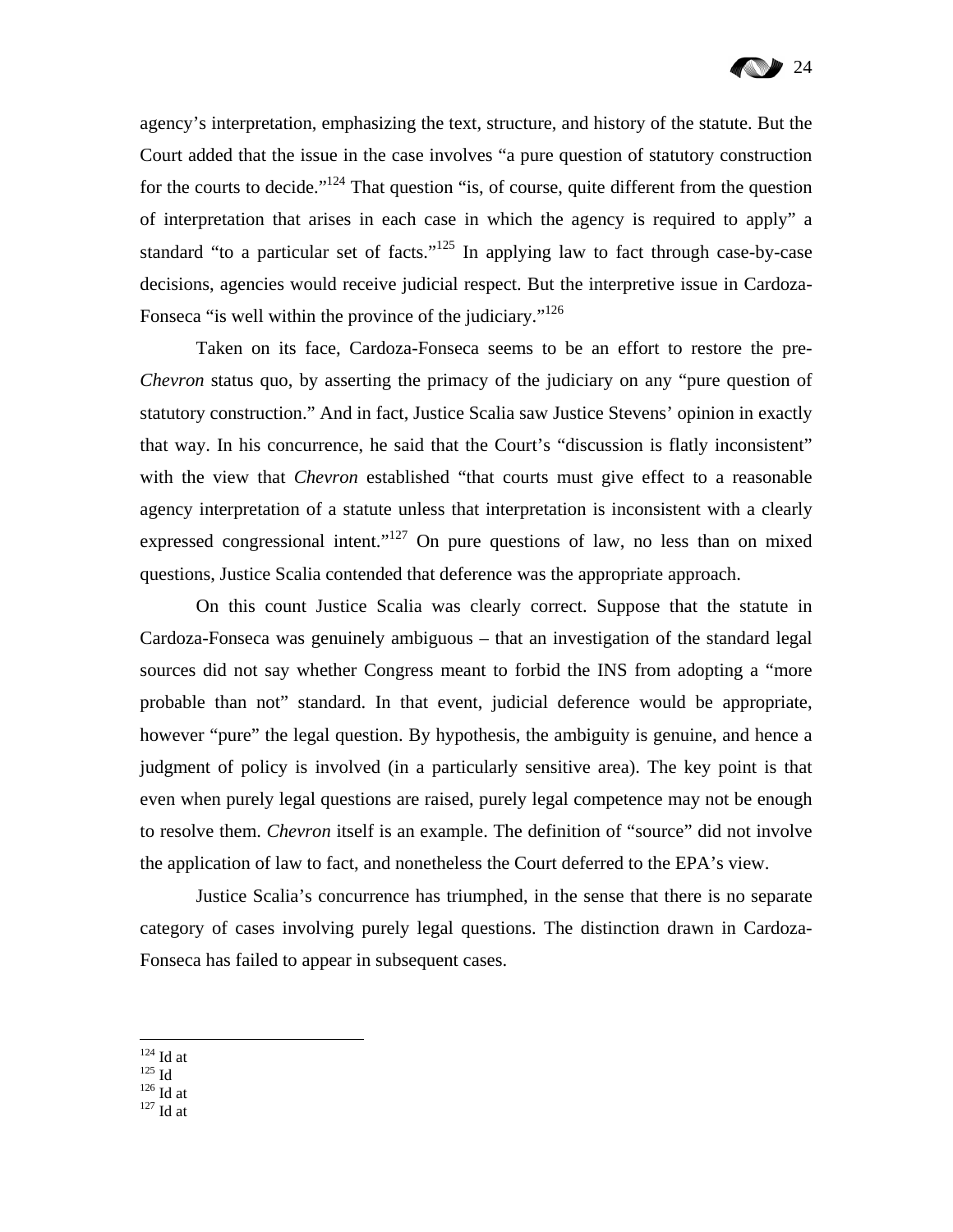

#### **Jurisdiction**

Does *Chevron* apply to jurisdictional disputes? The Supreme Court has divided on the question,  $128$  which remains unsettled in the lower courts.  $129$  If courts are entitled to make independent judgments about jurisdictional issues, the executive would be deprived of law-interpreting power in many of the areas in which it would most like to have that power. It can be contested whether an exception for jurisdictional questions would arise in many cases; but the importance of such an exception would be incontestable. This, then, is a second route by which *Chevron*'s reach might be cabined.

In the abstract, there are plausible arguments on both sides. Recall that *Chevron* is rooted in a theory of implied delegation, and it is reasonable to think that Congress should not be taken to have delegated to agencies the power to decide on the scope of their own authority. That question, it might be thought, ought to be answered by an independent institution, not by the agency itself. If foxes ought not to guard henhouses, then perhaps agencies should not be understood to have power to assess the reach of their own authority. For this reason, Justice Brennan argued that judgments about jurisdiction "have not been entrusted to the agency" and might well "conflict with the agency's institutional interests in expanding its own power. $130$ 

On the other hand, any exemption of jurisdictional questions is vulnerable on two grounds. First, the line between jurisdictional and nonjurisdictional questions is far from clear, and hence any exemption threatens to introduce much more complexity into the inquiry into the deference question. With this point in mind, Justice Scalia argued that "there is no discernible line between an agency's exceeding its authority and an agency's exceeding authorized application of its authority."<sup>131</sup> Second, and far more fundamentally, the considerations that underlie *Chevron* might well support, rather than

<sup>128</sup> Miss. Power & Light Co. v. Mississippi, 487 U.S. 357 (1988).

<sup>129</sup> *See, e.g.*, Alaska v. Babbitt, 72 F.3d 698 (9th Cir. 1995) (deferring on jurisdictional issue involving definition of "public lands"); Cavert Acquisition Corp. v. NLRB, 83 F.3d 598 (3d Cir. 1996) (deferring on jurisdictional issue involving definition of "employee"); United Trans. Union v. Surface Transp. Bd., 183 F.3d 606 (7th Cir. 1999) (refusing to defer on jurisdictional issue). A recent discussion can be found in *NRDC v. Abraham*, 355 F.3d 179 (2d Cir. 2004), in which the court, after finding a Step One violation, adds that "it seems highly unlikely that a responsible Congress would implicitly delegate to an agency the power to define the scope of its own power" — and then suggested that *Mead* (!) provided the appropriate framework. *See id.* at 199-200.<br><sup>130</sup> 487 U.S. at 387 (Brennan, J., dissenting).<br><sup>131</sup> *Id.* at 345 (Scalia, J., concurring in the judgment).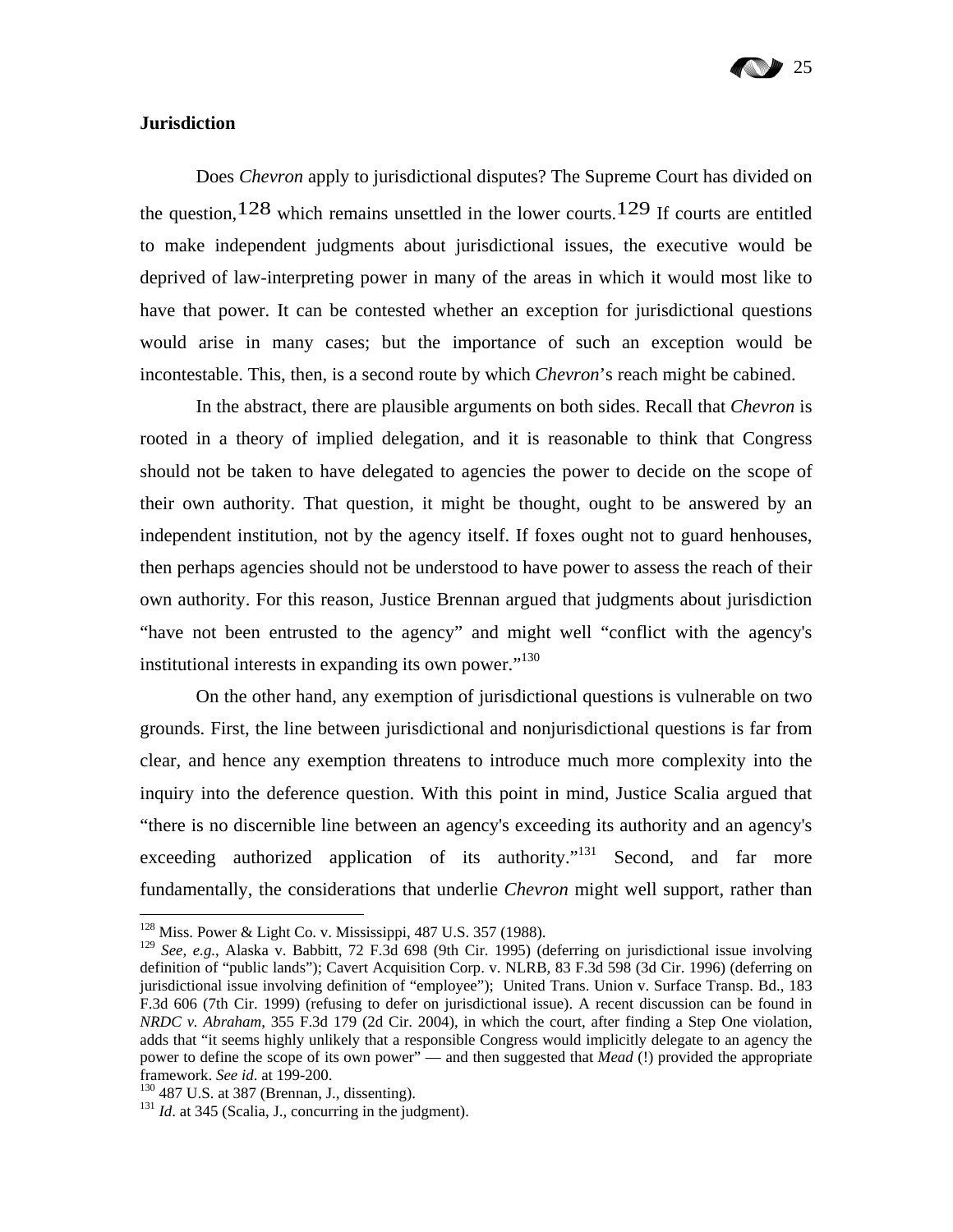undermine, its application to jurisdictional questions. If an agency is asserting or denying jurisdiction over some area, it is either because democratic forces are leading it to do so or because its own specialized competence justifies its jurisdictional decision.

To be sure, an assertion of jurisdiction is an expansion of authority, but in the abstract, a refusal to exercise that authority may be troubling as well. In the face of ambiguity with respect to jurisdiction, the executive, and not the judiciary, should make the underlying judgments of policy and principle.

#### **Major Questions**

Although debate continues over the executive's authority to decide jurisdictional questions, the Court has recently raised a closely related question: whether *Chevron* applies to "major" questions. This issue was initially signaled in 1986 in a short essay by then-Judge Breyer, who suggested that *Chevron* should be read not to establish a simple rule, but instead to provide the foundation for a more particularistic inquiry into Congress' likely instructions on the deference issue.<sup>132</sup> In his view, the inference would rest on an inquiry into "what a sensible legislator would have expected given the statutory circumstances."133 The expectations of the sensible legislator would depend on an inquiry into institutional competence:

"The less important the question of law, the more interstitial its character, the more closely related to the everyday administration of the statute and to the agency's (rather than the court's) administrative or substantive expertise, the less likely it is that Congress (would have) 'wished' or 'expected' the courts to remain indifferent to the agency's views. Conversely, the larger the question, the more its answer is likely to clarify or stabilize a broad area of law, the more likely Congress intended the courts to decide the question themselves."134

<sup>132</sup> See Breyer, supra note. 133 *Id*. 134 *Id*.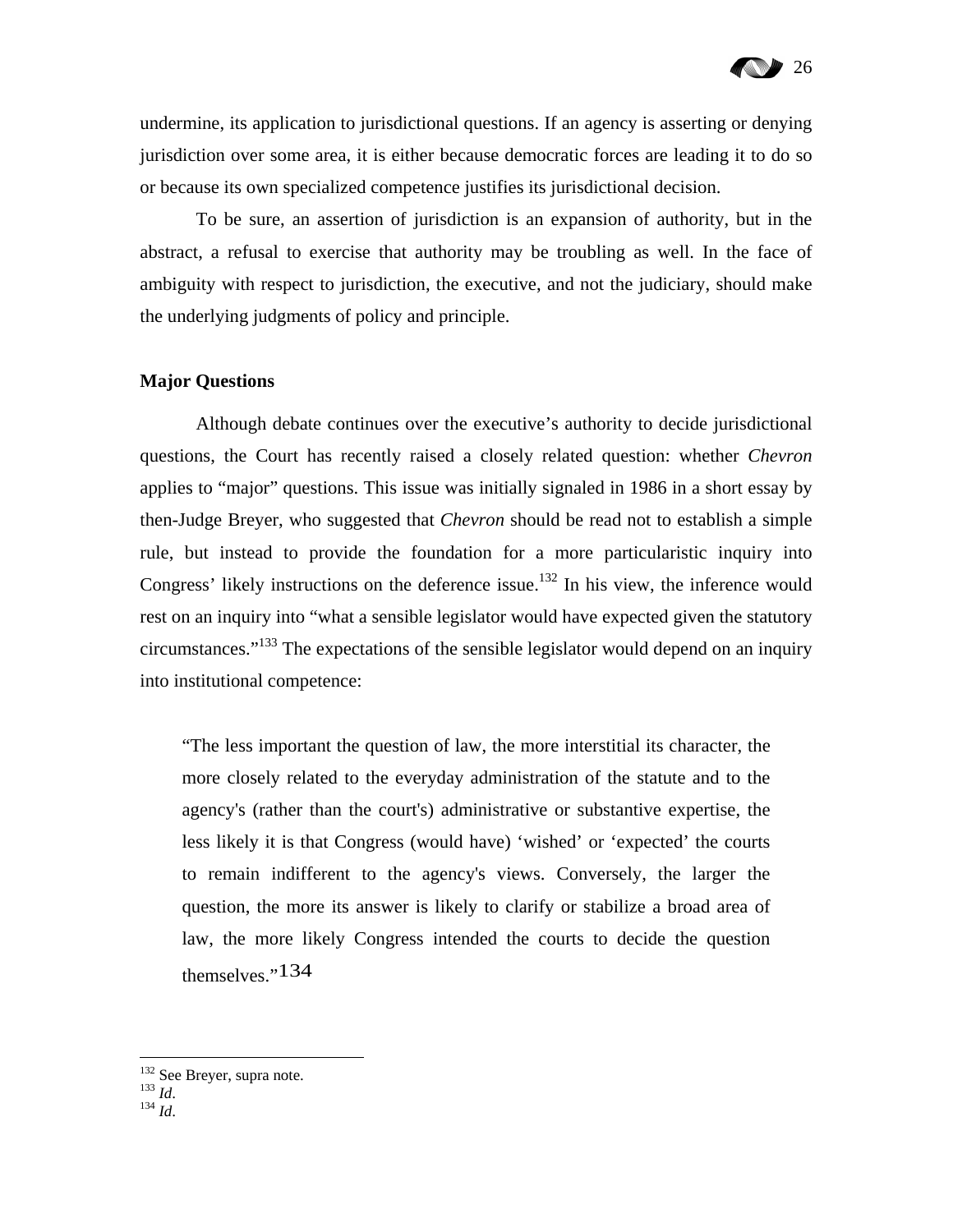For present purposes, the key distinction is between "less important" and "more interstitial" questions on the one hand and "larger" questions on the other. Justice Breyer's apparent suggestion is that for the latter, an independent judicial hand is desirable.

The Court as a whole signaled a strong interest in this distinction in *FDA v. Brown & Williamson*,135 the tobacco case with which I began. Recall that the statutory language appeared ambiguous on the question, for it defined drug to include "articles (other than food) intended to affect the structure or any function of the body." $136$  Under this language and with the assistance of *Chevron*, the FDA contended, with considerable force, that it could assert authority over tobacco. But the Court rejected its analysis through a complicated route. Much of its opinion emphasized the wide range of tobaccospecific legislation enacted by Congress in the last decades — legislation that, in the Court's view, should "preclude an interpretation of the FDCA that grants the FDA authority to regulate tobacco products."<sup>137</sup> But the Court added a closing word. It said that its inquiry into the *Chevron* question "is shaped, at least in some measure, by the nature of the question presented."138 *Chevron*, the Court noted, is based on "an implicit delegation," but in "extraordinary cases," courts should "hesitate before concluding that Congress has intended such an implicit delegation."<sup>139</sup> The Court cited no case for this key proposition, but instead referred to the  $1986$  essay by then-Judge Breyer,  $140$ encapsulating one of his central arguments, that there is a difference between "major questions," on which "Congress is more likely to have focused," and "interstitial matters." At that point the Court added, "we are confident that Congress could not have intended to delegate a decision of such economic and political significance to an agency in so cryptic a fashion."<sup>141</sup>

How should this passage be read? It would be plausible to say that for decisions of great "economic and political significance," an implicit delegation ought not to be

<sup>135 529</sup> U.S. 120 (2000).

<sup>136 21</sup> U.S.C. § 321(g)(1)(c).<br>
<sup>137</sup> 529 U.S. at 157.<br>
<sup>138</sup> 529 U.S. at 159.<br>
<sup>139</sup> Id.

<sup>139</sup> *Id.* 140 See Breyer, supra note. 141 *Id* at 160.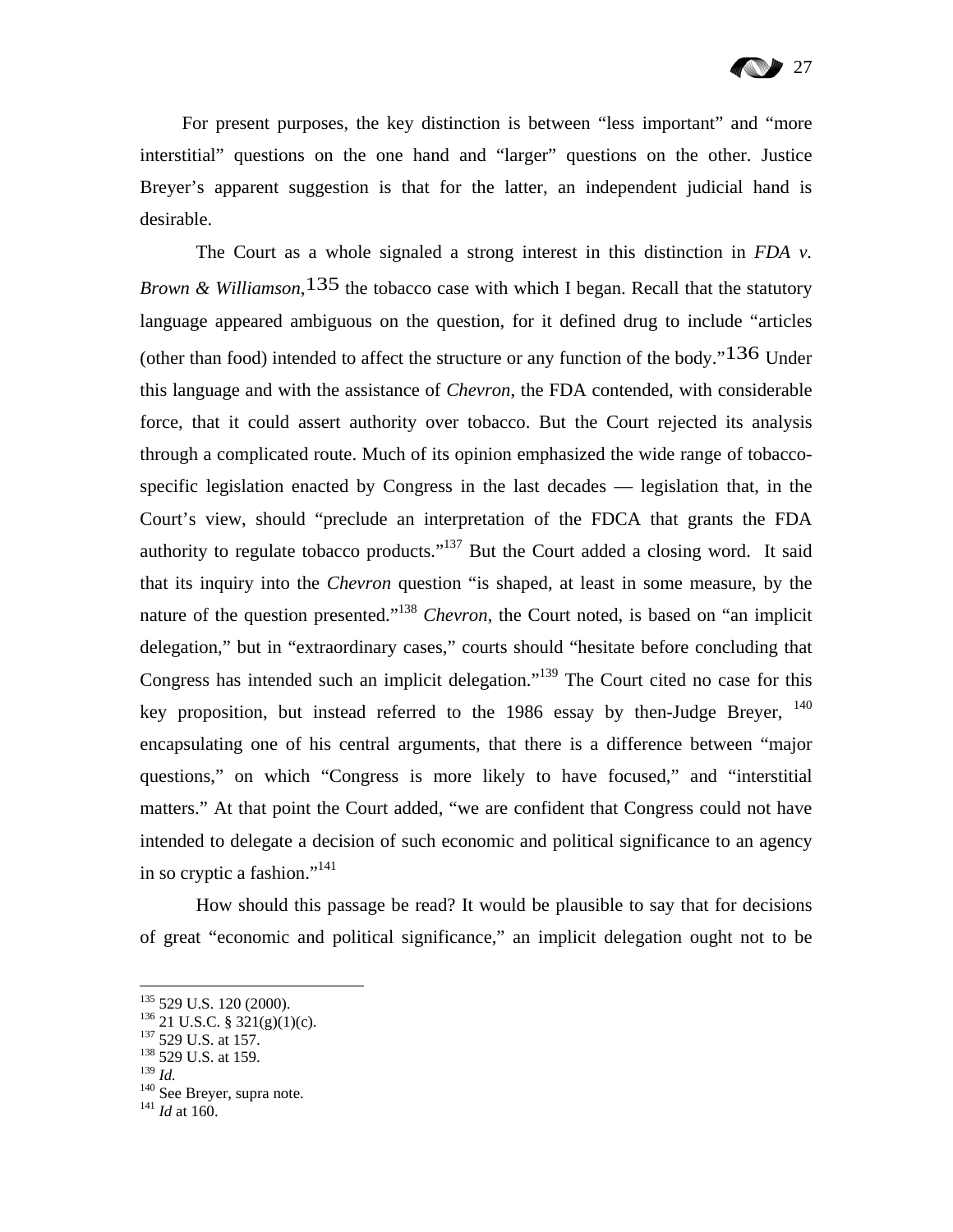found. And if an exception exists for major questions, then the executive's power of interpretation faces a large limitation. And indeed, the EPA has seized on *Brown & Williamson* in contending that it lacks the power to regulate greenhouse gases.<sup>142</sup>

The brief passage in *Brown & Williamson* could be invoked in many contexts, limiting *Chevron* to "interstitial" questions, as Justice Breyer would apparently prefer. The problem is that there is no good justification for the conclusion that major questions should be resolved judicially rather than administratively. To say the least, no simple line separates interstitial and major questions; and an insistence on that line would raise doubts about an array of decisions, including *Chevron* itself. In any case expertise and accountability, the linchpins of *Chevron*'s legal fiction, are highly relevant to the resolution of major questions.

Assume, for example, that the statutes in *Brown & Williamson* were genuinely ambiguous — that the relevant sources of interpretation could plausibly be read to support or to forbid the agency action at issue. If so, the argument for judicial deference would be exceptionally strong. In *Brown & Williamson*, the FDA was taking action to reduce one of the nation's most serious public health problems, in a judgment that had a high degree of public visibility and required immersion in the subject at hand. Perhaps Congress could not easily be taken to delegate the resolution of these questions to administrative agencies. But would it really be better to understand Congress to have delegated the resolution of those questions to federal courts? Which federal courts? Nominated by which president?

A different version of the "major questions" exception would have greater appeal. Suppose it is thought that agencies should not be allowed to move the law in new directions without congressional approval. On this view, courts would not be displacing policy decisions by the executive branch. They would be attempting to block the executive from initiating massive changes without clear legislative authorization. Perhaps *Brown & Williamson* can be understood in these terms.<sup>143</sup> This claim is on the right track

<sup>142</sup> *See* Note, *Trapped in the Greenhouse?*, 54 DUKE L.J. 147 (2004); Note, *Carbon Dioxide: A Pollutant in the Air, but Is the EPA Correct that It is Not an Air Pollutant?*, 104 Colum. L. Rev. 1996 (2004).<br><sup>143</sup> And so too for MCI Telecommunications Corp. v. ATT, 512 US 218 (1994), which prohibited the FCC

from adopting a large-scale deregulatory initiative, and which emphasized that initiative would amount to a "radical or fundamental change in the Act's tariff-filing requirement. . . . It is highly unlikely that Congress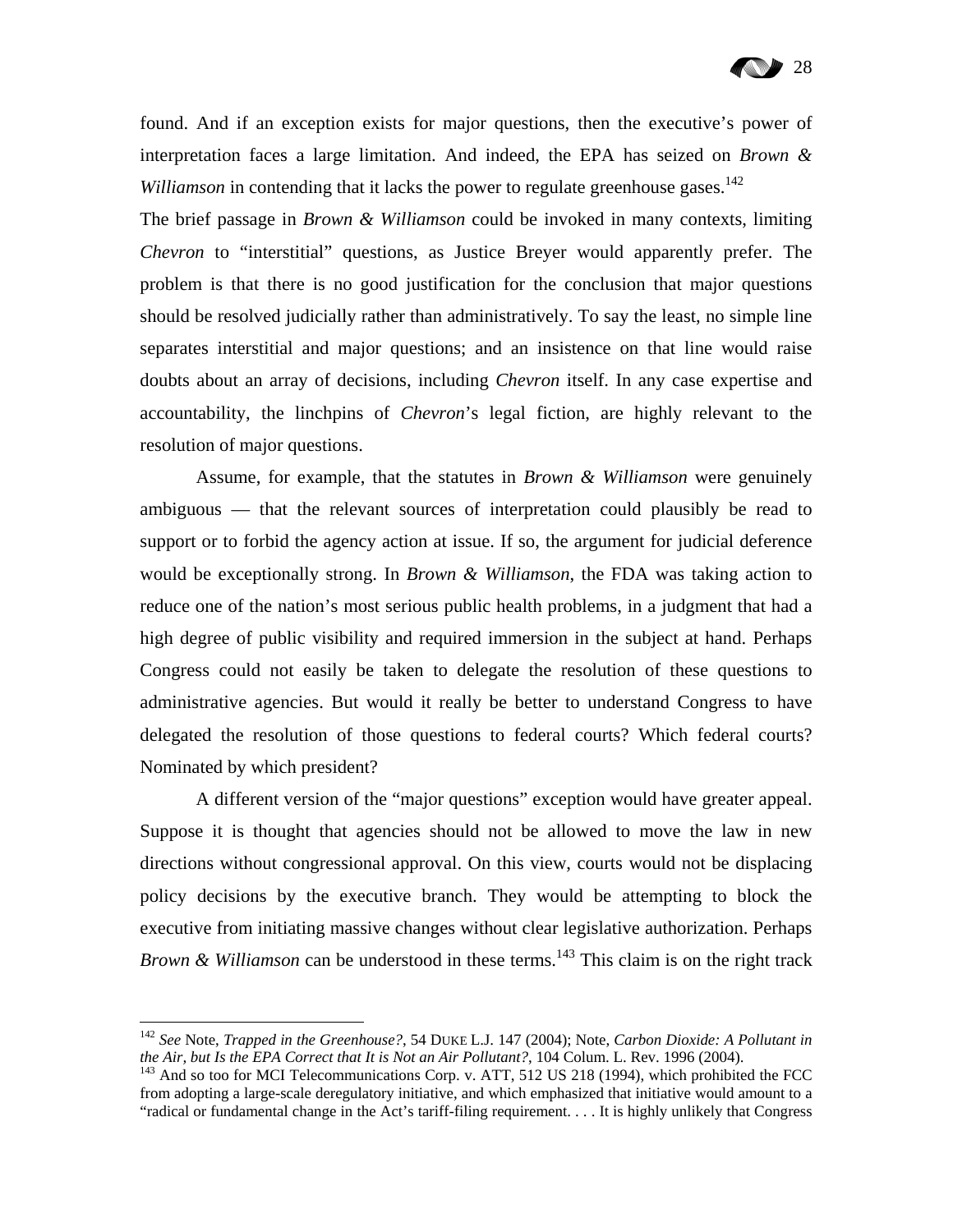insofar as it emphasizes the relevance of nondelegation concerns to application of the *Chevron* framework.<sup>144</sup> But it runs into two problems. First, the distinction between "major" changes and less major ones remains ambiguous; consider *Chevron* itself. Second, it is legitimate for the executive to make "major" changes insofar as it is doing so through reasonable interpretation of genuinely ambiguous statutes. The best use of nondelegation concerns lies elsewhere, as we shall shortly see.

#### *Chevron* **Step Zero**

In recent years, the most active debates over the executive's power to interpret the law have involved "*Chevron* Step Zero" – the threshold inquiry into whether the executive's law-interpreting power exists at all.<sup>145</sup> The Step Zero inquiry has produced a great deal of confusion and complexity, defying the hopes of those who hoped that *Chevron* would simplify the law.<sup>146</sup>

The key case is *United States v. Mead Corporation*. 147 The question was the legal status of a tariff clarification ruling by the United States Customs Service. Was such a ruling entitled to *Chevron* deference? The Court concluded that it was not, distinguishing between *Chevron* cases, subject to the two-step framework, and other kinds of cases, in which the agency's decision would be consulted but would not receive deference at all.<sup>148</sup> The Court's central suggestion is that *Chevron* applies "when it appears that Congress has delegated authority to the agency generally to make rules carrying the force of law, and that the agency interpretation claiming deference was promulgated in the exercise of that authority."<sup>149</sup> An implicit delegation of interpretive authority would be apparent if Congress "would expect the agency to be able to speak with the force of law."<sup>150</sup>

would leave the determination of whether an agency will be entirely, or even substantially, rate-regulated to agency discretion . . . ."<br> $144$  See infra.

<sup>145</sup> See Cass R. Sunstein, Chevron Step Zero, Virginia L Rev (forthcoming 2006).<br><sup>146</sup> Lisa Schultz Bressman, *How Mead Has Muddled Judicial Review of Agency Action*, VALD. L. REV. (forthcoming 2005); Adrian Vermeule, Mead in the Trenches, 71 GEO. WASH. L. REV. 847 (2003).<br><sup>147</sup> 533 U.S. 218 (2001).<br><sup>148</sup> These cases follow Skidmore v. Swift & Co., 323 U.S. 134 (1944), and hence it is now possible t

distinguish between "Chevron deference" and "Skidmore deference."

<sup>149</sup> *Id*. at 226-27. 150 *Id*.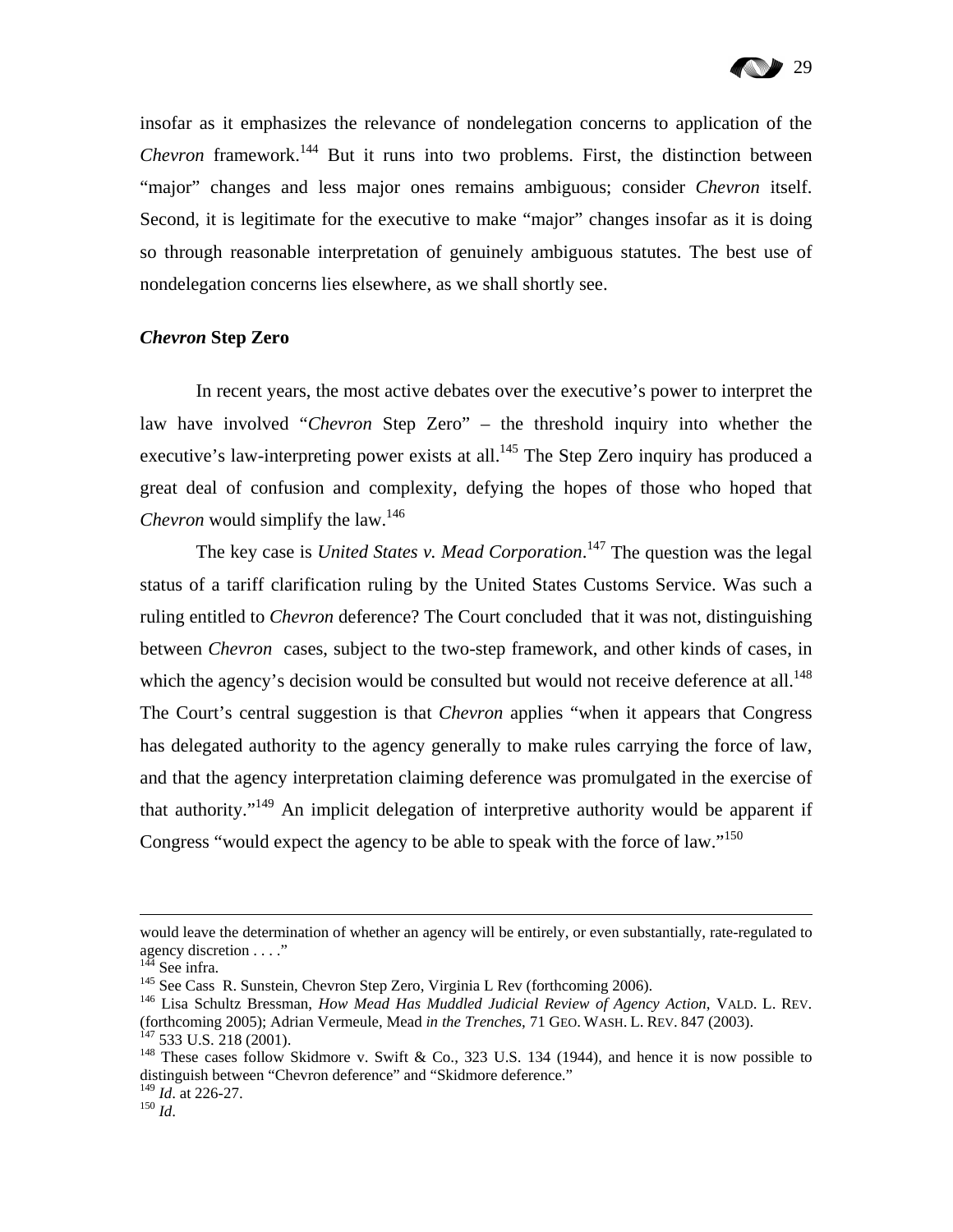In the Court's view, a "very good indicator of delegation" is authorization "to engage in the process of rulemaking or adjudication that produces regulations or rulings for which deference is claimed."<sup>151</sup> If agencies have been given power to use relatively formal procedures, and if they have exercised that power, they are entitled to *Chevron* deference. Nonetheless, *Chevron* deference can be found, and has sometimes been found, "even when no such administrative formality was required and none was afforded."152 Why, then, was the tariff ruling in *Mead* not entitled to deference? A relevant factor was that formal procedures were not involved. Another was that nearly fifty customs offices issue tariff classifications, producing 10,000 to 15,000 annually. "Any suggestion that rulings intended to have the force of law are being churned out at a rate of 10,000 a year at an agency's 46 scattered offices is simply self-refuting."153

What is motivating the Court to restrict *Chevron*'s domain? The Court's own rationale speaks of the absence of a congressional delegation of law-interpreting power. Perhaps there has been no delegation in cases in which *Chevron* has been held not to apply. But recall that we are speaking here of fictions, not of actual congressional instructions. Why is the refusal to defer to the executive the most sensible fiction? The Court must be thinking that if an agency is not operating pursuant to formal procedures, it is not entitled to deference, because the absence of such procedures signals a lack of accountability and a risk of arbitrariness. Perhaps formal procedures increase the likelihood that expertise will be properly applied; perhaps they also ensure political constraints on agency discretion.

These suggestions are understandable, but there are two problems with the resulting state of affairs. The first involves the burdens of decision. To say the least, it is unfortunate if litigants and courts have to work extremely hard to know whether a decision by the executive is entitled to deference. The second problem involves institutional comparisons. Even when an agency's decision is not preceded by formal procedures, there is no reason to think that courts are in a better position than agencies to resolve statutory ambiguities. For the future, *Mead* should not be taken to establish anything like a presumption against judicial deference when the agency has not

 $^{151}$  *Id.* 

<sup>151</sup> *Id*. 152 *Id*. at 231. 153 *Id*. at 233.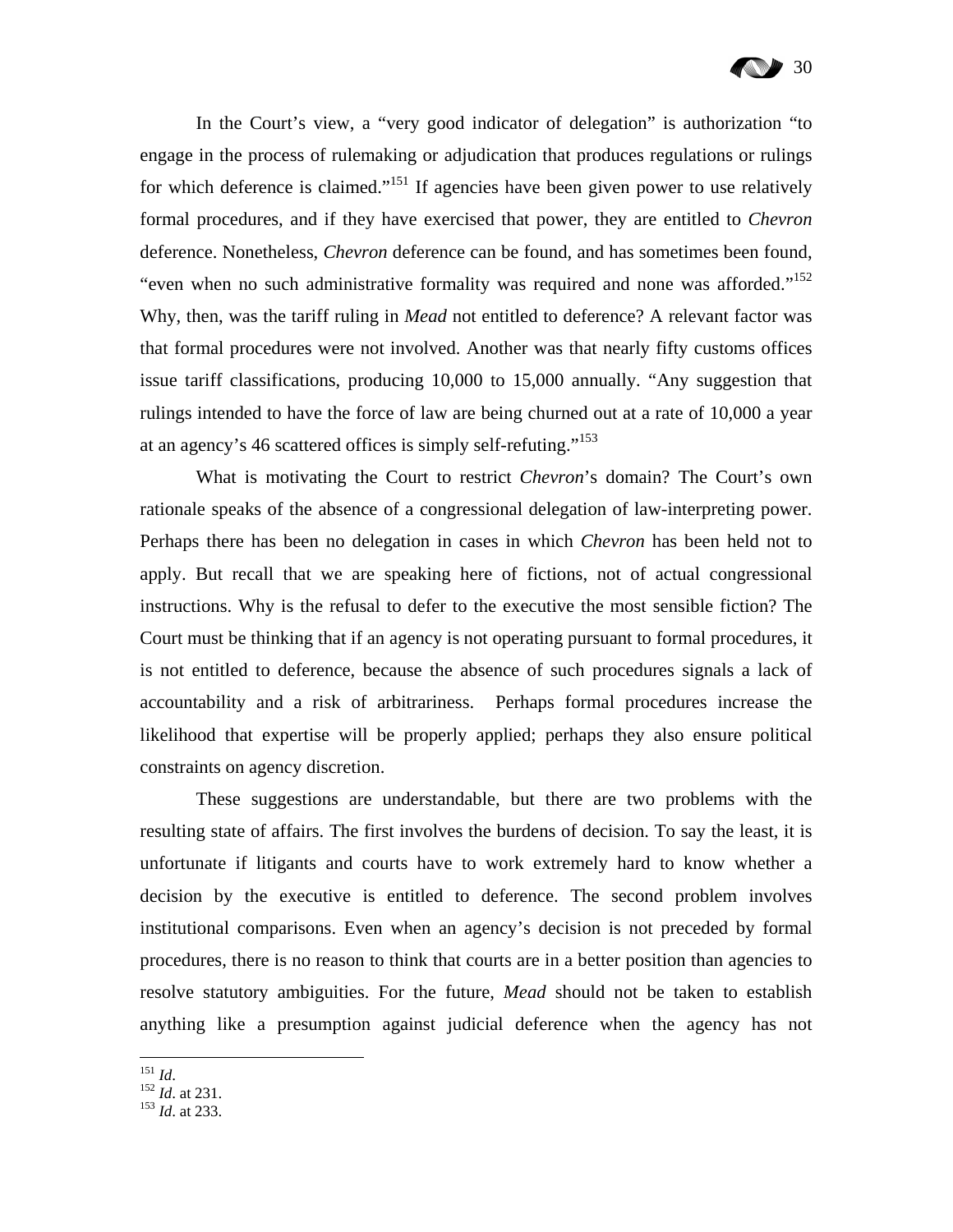proceeded through formal procedures. Instead it should be seen as an unusual case in an exceedingly unusual setting, in which low-level administrators were required to produce thousands of rulings.

A narrow understanding of *Mead* would continue to allow deference to be applied to many agency decisions not preceded by formal procedures.<sup>154</sup> Most important, that narrow understanding would suggest that the President himself is entitled to deference in his interpretations of law, even if he has not proceeded through formal procedures. When Congress delegates authority to the President, it ought to be presumed to have entitled him to construe ambiguities as he sees fit, subject to the general requirement of reasonableness.155

#### **Canons Against** *Chevron*

My general argument has been in favor of an expansive view of the executive's power to interpret the law. But there is one area in which that power is limited. The area involves interpretive principles that require Congress to decide certain issues explicitly. In that area, an exception to the Chevron principle, calling for invalidation of agency decisions at Step One, is entirely appropriate.

It is familiar to hear the idea that Congress must speak with clarity, most obviously in connection with the nondelegation doctrine<sup>156</sup>; and in fact, my argument on behalf of judicial deference to executive interpretations of law might seem to be in tension with that doctrine. On one view, Article I forbids Congress from "delegating" its power to anyone else, and open-ended grants of authority are unconstitutional. While the Supreme Court has not used the nondelegation doctrine to invalidate a federal statute since in 1935,  $157$  the Court continues to pay lip service to the doctrine, and to hold it in

<sup>&</sup>lt;sup>154</sup> For more detailed discussion, see Sunstein, supra note.<br><sup>155</sup> See Acree v. Republic of Iraq, 370 F3d 41, 68 n. 2 (DC Cir 2004) (Roberts, J., concurring): "The applicability of Chevron to presidential interpretations is apparently unsettled, but it is interesting to note that this would be an easy case had the EWSAA provided that, say, the Secretary of State may exercise the authority conferred under Section 1503. It is puzzling why the case should be so much harder when the authority is given to the Secretary's boss" (citations omitted).

<sup>&</sup>lt;sup>156</sup> For general discussion and critique, see Eric Posner and Adrian Vermeule, Interring the Nondelegation Doctrine, 69 U Chi L Rev 1721 (2002).

 $157$  Schechter Poultry Corp v US, 295 US 495 (1935).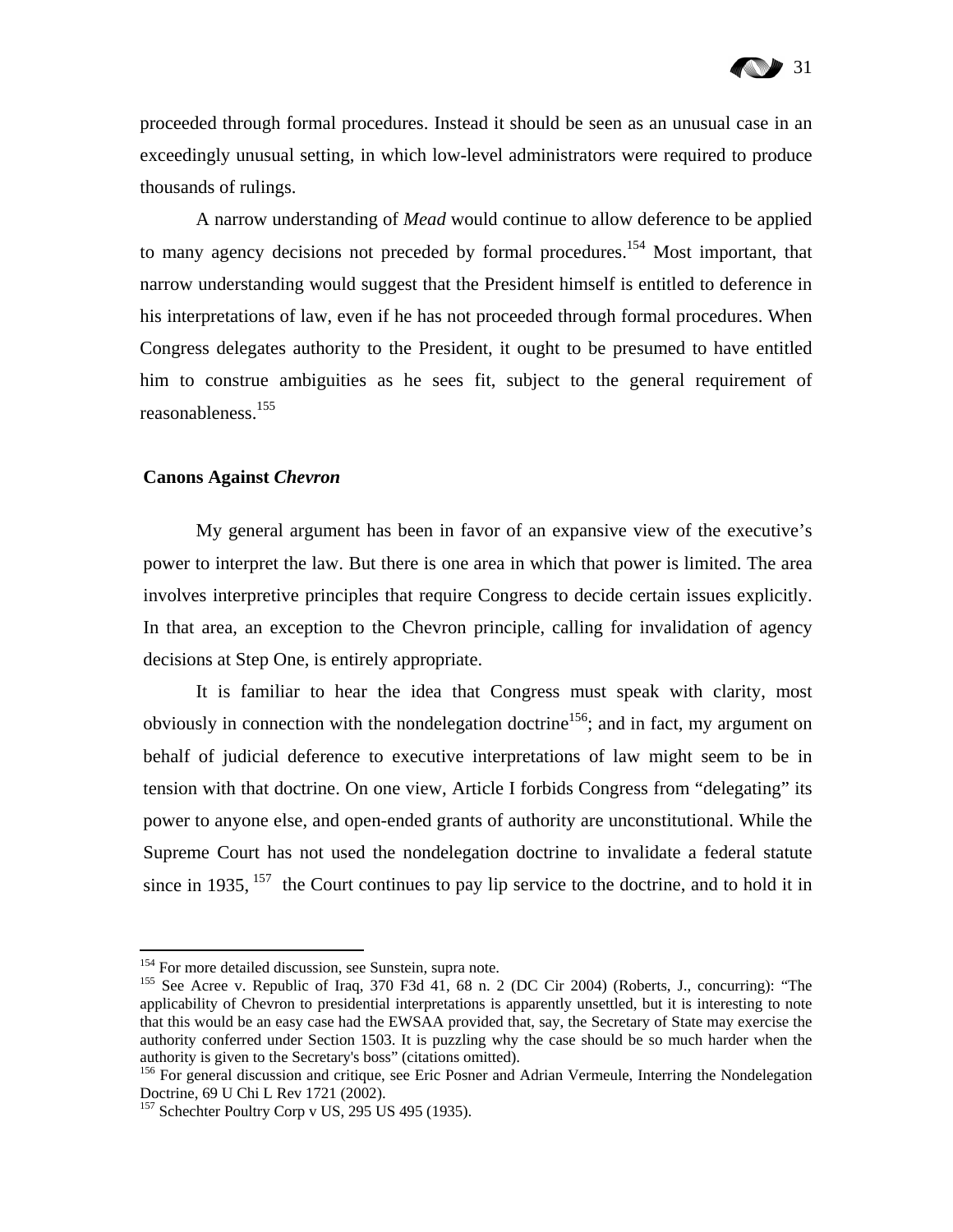reserve for extreme cases.<sup>158</sup> Why has the Court been so reluctant to use the doctrine to strike down statutes? One reason is that the idea of nondelegation is difficult to enforce, requiring as it does difficult judgments of degree.<sup>159</sup> There are also questions about the constitutional pedigree of the doctrine, and about whether it would make American government work better or worse.<sup>160</sup>

At most, the nondelegation doctrine now operates as a tool of statutory construction, suggesting a presumption in favor of narrow rather than open-ended grants of authority.161 Perhaps *Chevron* is objectionable on nondelegation grounds, because it grants the executive the authority to interpret the very statutes that limit its power.<sup>162</sup> But there is a serious problem with this objection. If the executive is denied interpretive authority, that authority is given to the judiciary instead, and it is not clear that any nondelegation concern is reduced as a result. On the contrary, an allocation of policymaking authority to the executive seems to reduce that concern, precisely because the executive has a measure of accountability.<sup>163</sup>

Nonetheless, there is a set of cases in which courts have denied the executive lawinterpreting authority on the ground that the key decisions must be explicitly made by the national lawmaker. The most important idea here is that the executive is not permitted to construe statutes so as to raise serious constitutional doubts.<sup>164</sup> Note that this principle is far more ambitious than the modest claim that a statute will be construed so as to be constitutional rather than unconstitutional (thus forbidding the executive to adopt unconstitutional interpretations). Under the idea that I am describing, the executive is forbidden to adopt interpretations that are constitutionally sensitive, even if those interpretations might ultimately be upheld. The only limitations on the principle are that the constitutional doubts must be serious and substantial, and that the statute must be

<sup>&</sup>lt;sup>158</sup> Whitman v. ATA, 531 US 457 (2001).

<sup>&</sup>lt;sup>159</sup> See Richard B. Stewart, Beyond Delegation Docrtine, 36 Am U L Rev 323, 324-28 (1987) (discussing "the absence of judicially manageable and enforceable criteria to distinguish permissible from impermissible delegations"); Mistretta v US, 488 US 361, 415-16 (Scalia dissenting) (emphasizing problems with judicial enforcement of the conventional doctrine).

<sup>&</sup>lt;sup>160</sup> See Eric Posner and Adrian Vermeule, Interring the Nondelegation Doctrine, 69 U Chi L Rev 1721 (2002).<br><sup>161</sup> See The Benzene Case, 448 US 607 (1980).

<sup>&</sup>lt;sup>162</sup> See Farina, supra note.<br><sup>163</sup> See Mistretta v US, 488 US 361, 415-16 (Scalia, J., dissenting).<br><sup>164</sup> See, e.g, Solid Waste Agency v. USACE, 121 S Ct 675, 683 (2001); DeBartolo Corp v, Fla East Coast, 485 US 568 (1988).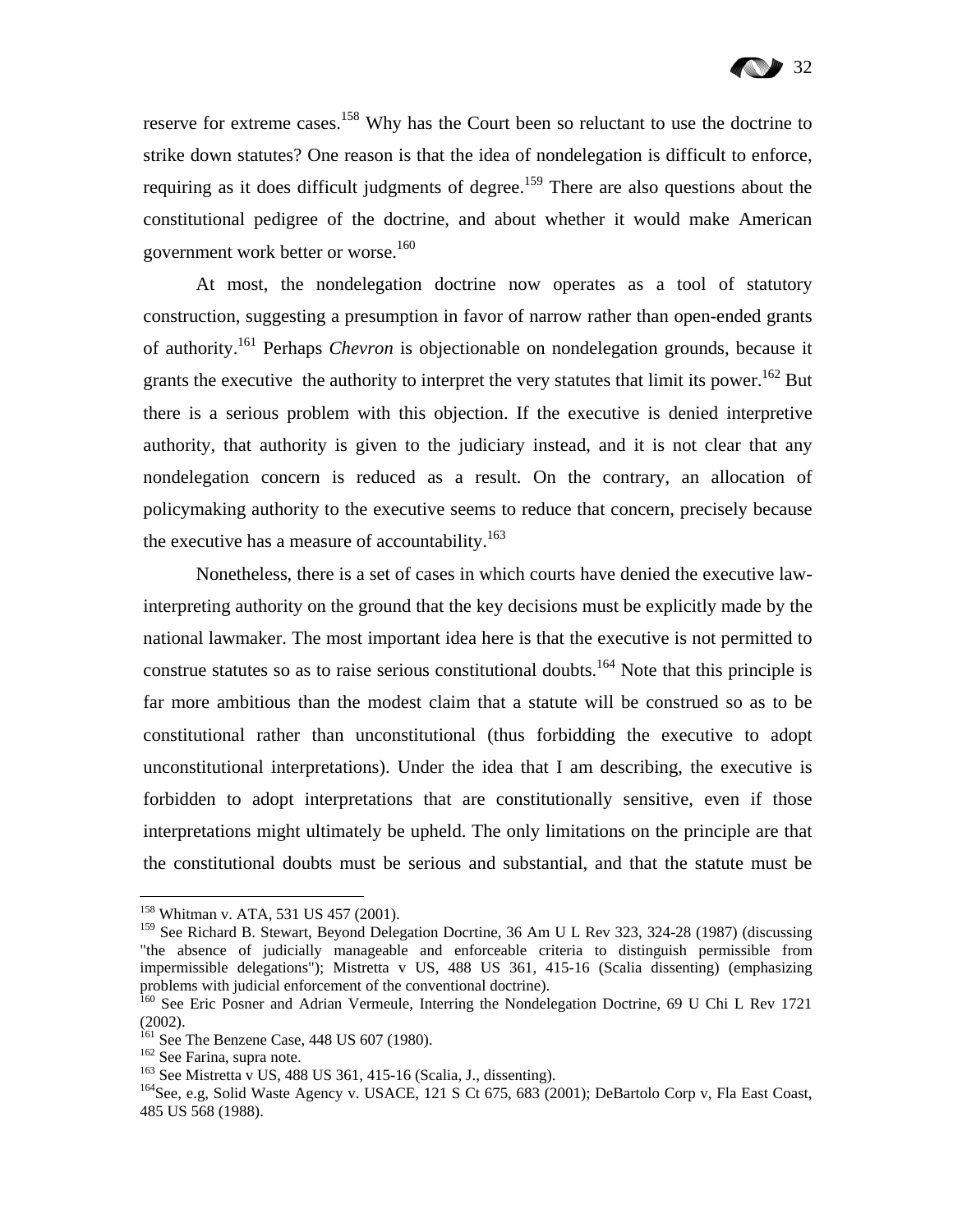fairly capable of an interpretation contrary to the agency's own.<sup>165</sup> So long as the statute is unclear, and the constitutional question serious, Congress must decide to raise that question via explicit statement.

Why does this idea overcome the executive' s usual power of interpretation*?* The reason is that we are speaking of a kind of *nondelegation canon* – one that attempts to require Congress to make its instructions exceedingly clear, and that does not permit the executive to make constitutionally sensitive decisions on its own.<sup>166</sup> For example, a court of appeals invalidated a Federal Election Commission rule that interpreted the governing statute so as to allow it to make a public release of the files of a completed investigation.<sup>167</sup> The court acknowledged that the statute was ambiguous, but said the agency's interpretation was unreasonable because it would create first amendment difficulties.

Other interpretive principles, also serving as nondelegation canons, trump *Chevron* as well. One of the most fundamental forbids the executive to apply statutes outside of the territorial borders of the United States.<sup>168</sup> The central notion here is that extraterritorial application calls for extremely sensitive judgments involving international relations; such judgments must be made via the ordinary lawmaking process (in which the President of course participates). The executive may not make this decision on its own.169 Consider also the notion that unless Congress has spoken with clarity, the executive is not allowed to apply statutes retroactively, even if the relevant terms are quite unclear.<sup>170</sup> Retroactivity is disfavored in the law,<sup>171</sup> and Congress will not be taken to have delegated to the executive the authority to choose to apply statutes retroactively.

<sup>&</sup>lt;sup>165</sup>See *Rust v Sullivan*, 500 US 173, 191 (1991).<br><sup>166</sup> I discuss this idea more generally in Cass R. Sunstein, Nondelegation Canons, 67 U Chi L Rev 315 (2000).<br><sup>167</sup> AFL-CIO v. FEC, 333 F3d 168 (DC Cir 2003).

<sup>&</sup>lt;sup>168</sup> EEOC v Arabian American Oil Co., 499 US 244, 248 (1991).

<sup>&</sup>lt;sup>169</sup>Of course the executive is permitted to make a large number of quite sensitive decisions involving foreign relations, partly because of express constitutional commitments, partly because of perceived contemporary necessities. And it would not be impossible to imagine a legal system in which the executive was permitted, in the event of ambiguity, to resolve the issue of extraterritoriality. Recall that my goal here is descriptive, not normative. The best defense of this particular nondelegation canon would be that the question whether the enacted law should be applied outside of the nation's borders is a large and essentially legislative one, which cannot be made by the executive on its own.

<sup>&</sup>lt;sup>170</sup>Bowen v Georgetown University Hospital, 488 US 204, 208 (1988).<br><sup>171</sup>Id.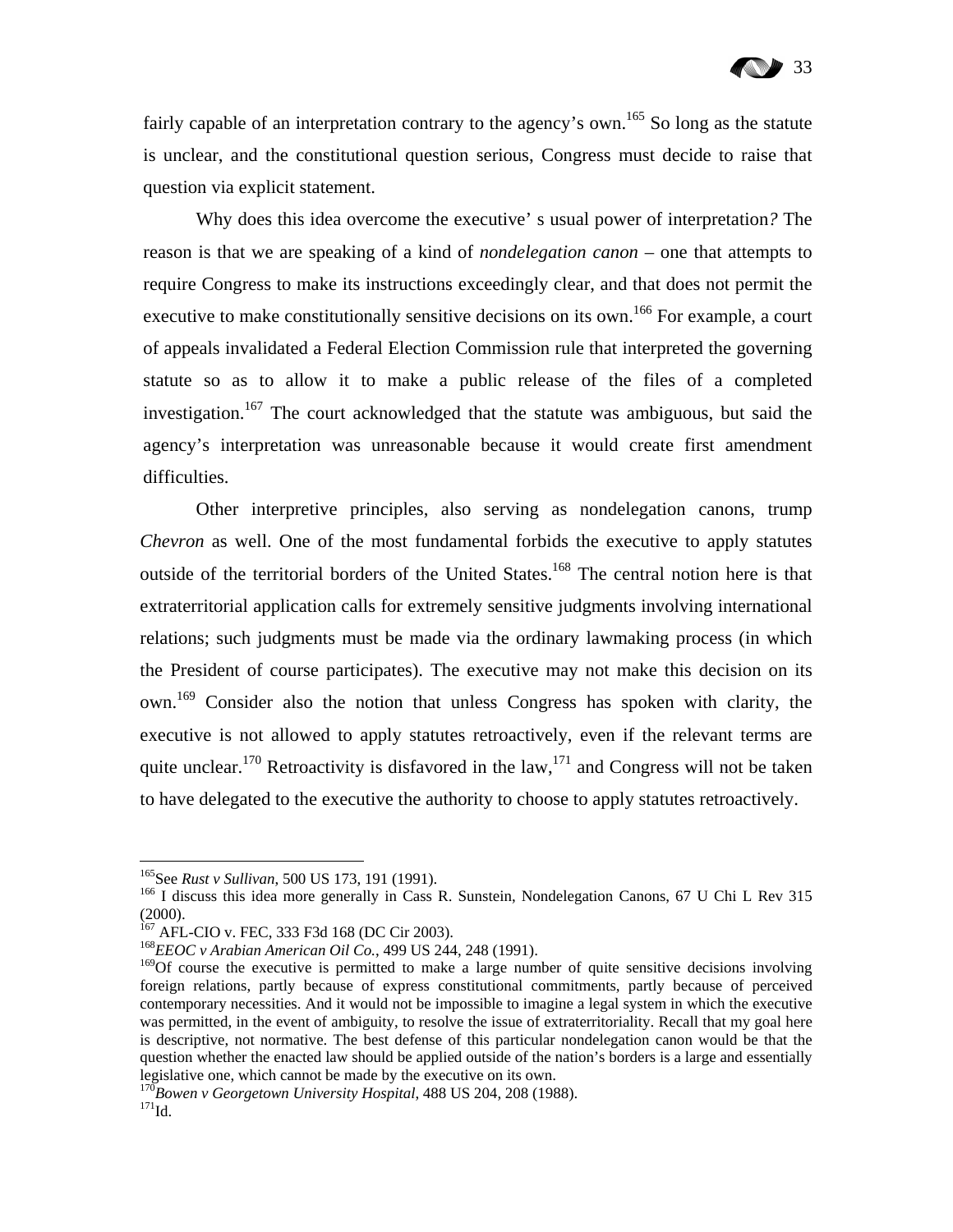

One of the most general nondelegation canons is the rule of lenity, which says that in the face of ambiguity, criminal statutes will be construed favorably to criminal defendants.172 Criminal law must be a product of a clear judgment on Congress's part. Where no clear judgment has been made, the statute will not apply merely because it is plausibly interpreted, by courts or enforcement authorities, to fit the case at hand. For broadly related reasons, the executive cannot interpret statutes and treaties unfavorably to Native Americans.<sup>173</sup> Where statutory provisions are ambiguous, the government will not prevail. This idea is plainly an outgrowth of the complex history of relations between the United States and Native American tribes, which have semi-sovereign status; it is an effort to ensure that any unfavorable outcome will be a product of an explicit judgment from the national legislature. The institutional checks created by congressional structure must be navigated before an adverse decision may be made. There are many other examples.<sup>174</sup> In many areas, ranging from broadcasting to the war on terror,<sup>175</sup> the nondelegation canons operate as constraints on the interpretive discretion of the executive.

What emerges is therefore a simple structure. In general, the executive is permitted to interpret ambiguous statutes as it sees fit, subject to the constraints of reasonableness. The only limitations can be found in the nondelegation canons. The resulting framework is admirably well-suited to the needs of modern government; it grants the executive the same degree of discretion that it deserves to have.

#### **4. Conclusion**

 $\overline{a}$ 

*Chevron* is best taken as a vindication of the realist claim that resolution of statutory ambiguities often calls for judgments of policy and principle. Indeed, that claim

<sup>&</sup>lt;sup>172</sup>But see Dan Kahan, Is Chevron Relevant to Federal Criminal Law, 110 Harv L Rev 469 (1996).<br><sup>173</sup>See *Ramah Navajo Chapter v Lujan*, 112 F3d 1455, 1461–62 (10th Cir 1997) (grounding a canon of

statutory construction favoring Native Americans in "the unique trust relationship between the United States and the Indians"); *Williams v Babbitt*, 115 F2d 657, 660 (9th Cir 1997) (noting in dicta that courts "are required to construe statutes favoring Native Americans liberally in their favor"); *Tyonek Native Corp v Secretary of Interior*, 836 F2d 1237, 1239 (9th Cir 1988) (noting in dicta that "statutes benefiting Native Americans should be construed liberally in their favor").

<sup>&</sup>lt;sup>174</sup>*United States Department of Energy v Ohio*, 503 US 607, 615 (1992); *National Association of Regulatory Utility Commissioners v FCC*, 880 F2d 422 (DC Cir 1989).

<sup>&</sup>lt;sup>175</sup> See Curtis Bradley and Jack Goldsmith, Congressional Authorization and the War on Terrorism, 118 Harv L Rev. 2047 (2005).